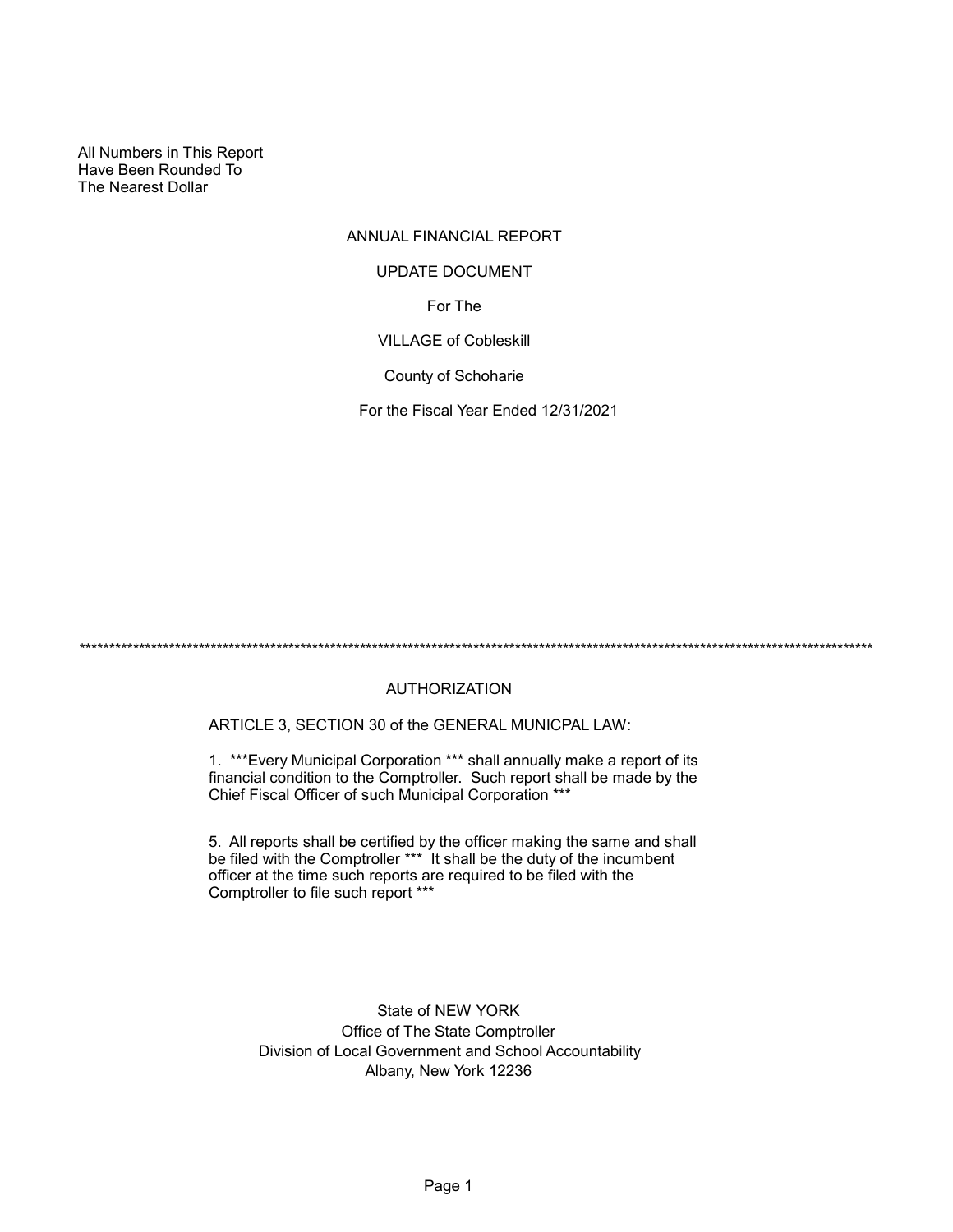#### VILLAGE OF Cobleskill

## \*\*\* FINANCIAL SECTION \*\*\*

Financial Information for the following funds and account groups are included in the Annual Financial Report filed by your government for the fiscal year ended 2020 and has been used by the OSC as the basis for preparing this update document for the fiscal year ended 2021:

> (A) GENERAL (CD) SPECIAL GRANT (FX) WATER (G) SEWER (H) CAPITAL PROJECTS (K) GENERAL FIXED ASSETS (PN) PERMANENT (TA) AGENCY (TE) PRIVATE PURPOSE TRUST (V) DEBT SERVICE (W) GENERAL LONG-TERM DEBT

All amounts included in this update document for 2020 represent data filed by your government with OSC as reviewed and adjusted where necessary.

## \*\*\* SUPPLEMENTAL SECTION \*\*\*

The Supplemental Section includes the following sections:

- 1) Statement of Indebtedness
- 2) Schedule of Time Deposits and Investments
- 3) Bank Reconciliation
- 4) Local Government Questionnaire
- 5) Schedule of Employee and Retiree Benefits
- 6) Schedule of Energy Costs and Consumption

All numbers in this report will be rounded to the nearest dollar.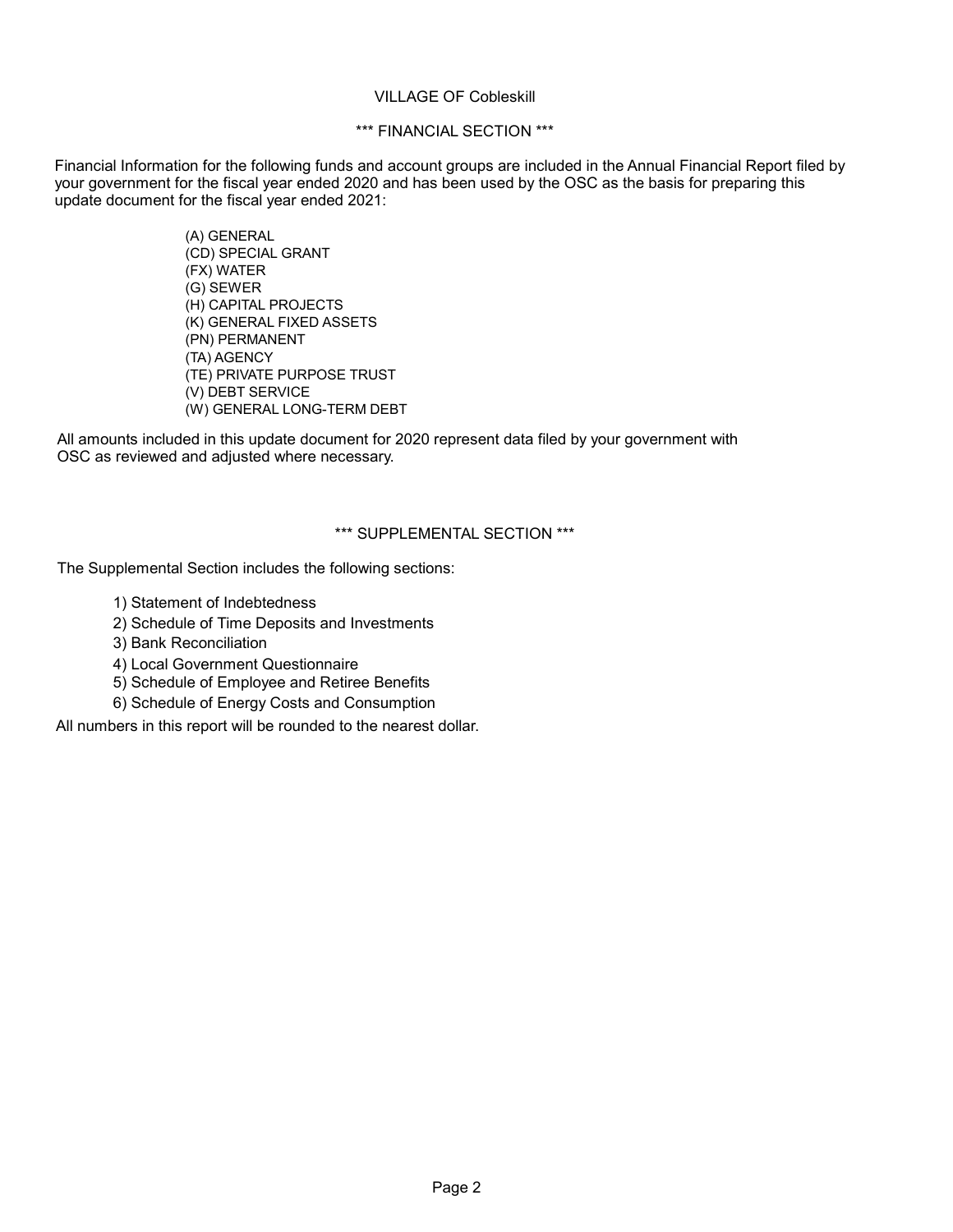(A) GENERAL

Balance Sheet

| <b>Code Description</b>                                | 2020      | EdpCode | 2021      |
|--------------------------------------------------------|-----------|---------|-----------|
| <b>Assets</b>                                          |           |         |           |
| Cash                                                   | 100,995   | A200    | 65,115    |
| Cash In Time Deposits                                  | 960,624   | A201    | 1,610,819 |
| Petty Cash                                             | 100       | A210    | 100       |
| <b>TOTAL Cash</b>                                      | 1,061,718 |         | 1,676,034 |
| <b>Accounts Receivable</b>                             | 76,341    | A380    | 80,923    |
| <b>TOTAL Other Receivables (net)</b>                   | 76,341    |         | 80,923    |
| Due From Other Governments                             | 253,105   | A440    | 177,804   |
| <b>TOTAL Due From Other Governments</b>                | 253,105   |         | 177,804   |
| <b>Prepaid Expenses</b>                                | 294,747   | A480    | 277,098   |
| <b>TOTAL Prepaid Expenses</b>                          | 294,747   |         | 277,098   |
| <b>Cash Special Reserves</b>                           | 76,340    | A230    | 51,762    |
| Cash In Time Deposits Special Reserves                 | 157,244   | A231    | 136,697   |
| <b>TOTAL Restricted Assets</b>                         | 233,584   |         | 188,459   |
| <b>TOTAL Assets and Deferred Outflows of Resources</b> | 1,919,496 |         | 2,400,318 |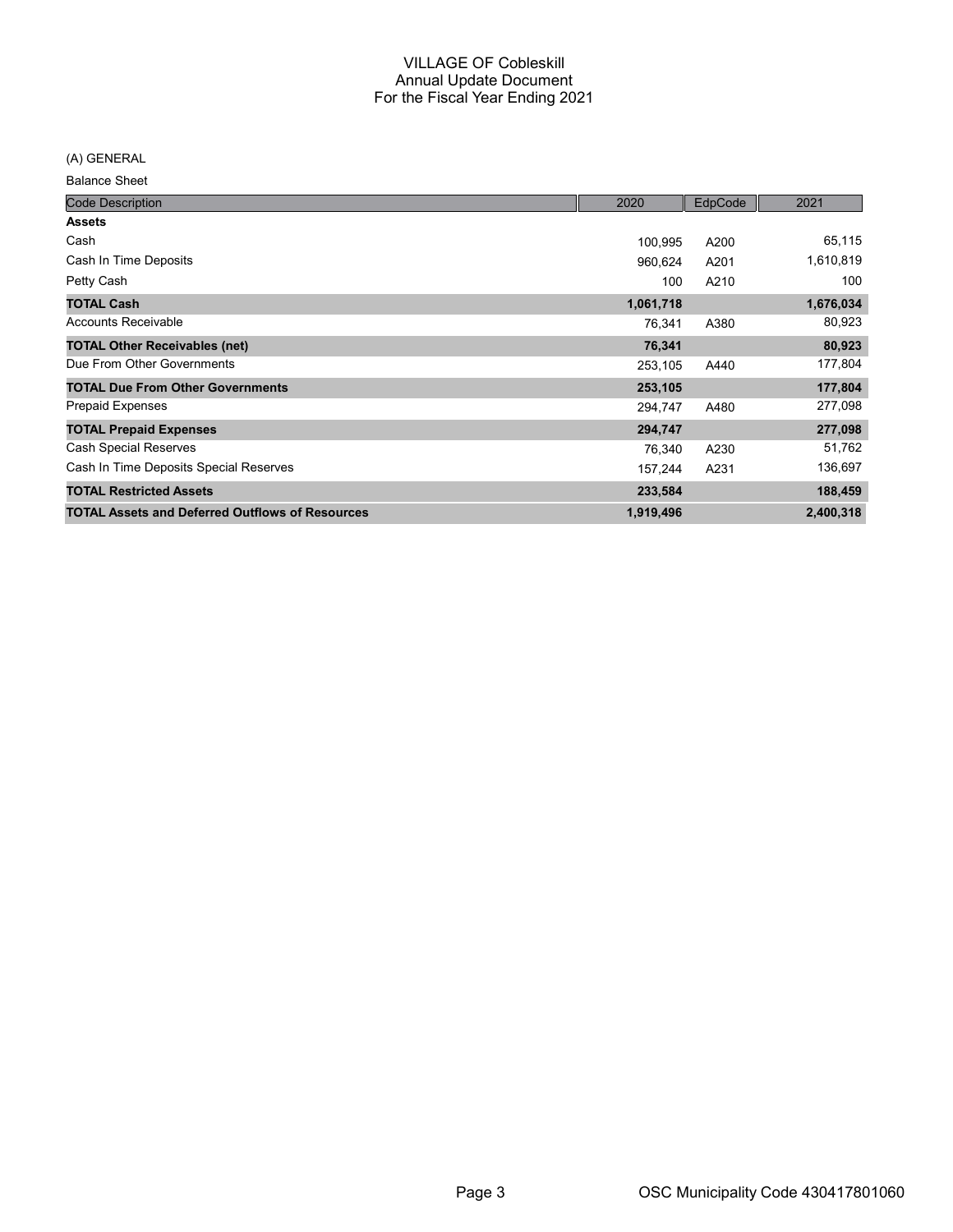## (A) GENERAL

Balance Sheet

| <b>Code Description</b>                                     | 2020      | EdpCode | 2021      |
|-------------------------------------------------------------|-----------|---------|-----------|
| <b>Accounts Payable</b>                                     | 59,066    | A600    | 94,813    |
| <b>TOTAL Accounts Payable</b>                               | 59,066    |         | 94,813    |
| <b>Accrued Liabilities</b>                                  | 81,731    | A601    | 109,038   |
| <b>TOTAL Accrued Liabilities</b>                            | 81,731    |         | 109,038   |
| <b>Other Liabilities</b>                                    |           | A688    | 223,384   |
| <b>TOTAL Other Liabilities</b>                              | $\bf{0}$  |         | 223,384   |
| Due To Other Governments                                    | 30        | A631    | 15        |
| <b>TOTAL Due To Other Governments</b>                       | 30        |         | 15        |
| <b>TOTAL Liabilities</b>                                    | 140,828   |         | 427,250   |
| <b>Fund Balance</b>                                         |           |         |           |
| Not in Spendable Form                                       | 294,747   | A806    | 277,098   |
| <b>TOTAL Nonspendable Fund Balance</b>                      | 294,747   |         | 277,098   |
| Reserve for Emp Benefits & Acc Liabilities                  | 76,340    | A867    | 51,762    |
| <b>Capital Reserve</b>                                      | 157,244   | A878    | 136,697   |
| <b>TOTAL Restricted Fund Balance</b>                        | 233,584   |         | 188,459   |
| Assigned Appropriated Fund Balance                          | 116,499   | A914    | 114,630   |
| Assigned Unappropriated Fund Balance                        | 106.651   | A915    | 10,817    |
| <b>TOTAL Assigned Fund Balance</b>                          | 223,150   |         | 125,447   |
| Unassigned Fund Balance                                     | 1,027,188 | A917    | 1,382,063 |
| <b>TOTAL Unassigned Fund Balance</b>                        | 1,027,188 |         | 1,382,063 |
| <b>TOTAL Fund Balance</b>                                   | 1,778,669 |         | 1,973,068 |
| <b>TOTAL Liabilities, Deferred Inflows And Fund Balance</b> | 1,919,496 |         | 2,400,318 |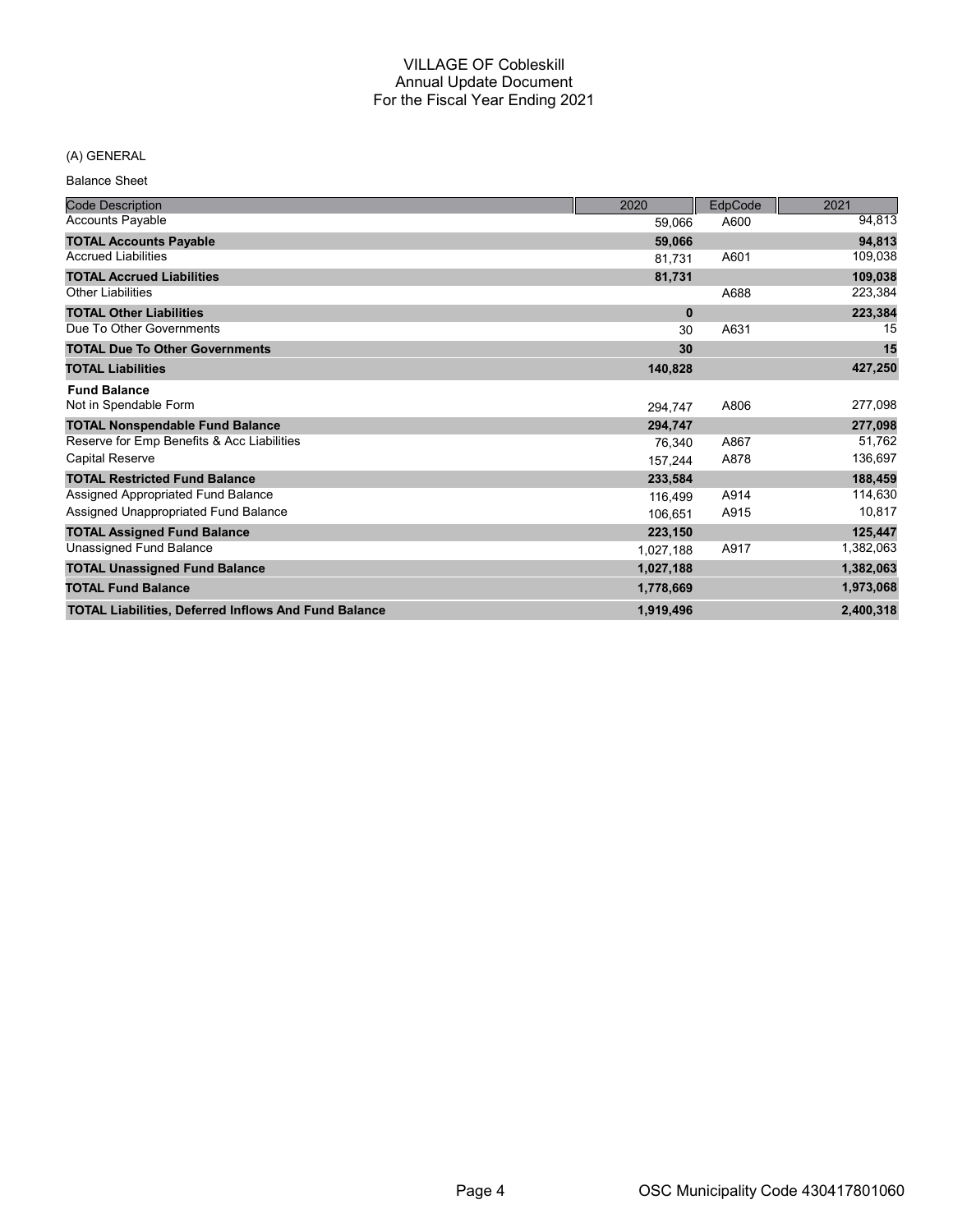(A) GENERAL

| <b>Code Description</b>                                 | 2020      | EdpCode | 2021      |
|---------------------------------------------------------|-----------|---------|-----------|
| <b>Revenues</b>                                         |           |         |           |
| <b>Real Property Taxes</b>                              | 1,834,099 | A1001   | 1,860,986 |
| <b>TOTAL Real Property Taxes</b>                        | 1,834,099 |         | 1,860,986 |
| Other Payments In Lieu of Taxes                         | 20,355    | A1081   | 21,050    |
| Interest & Penalties On Real Prop Taxes                 | 27,254    | A1090   | 25,159    |
| <b>TOTAL Real Property Tax Items</b>                    | 47,609    |         | 46,209    |
| Non Prop Tax Dist By County                             | 106,352   | A1120   | 124,012   |
| Utilities Gross Receipts Tax                            | 45,400    | A1130   | 52,865    |
| Franchises                                              | 58,342    | A1170   | 57,991    |
| <b>TOTAL Non Property Tax Items</b>                     | 210,093   |         | 234,868   |
| <b>Treasurer Fees</b>                                   | 1,375     | A1230   | 1,000     |
| <b>Clerk Fees</b>                                       | 22,087    | A1255   | 22,279    |
| <b>Police Fees</b>                                      | 471       | A1520   | 561       |
| <b>Vital Statistics Fees</b>                            | 4,480     | A1603   | 5,424     |
| Ambulance Charges                                       | 162,676   | A1640   | 243,860   |
| Parking Lots And Garages-No Tax                         |           | A1721   | 194       |
| Refuse & Garbage Charges                                | 182,152   | A2130   | 182,808   |
| <b>TOTAL Departmental Income</b>                        | 373,241   |         | 456,126   |
| Public Safety Services For Other Govts                  | 1,085     | A2260   | 1,824     |
| <b>Fire Protection Services Other Govts</b>             | 154,423   | A2262   | 154,193   |
| Misc Revenue, Other Govts                               | 33        | A2389   | 296       |
| <b>TOTAL Intergovernmental Charges</b>                  | 155,540   |         | 156,313   |
| Interest And Earnings                                   | 6,827     | A2401   | 752       |
| Rental of Real Property                                 | 30,201    | A2410   | 31,225    |
| <b>TOTAL Use of Money And Property</b>                  | 37,028    |         | 31,977    |
| <b>Business &amp; Occupational License</b>              | 150       | A2501   | 150       |
| Games of Chance                                         | 30        | A2530   | 10        |
| Permits, Other                                          | 21,067    | A2590   | 26,625    |
| <b>TOTAL Licenses And Permits</b>                       | 21,247    |         | 26,785    |
| <b>Fines And Forfeited Bail</b>                         | 4,445     | A2610   | 3,185     |
| <b>TOTAL Fines And Forfeitures</b>                      | 4,445     |         | 3,185     |
| Sales, Other                                            | 396       | A2655   | 14        |
| Sales of Equipment                                      | 9,321     | A2665   | 9,272     |
| Insurance Recoveries                                    | 3,954     | A2680   |           |
| Other Compensation For Loss                             | 215       | A2690   | 4,110     |
| <b>TOTAL Sale of Property And Compensation For Loss</b> | 13,887    |         | 13,396    |
| Refunds of Prior Year's Expenditures                    |           | A2701   | 789       |
| <b>Gifts And Donations</b>                              | 1,000     | A2705   | 1,000     |
| <b>AIM Related Payments</b>                             |           | A2750   | 36,461    |
| Unclassified (specify)                                  | 4,802     | A2770   | 6,669     |
| <b>TOTAL Miscellaneous Local Sources</b>                | 5,802     |         | 44,919    |
| Interfund Revenues                                      | 136,994   | A2801   | 129,000   |
| <b>TOTAL Interfund Revenues</b>                         | 136,994   |         | 129,000   |
| St Aid, Revenue Sharing                                 | 36,461    | A3001   |           |
| St Aid, Mortgage Tax                                    | 28,492    | A3005   | 42,449    |
| St Aid - Other (specify)                                |           | A3089   | 9,000     |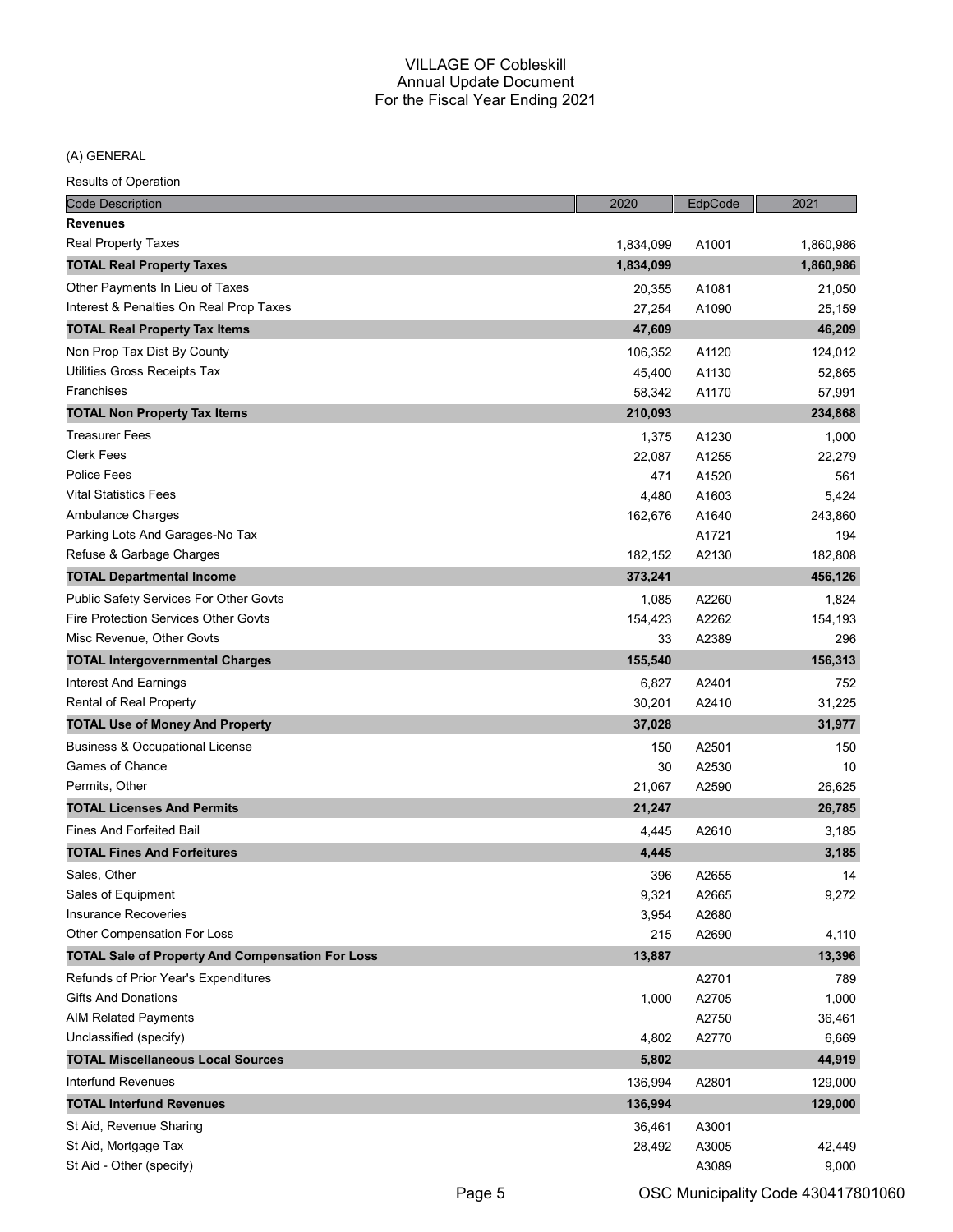## (A) GENERAL

| <b>Code Description</b>                        | 2020      | EdpCode | 2021      |
|------------------------------------------------|-----------|---------|-----------|
| <b>Revenues</b>                                |           |         |           |
| St Aid, Consolidated Highway Aid               | 93.003    | A3501   | 94,495    |
| St Aid, Culture & Rec-Capital Proj             |           | A3897   | 15,984    |
| <b>TOTAL State Aid</b>                         | 157,956   |         | 161,928   |
| <b>TOTAL Revenues</b>                          | 2,997,941 |         | 3,165,692 |
| Interfund Transfers                            | 264.088   | A5031   | 350,000   |
| <b>TOTAL Interfund Transfers</b>               | 264.088   |         | 350,000   |
| <b>TOTAL Other Sources</b>                     | 264.088   |         | 350,000   |
| <b>TOTAL Detail Revenues And Other Sources</b> | 3,262,029 |         | 3,515,692 |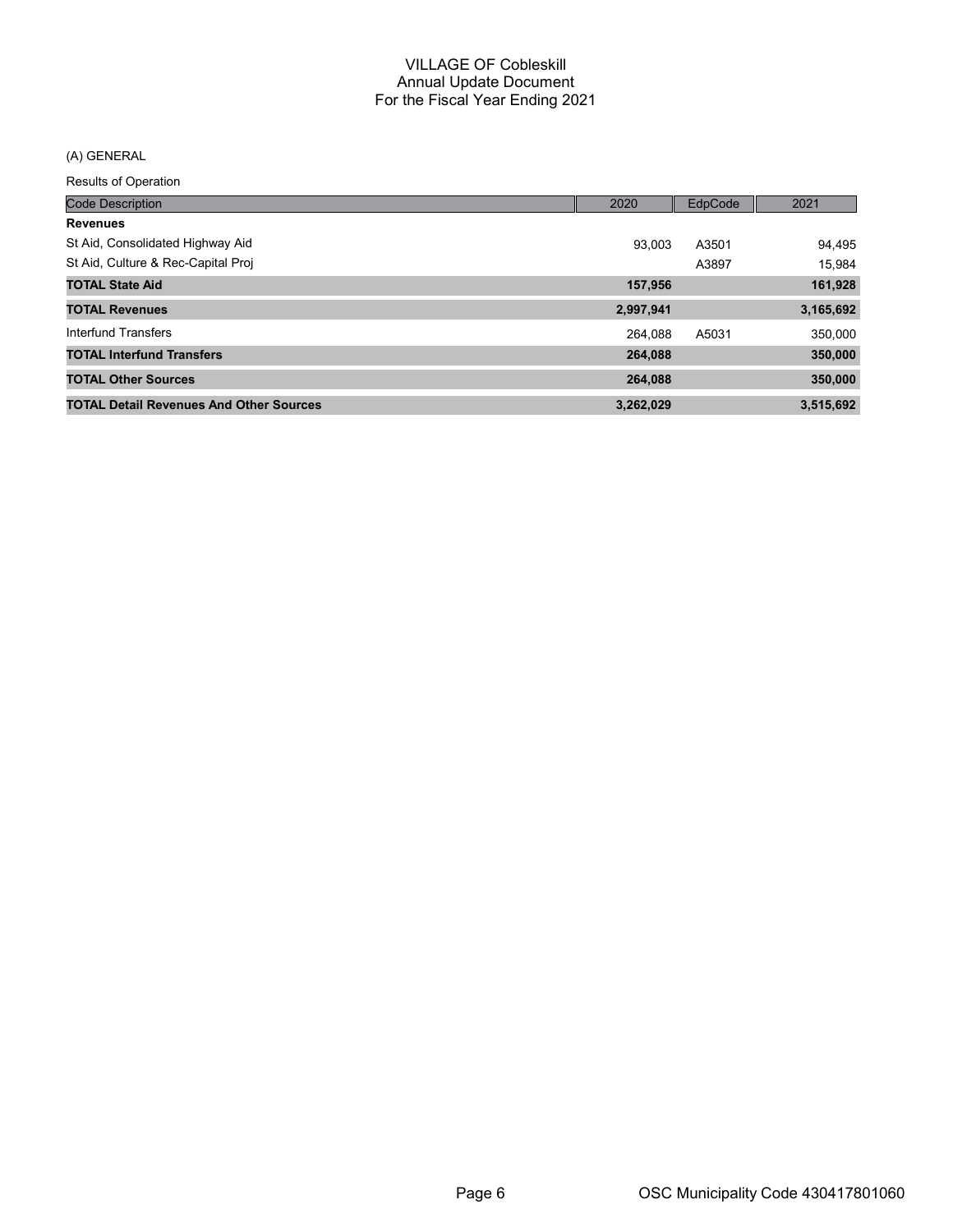(A) GENERAL

| <b>Code Description</b>                           | 2020      | EdpCode | 2021         |
|---------------------------------------------------|-----------|---------|--------------|
| <b>Expenditures</b>                               |           |         |              |
| Legislative Board, Pers Serv                      | 9,600     | A10101  | 9,265        |
| Legislative Board, Contr Expend                   | 39        | A10104  |              |
| <b>TOTAL Legislative Board</b>                    | 9,639     |         | 9,265        |
| Mayor, Pers Serv                                  | 8,000     | A12101  | 8,000        |
| Mayor, Equip & Cap Outlay                         |           | A12102  | 1,277        |
| Mayor, Contr Expend                               | 78        | A12104  | 206          |
| <b>TOTAL Mayor</b>                                | 8,078     |         | 9,483        |
| Auditor, Contr Expend                             | 9,000     | A13204  | 9,050        |
| <b>TOTAL Auditor</b>                              | 9,000     |         | 9,050        |
| Clerk, pers Serv                                  | 112,514   | A14101  | 104,581      |
| Clerk, equip & Cap Outlay                         | 5,431     | A14102  |              |
| Clerk, contr Expend                               | 23,097    | A14104  | 22,691       |
| <b>TOTAL Clerk</b>                                | 141,041   |         | 127,272      |
| Law, Contr Expend                                 | 11,950    | A14204  | 13,500       |
| <b>TOTAL Law</b>                                  | 11,950    |         | 13,500       |
| Engineer, Contr Expend                            |           | A14404  | 24,408       |
| <b>TOTAL Engineer</b>                             | $\bf{0}$  |         | 24,408       |
| Operation of Plant, Pers Serv                     | 95,589    | A16201  | 100,036      |
| Operation of Plant, Equip & Cap Outlay            | 21,786    | A16202  |              |
| Operation of Plant, Contr Expend                  | 78,100    | A16204  | 115,479      |
| <b>TOTAL Operation of Plant</b>                   | 195,475   |         | 215,515      |
| Unallocated Insurance, Contr Expend               | 84,704    | A19104  | 88,239       |
| <b>TOTAL Unallocated Insurance</b>                | 84,704    |         | 88,239       |
| Municipal Assn Dues, Contr Expend                 | 2,699     | A19204  | 2,499        |
| <b>TOTAL Municipal Assn Dues</b>                  | 2,699     |         | 2,499        |
| <b>TOTAL General Government Support</b>           | 462,587   |         | 499,230      |
| Police, Pers Serv                                 | 836,082   | A31201  | 835,474      |
| Police, Equip & Cap Outlay                        | 27,033    | A31202  | 11,206       |
| Police, Contr Expend                              | 71,585    | A31204  | 66,382       |
| <b>TOTAL Police</b>                               | 934,701   |         | 913,061      |
| Traffic Control, Contr Expen                      | 743       | A33104  |              |
| <b>TOTAL Traffic Control</b>                      | 743       |         | $\mathbf{0}$ |
| Fire, Equip & Cap Outlay                          | 27,846    | A34102  | 16,950       |
| Fire, Contr Expend                                | 75,080    | A34104  | 61,760       |
| <b>TOTAL Fire</b>                                 | 102,926   |         | 78,709       |
| <b>TOTAL Public Safety</b>                        | 1,038,370 |         | 991,771      |
| Registrar of Vital Stat Contr Expend              | 4,796     | A40204  | 1,615        |
| <b>TOTAL Registrar of Vital Stat Contr Expend</b> | 4,796     |         | 1,615        |
| Ambulance, Equip & Cap Outlay                     | 25,153    | A45402  |              |
| Ambulance, Contr Expend                           | 72,580    | A45404  | 86,921       |
| Ambulance, Empl Bnfts                             | 5,240     | A45408  | 4,183        |
| <b>TOTAL Ambulance</b>                            | 102,973   |         | 91,104       |
| <b>TOTAL Health</b>                               | 107,769   |         | 92,718       |
| Maint of Streets, Equip & Cap Outlay              | 2,530     | A51102  |              |
| <b>TOTAL Maint of Streets</b>                     | 2,530     |         | $\mathbf 0$  |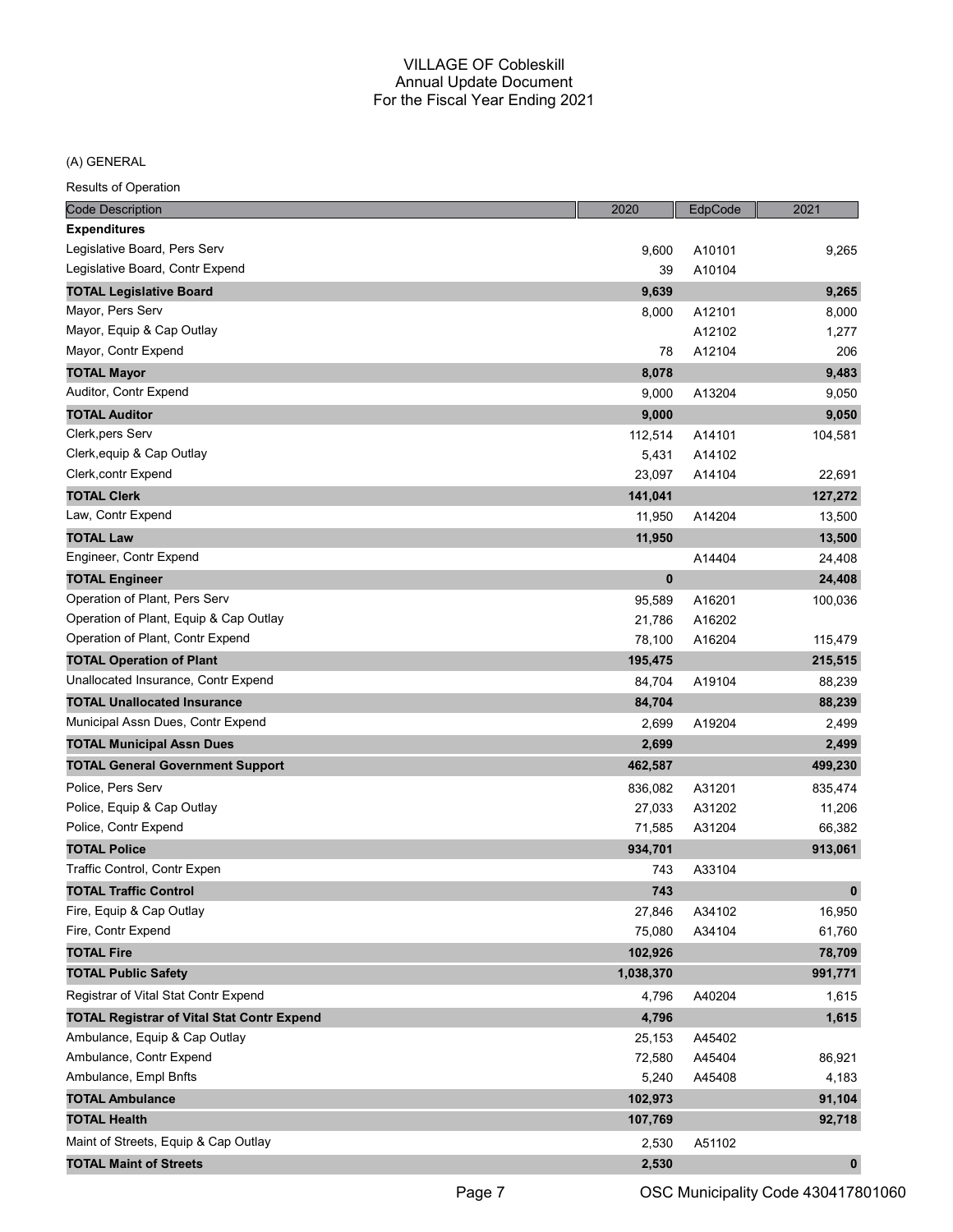(A) GENERAL

| <b>Code Description</b>                    | 2020         | EdpCode | 2021    |
|--------------------------------------------|--------------|---------|---------|
| <b>Expenditures</b>                        |              |         |         |
| Perm Improve Highway, Equip & Cap Outlay   | 132,091      | A51122  | 140,640 |
| <b>TOTAL Perm Improve Highway</b>          | 132,091      |         | 140,640 |
| Street Lighting, Contr Expend              | 60,741       | A51824  | 67,090  |
| <b>TOTAL Street Lighting</b>               | 60,741       |         | 67,090  |
| Sidewalks, Contr Expend                    |              | A54104  | 34,259  |
| <b>TOTAL Sidewalks</b>                     | $\mathbf{0}$ |         | 34,259  |
| Off-Street Parking, Equip & Cap Outlay     |              | A56502  | 9,738   |
| <b>TOTAL Off-Street Parking</b>            | 0            |         | 9,738   |
| <b>TOTAL Transportation</b>                | 195,362      |         | 251,728 |
| Parks, Pers Serv                           |              | A71101  | 5,110   |
| Parks, Equip & Cap Outlay                  | 43,667       | A71102  | 96,671  |
| Parks, Contr Expend                        | 17,003       | A71104  | 17,386  |
| <b>TOTAL Parks</b>                         | 60,669       |         | 119,167 |
| Joint Rec Proj, Contr Expend               | 14,000       | A71454  | 14,000  |
| <b>TOTAL Joint Rec Proj</b>                | 14,000       |         | 14,000  |
| Other Performing Arts, Contr Expend        | 29,171       | A75604  | 28,953  |
| <b>TOTAL Other Performing Arts</b>         | 29,171       |         | 28,953  |
| <b>TOTAL Culture And Recreation</b>        | 103,840      |         | 162,119 |
| Planning, Pers Serv                        | 60,213       | A80201  | 71,964  |
| Planning, Equip & Cap Outlay               | 5,349        | A80202  |         |
| Planning, Contr Expend                     | 5,554        | A80204  | 6,246   |
| <b>TOTAL Planning</b>                      | 71,117       |         | 78,210  |
| Storm Sewers, Contr Expend                 | 30,127       | A81404  | 94,495  |
| <b>TOTAL Storm Sewers</b>                  | 30,127       |         | 94,495  |
| Refuse & Garbage, Contr Expend             | 174,619      | A81604  | 174,331 |
| <b>TOTAL Refuse &amp; Garbage</b>          | 174,619      |         | 174,331 |
| Shade Tree, Contr Expend                   |              | A85604  | 4,360   |
| <b>TOTAL Shade Tree</b>                    | 0            |         | 4,360   |
| <b>TOTAL Home And Community Services</b>   | 275,863      |         | 351,396 |
| <b>State Retirement System</b>             | 40,935       | A90108  | 42,636  |
| Police & Firemen Retirement, Empl Bnfts    | 167,772      | A90158  | 199,582 |
| Social Security, Employer Cont             | 83,386       | A90308  | 84,249  |
| Worker's Compensation, Empl Bnfts          | 62,446       | A90408  | 59,907  |
| Disability Insurance, Empl Bnfts           | 953          | A90558  | 981     |
| Hospital & Medical (dental) Ins, Empl Bnft | 252,747      | A90608  | 261,913 |
|                                            |              |         |         |
| <b>TOTAL Employee Benefits</b>             | 608,239      |         | 649,268 |
| Debt Principal, Serial Bonds               | 209,717      | A97106  | 209,935 |
| Install Pur Debt, Principal                | 35,360       | A97856  | 34,780  |
| <b>TOTAL Debt Principal</b>                | 245,077      |         | 244,715 |
| Debt Interest, Serial Bonds                | 66,819       | A97107  | 61,170  |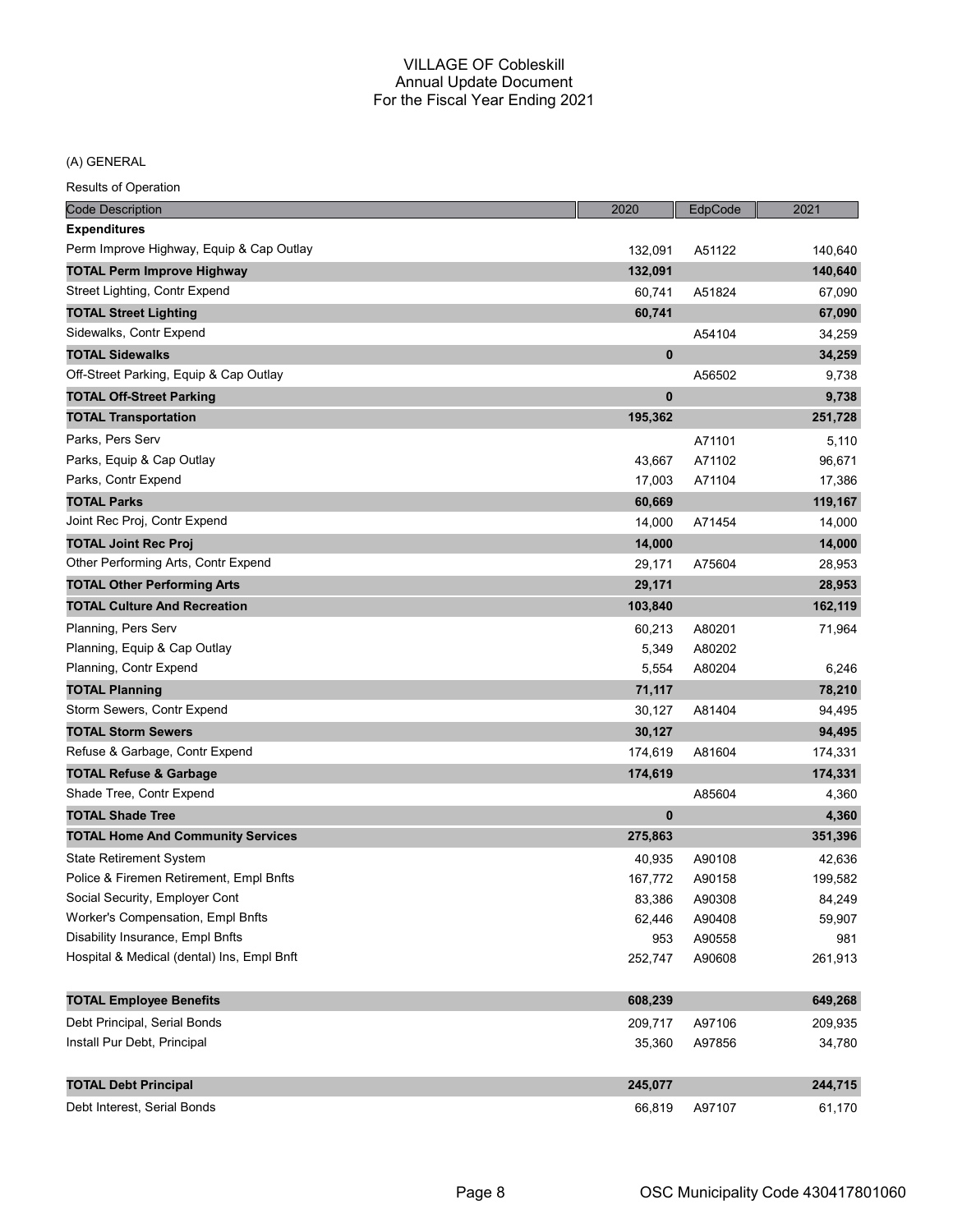#### (A) GENERAL

| <b>Code Description</b>                         | 2020      | EdpCode | 2021         |
|-------------------------------------------------|-----------|---------|--------------|
| <b>Expenditures</b>                             |           |         |              |
| Install Pur Debt, Interest                      | 2.351     | A97857  | 2,931        |
| <b>TOTAL Debt Interest</b>                      | 69,170    |         | 64,101       |
| <b>TOTAL Expenditures</b>                       | 3,106,277 |         | 3,307,046    |
| Transfers, Other Funds                          | 4.001     | A99019  |              |
| Transfers, Capital Projects Fund                | 55.580    | A99509  |              |
| <b>TOTAL Operating Transfers</b>                | 59,581    |         | $\mathbf 0$  |
| <b>TOTAL Other Uses</b>                         | 59,581    |         | $\mathbf{0}$ |
| <b>TOTAL Detail Expenditures And Other Uses</b> | 3,165,858 |         | 3,307,046    |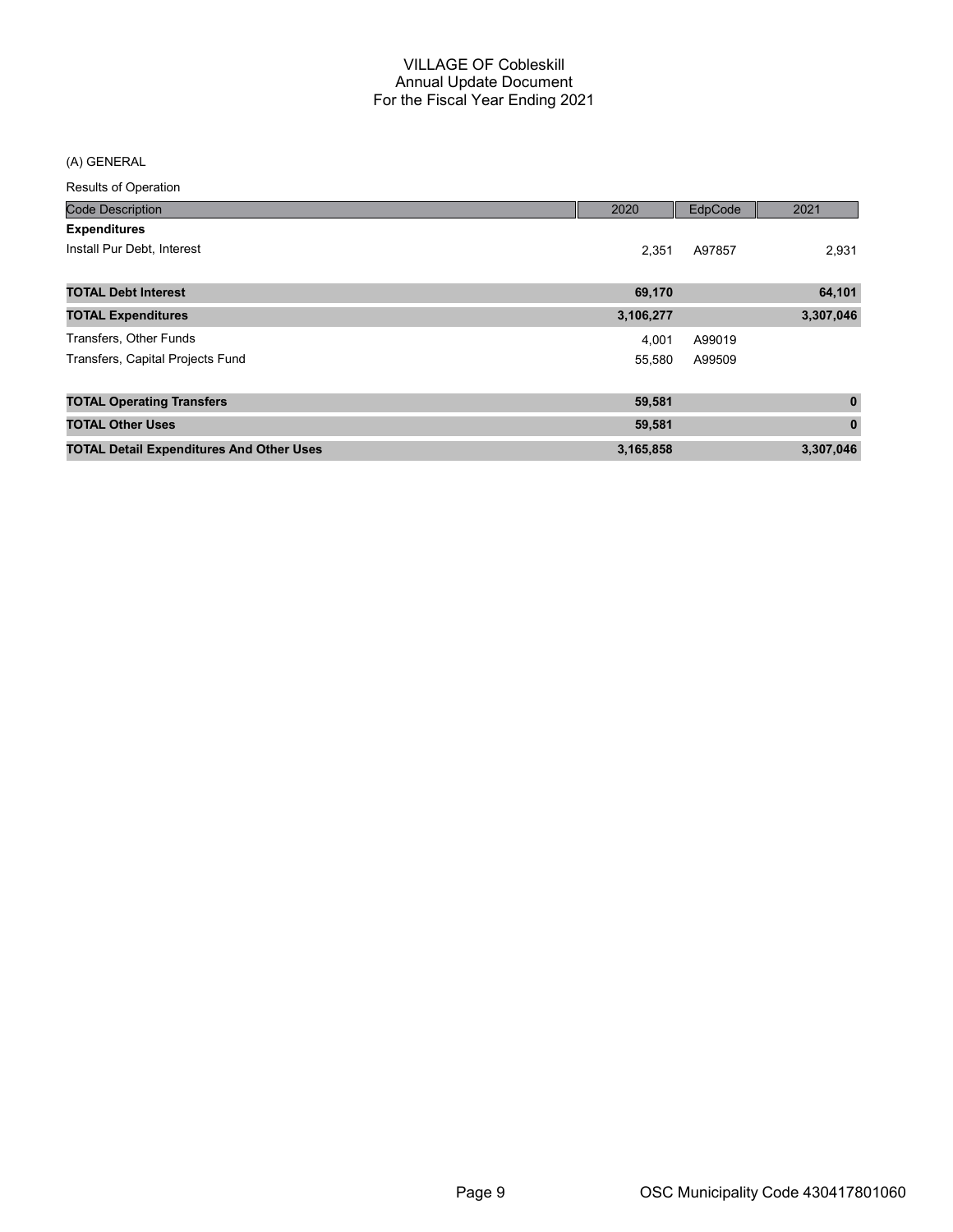(A) GENERAL

Analysis of Changes in Fund Balance

| <b>Code Description</b>                    | 2020      | EdpCode | 2021      |
|--------------------------------------------|-----------|---------|-----------|
| Analysis of Changes in Fund Balance        |           |         |           |
| <b>Fund Balance - Beginning of Year</b>    | 1,683,205 | A8021   | 1,778,675 |
| Prior Period Adj -Decrease In Fund Balance | 708       | A8015   | 14.253    |
| <b>Restated Fund Balance - Beg of Year</b> | 1,682,497 | A8022   | 1,764,422 |
| ADD - REVENUES AND OTHER SOURCES           | 3,262,029 |         | 3,515,692 |
| DEDUCT - EXPENDITURES AND OTHER USES       | 3,165,858 |         | 3,307,046 |
| <b>Fund Balance - End of Year</b>          | 1,778,675 | A8029   | 1,973,068 |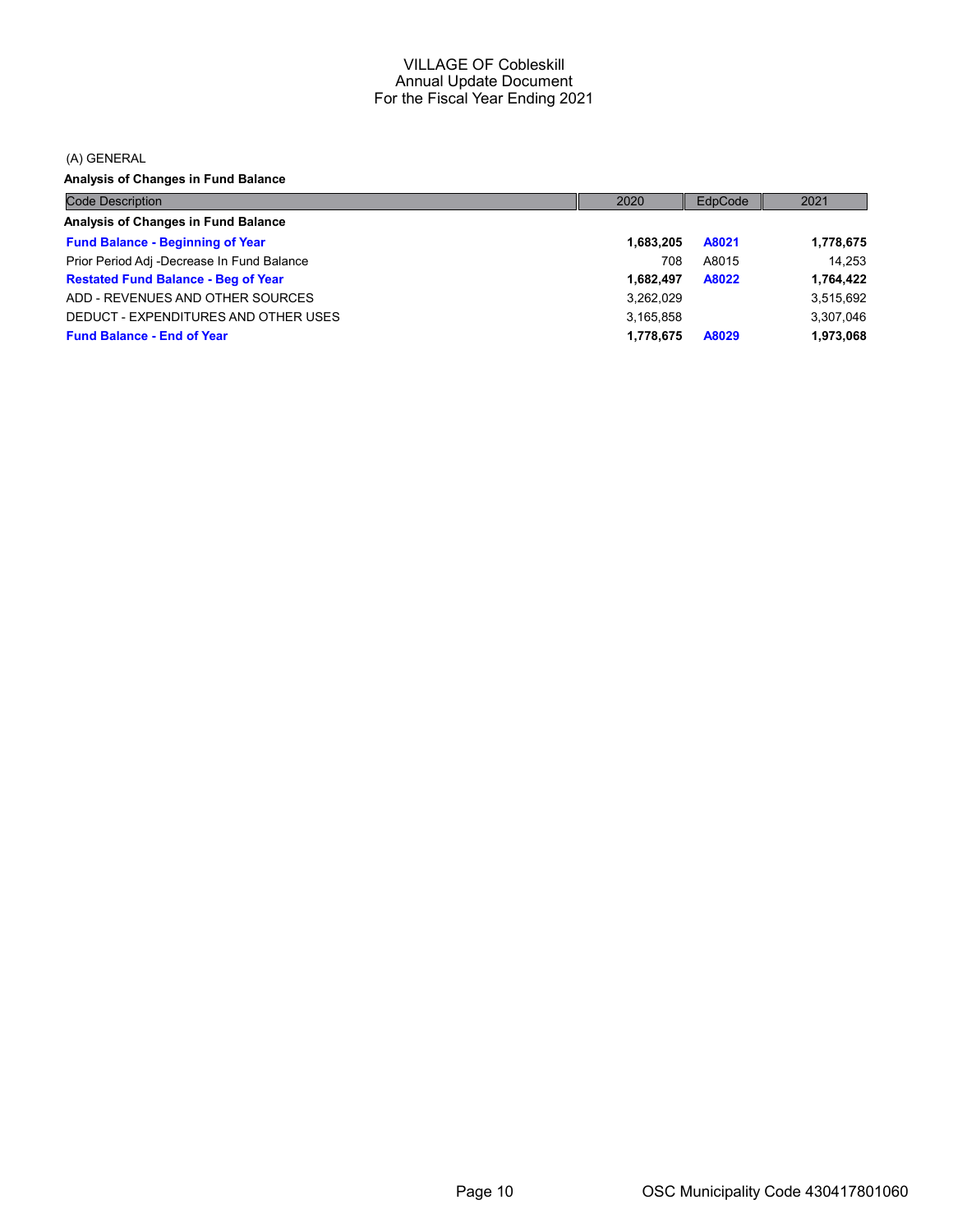## (A) GENERAL

Budget Summary

| baago, bannuary                                   |           |         |           |
|---------------------------------------------------|-----------|---------|-----------|
| <b>Code Description</b>                           | 2021      | EdpCode | 2022      |
| <b>Estimated Revenues</b>                         |           |         |           |
| Est Rev - Real Property Taxes                     | 1,860,710 | A1049N  | 1,875,506 |
| Est Rev - Non Property Tax Items                  | 222,642   | A1199N  | 238,959   |
| Est Rev - Departmental Income                     | 303,413   | A1299N  | 306,265   |
| Est Rev - Intergovernmental Charges               | 154,190   | A2399N  | 154,040   |
| Est Rev - Use of Money And Property               | 28,000    | A2499N  | 34,000    |
| Est Rev - Licenses And Permits                    | 14,000    | A2599N  | 14,000    |
| Est Rev - Fines And Forfeitures                   | 6,000     | A2649N  | 4,000     |
| Est Rev - Interfund Revenues                      | 129,000   | A2801N  | 129,000   |
| Est Rev - State Aid                               | 23,000    | A3099N  | 25,000    |
| <b>TOTAL Estimated Revenues</b>                   | 2,740,955 |         | 2,780,770 |
| Estimated - Interfund Transfer                    | 350,000   | A5031N  | 350,000   |
| Appropriated Fund Balance                         | 116,499   | A599N   | 114,630   |
| <b>TOTAL Estimated Other Sources</b>              | 466,499   |         | 464,630   |
| <b>TOTAL Estimated Revenues And Other Sources</b> | 3,207,454 |         | 3,245,400 |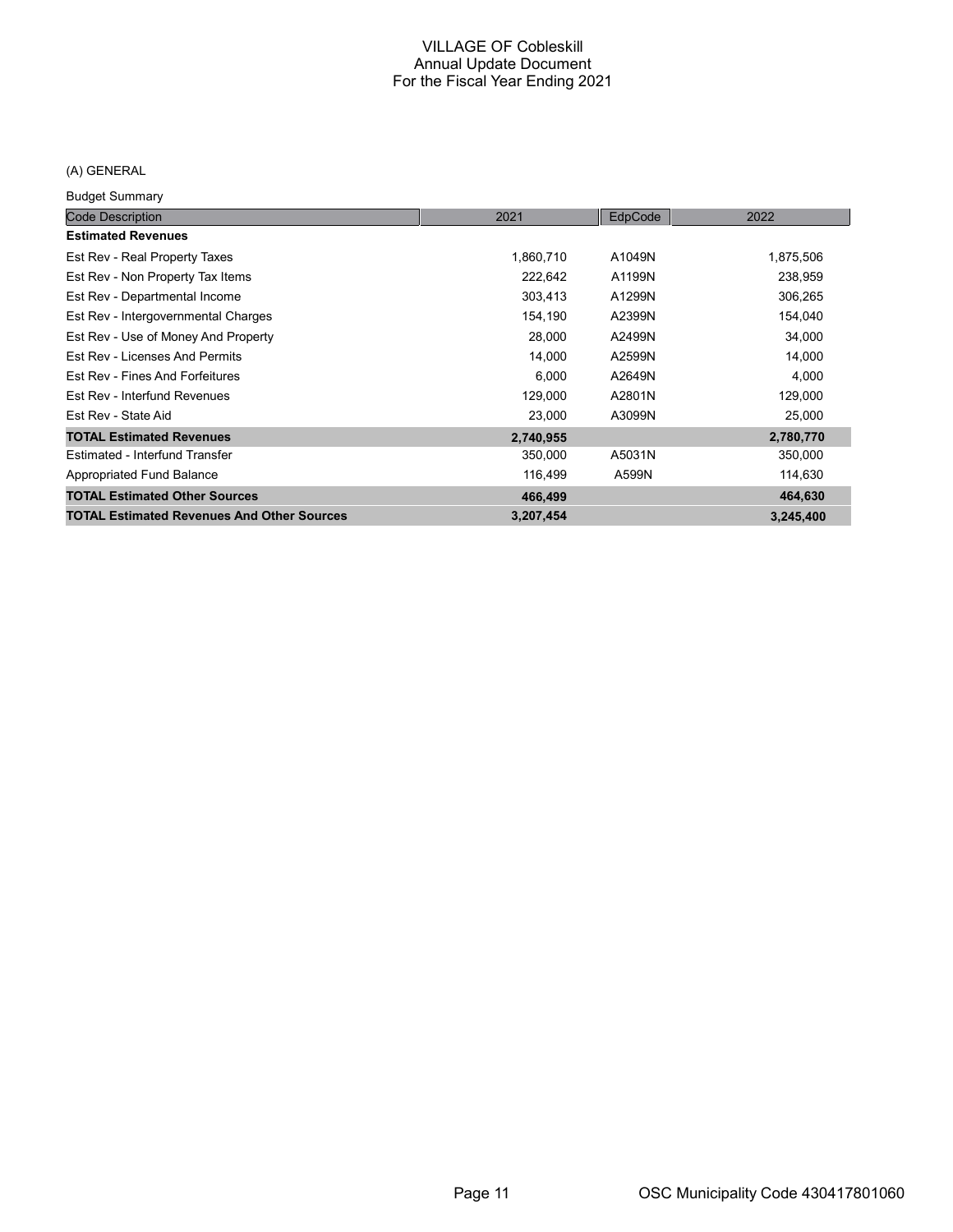## (A) GENERAL

Budget Summary

| <b>Code Description</b>                    | 2021      | EdpCode | 2022      |
|--------------------------------------------|-----------|---------|-----------|
| <b>Appropriations</b>                      |           |         |           |
| App - General Government Support           | 492.192   | A1999N  | 497,621   |
| App - Public Safety                        | 1,053,877 | A3999N  | 1,145,767 |
| App - Health                               | 90,750    | A4999N  | 88,220    |
| App - Transportation                       | 108,000   | A5999N  | 109,260   |
| App - Culture And Recreation               | 158,250   | A7999N  | 70,450    |
| App - Home And Community Services          | 260.663   | A8999N  | 271,295   |
| App - Employee Benefits                    | 706,386   | A9199N  | 733,571   |
| App - Debt Service                         | 308,830   | A9899N  | 292,098   |
| <b>TOTAL Appropriations</b>                | 3,178,948 |         | 3,208,282 |
| App - Interfund Transfer                   | 28,506    | A9999N  | 37,118    |
| <b>TOTAL Other Uses</b>                    | 28,506    |         | 37,118    |
| <b>TOTAL Appropriations And Other Uses</b> | 3,207,454 |         | 3,245,400 |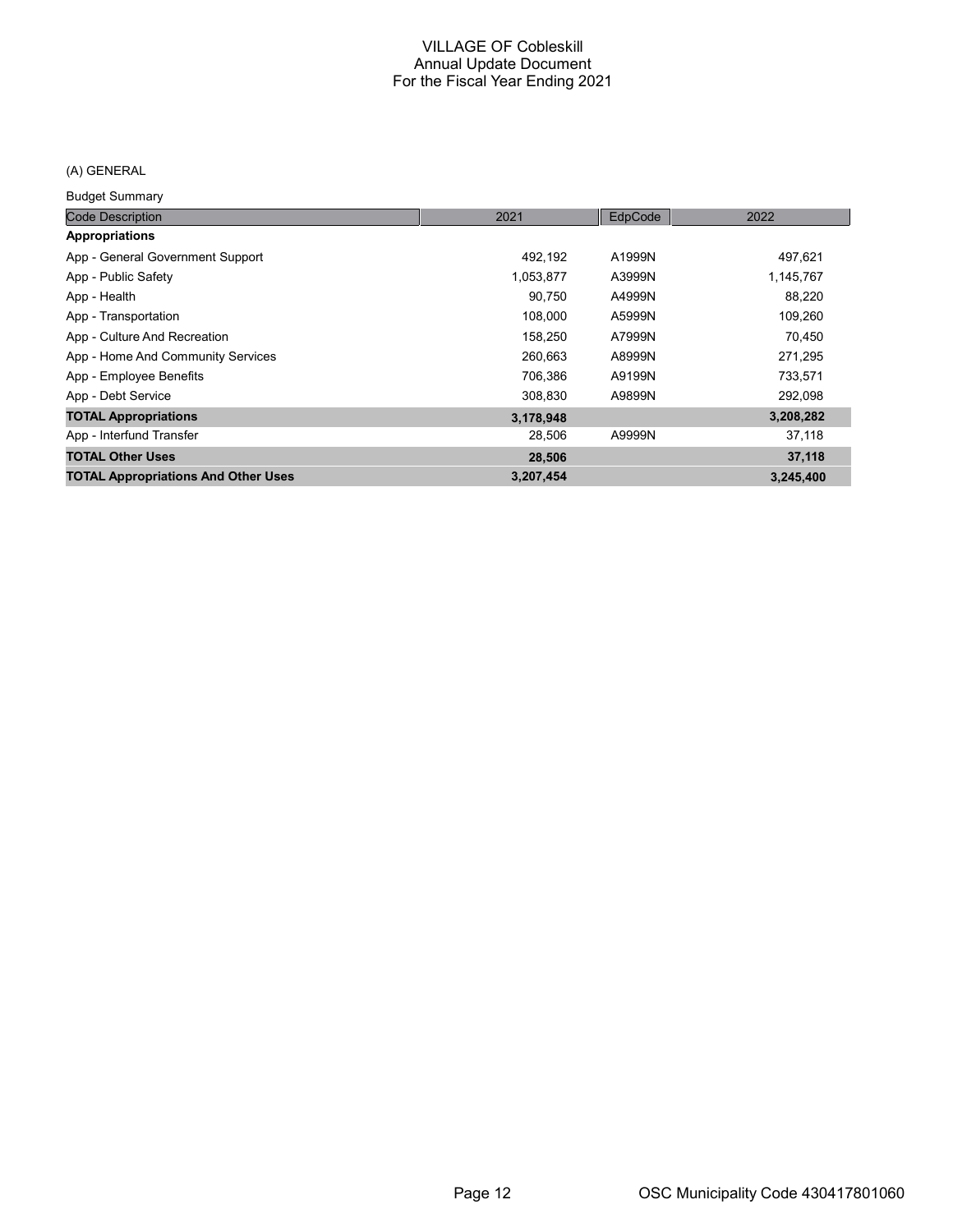(CD) SPECIAL GRANT

| <b>Balance Sheet</b>                                   |         |                   |         |
|--------------------------------------------------------|---------|-------------------|---------|
| <b>Code Description</b>                                | 2020    | EdpCode           | 2021    |
| <b>Assets</b>                                          |         |                   |         |
| Cash                                                   | 140.395 | CD200             | 99,058  |
| Cash In Time Deposits                                  | 77.897  | CD <sub>201</sub> | 77,927  |
| <b>TOTAL Cash</b>                                      | 218,293 |                   | 176,985 |
| <b>TOTAL Assets and Deferred Outflows of Resources</b> | 218,293 |                   | 176,985 |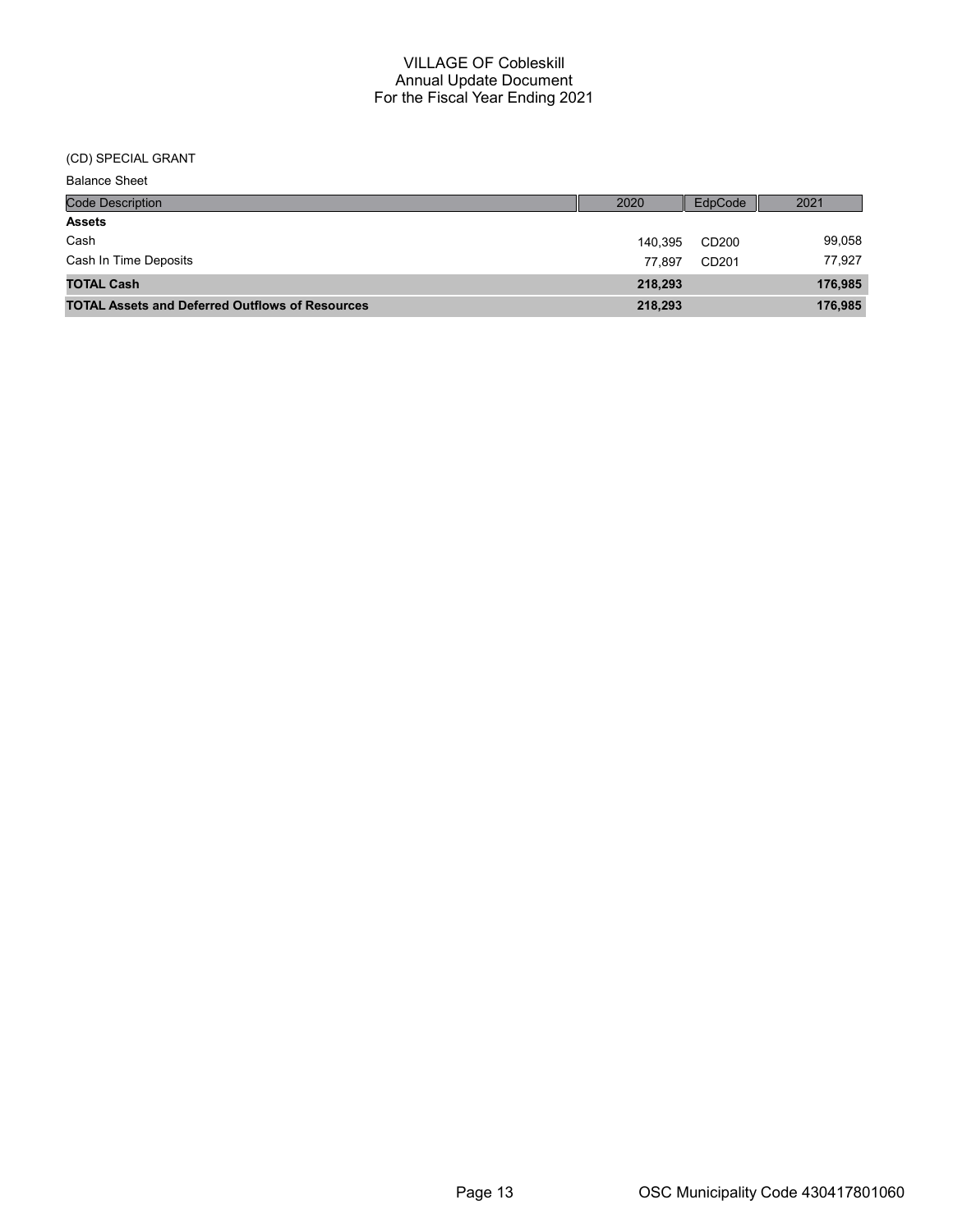#### (CD) SPECIAL GRANT

| <b>Balance Sheet</b>                                        |         |                |         |
|-------------------------------------------------------------|---------|----------------|---------|
| <b>Code Description</b>                                     | 2020    | <b>EdpCode</b> | 2021    |
| <b>Fund Balance</b><br>Assigned Unappropriated Fund Balance | 218.293 | CD915          | 176,985 |
| <b>TOTAL Assigned Fund Balance</b>                          | 218,293 |                | 176,985 |
| <b>TOTAL Fund Balance</b>                                   | 218.293 |                | 176,985 |
| <b>TOTAL Liabilities, Deferred Inflows And Fund Balance</b> | 218.293 |                | 176,985 |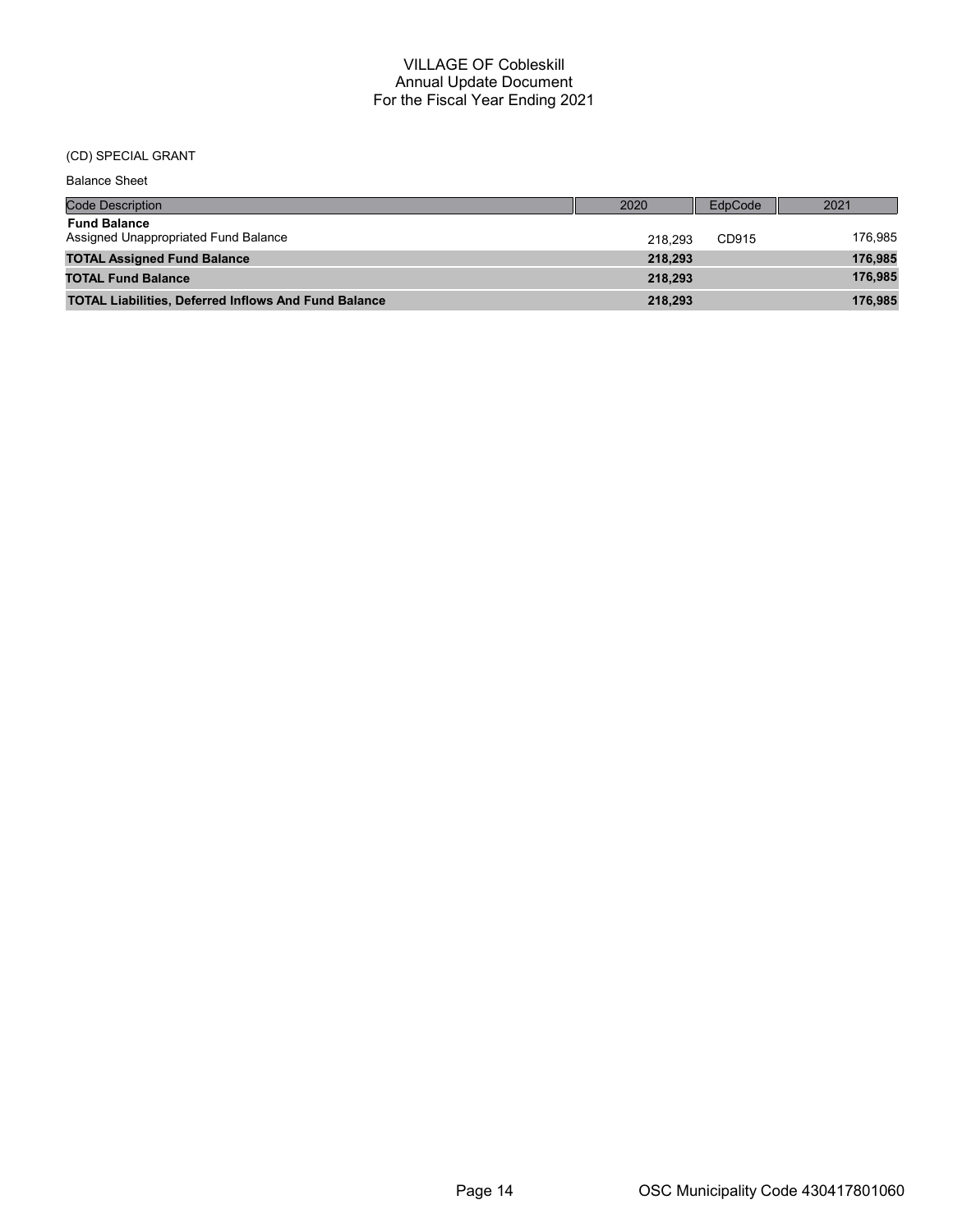## (CD) SPECIAL GRANT

| <b>Code Description</b>                        | 2020      | EdpCode | 2021      |
|------------------------------------------------|-----------|---------|-----------|
| <b>Revenues</b>                                |           |         |           |
| Interest And Earnings                          | 516       | CD2401  | 125       |
| <b>TOTAL Use of Money And Property</b>         | 516       |         | 125       |
| Federal Aid Rental Assistance Program          | 1,578,713 | CD4915  | 1,502,194 |
| Fed Aid Other Home and Community Services      | 93.345    | CD4989  |           |
| <b>TOTAL Federal Aid</b>                       | 1,672,058 |         | 1,502,194 |
| <b>TOTAL Revenues</b>                          | 1,672,573 |         | 1,502,319 |
| <b>TOTAL Detail Revenues And Other Sources</b> | 1,672,573 |         | 1,502,319 |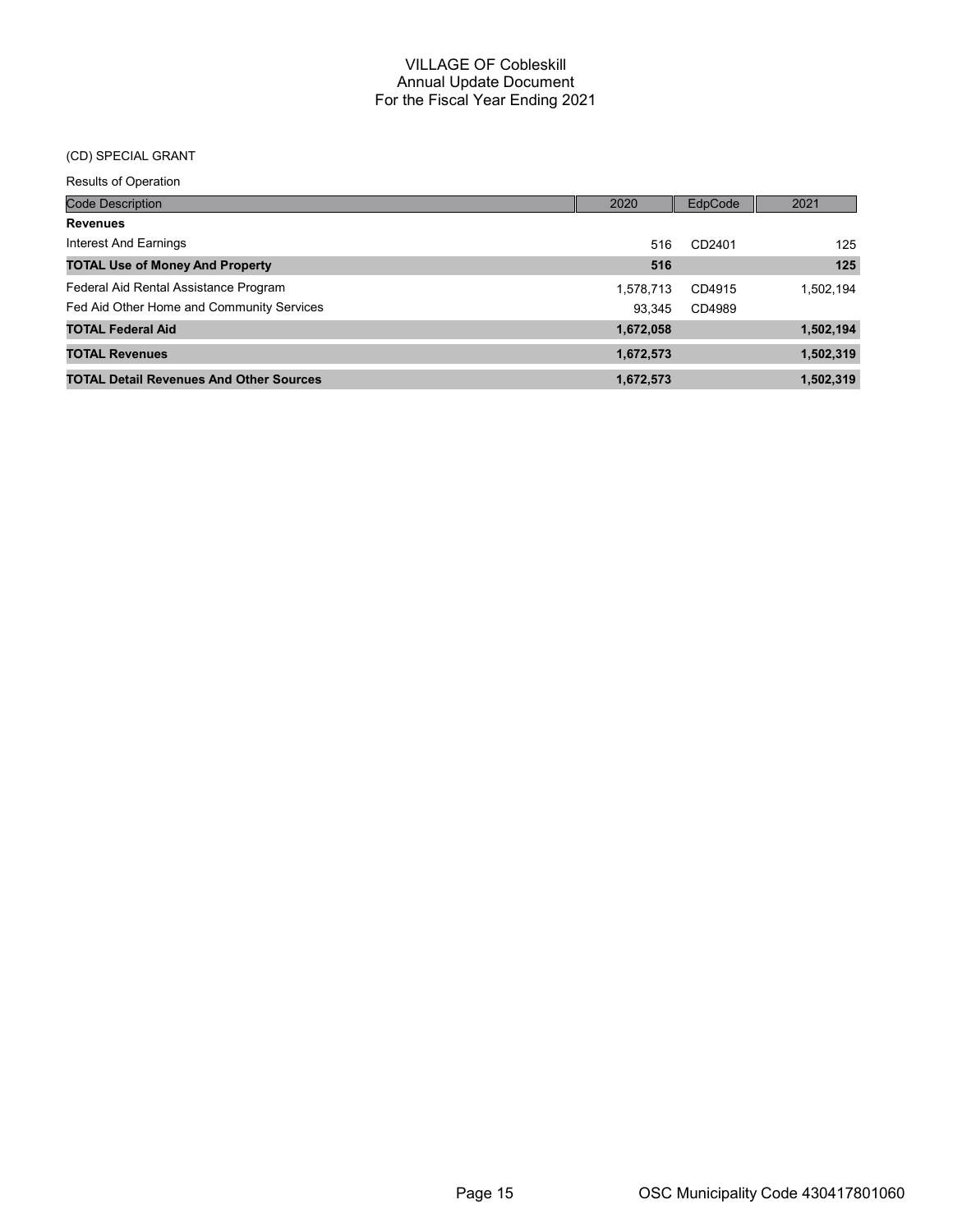#### (CD) SPECIAL GRANT

| <b>Code Description</b>                         | 2020      | EdpCode | 2021      |
|-------------------------------------------------|-----------|---------|-----------|
| <b>Expenditures</b>                             |           |         |           |
| Rent Subsidy, Contr Expend                      | 1.559.899 | CD86104 | 1,543,626 |
| <b>TOTAL Rent Subsidy</b>                       | 1,559,899 |         | 1,543,626 |
| <b>TOTAL Home And Community Services</b>        | 1,559,899 |         | 1,543,626 |
| <b>TOTAL Expenditures</b>                       | 1,559,899 |         | 1,543,626 |
| <b>TOTAL Detail Expenditures And Other Uses</b> | 1,559,899 |         | 1,543,626 |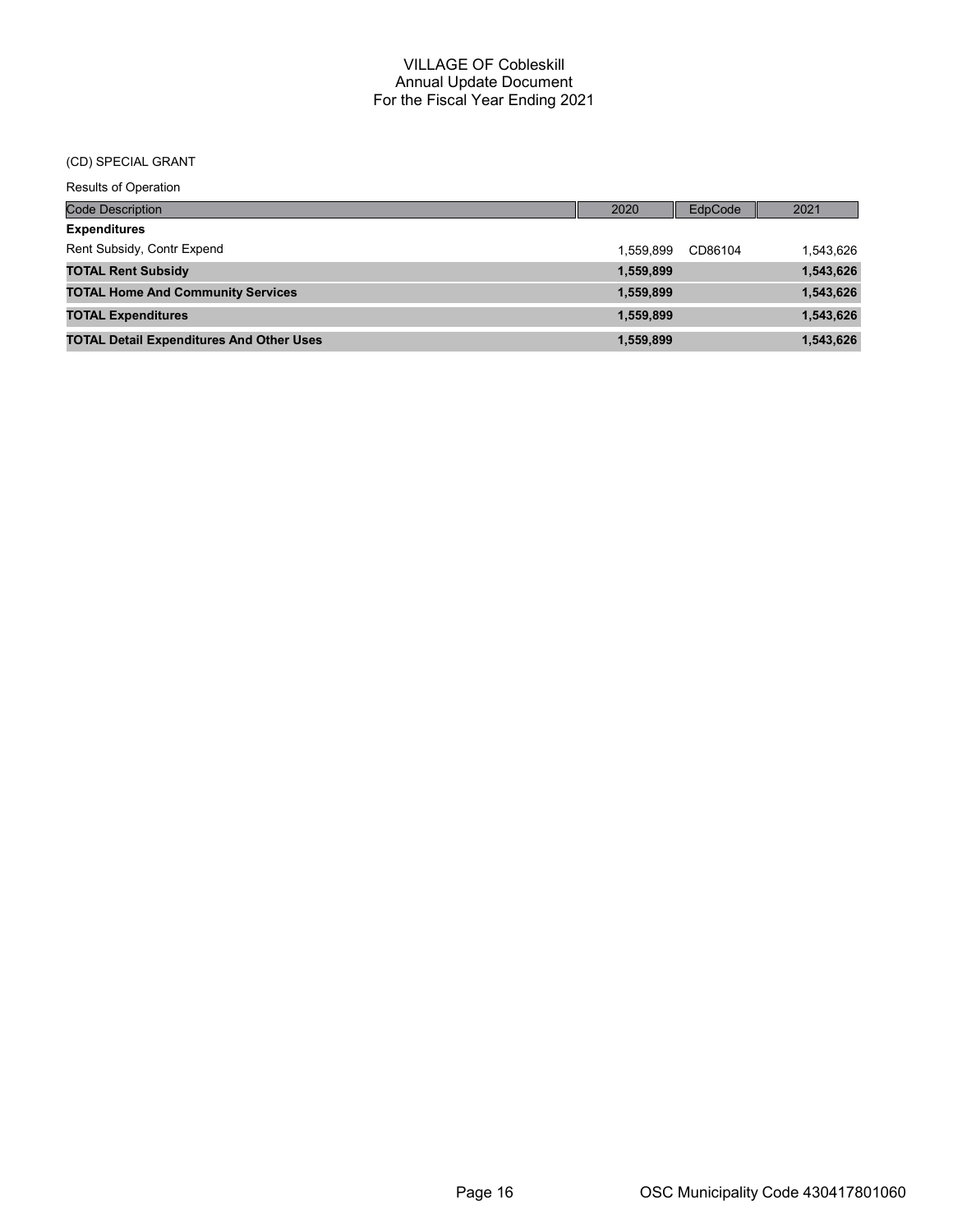#### (CD) SPECIAL GRANT

Analysis of Changes in Fund Balance

| <b>Code Description</b>                    | 2020      | EdpCode       | 2021      |
|--------------------------------------------|-----------|---------------|-----------|
| Analysis of Changes in Fund Balance        |           |               |           |
| <b>Fund Balance - Beginning of Year</b>    | 105.618   | CD8021        | 218.291   |
| Prior Period Adj -Increase In Fund Balance |           | CD8012        |           |
| <b>Restated Fund Balance - Beg of Year</b> | 105.619   | <b>CD8022</b> | 218.291   |
| ADD - REVENUES AND OTHER SOURCES           | 1,672,573 |               | 1,502,319 |
| DEDUCT - EXPENDITURES AND OTHER USES       | 1.559.899 |               | 1.543.626 |
| <b>Fund Balance - End of Year</b>          | 218.291   | <b>CD8029</b> | 176.984   |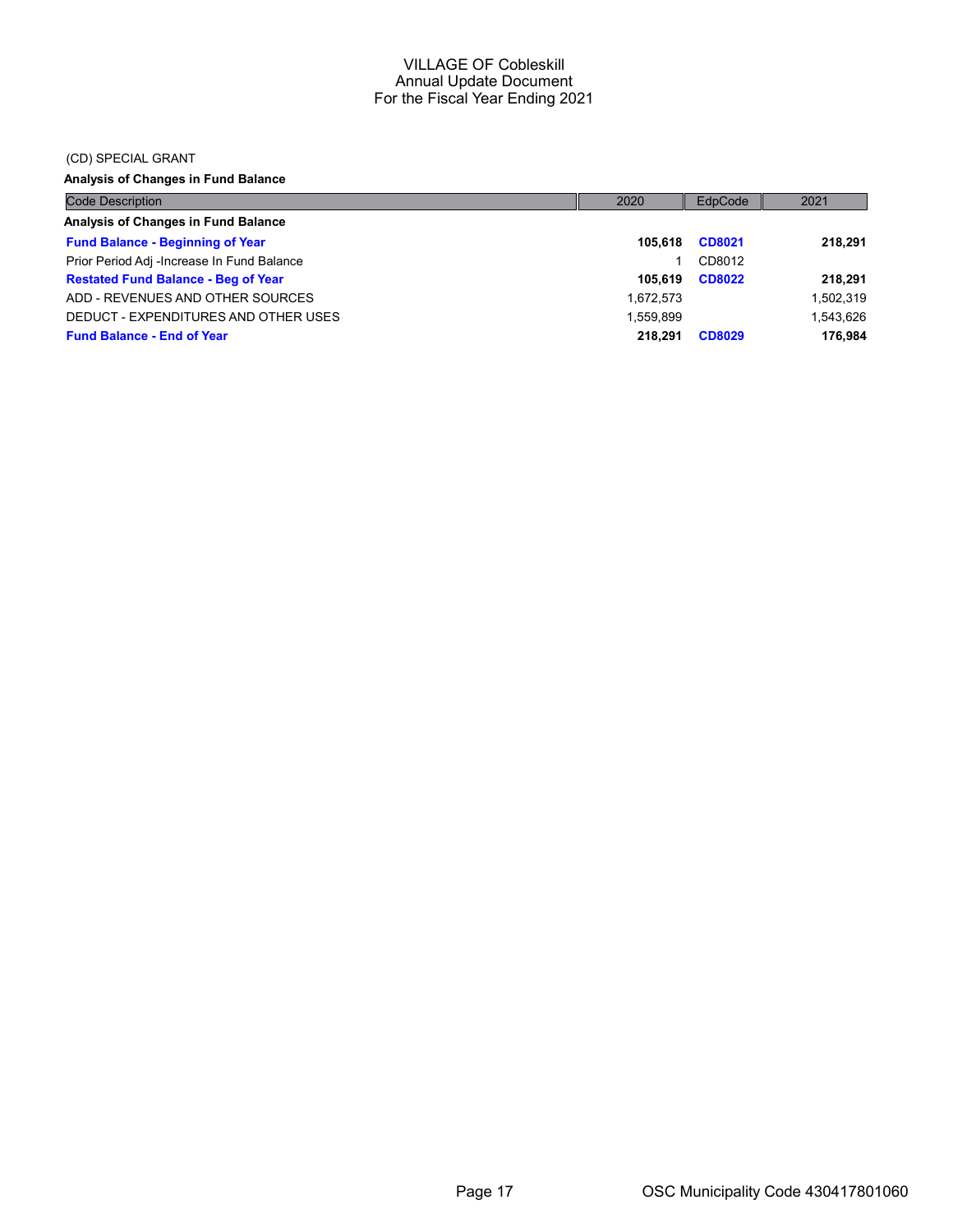#### (FX) WATER

Balance Sheet

| <b>Code Description</b>                                | 2020      | EdpCode      | 2021        |
|--------------------------------------------------------|-----------|--------------|-------------|
| <b>Assets</b>                                          |           |              |             |
| Cash                                                   | 353.145   | <b>FX200</b> | 265,831     |
| Cash In Time Deposits                                  | 529.717   | FX201        | 825,514     |
| <b>TOTAL Cash</b>                                      | 882,862   |              | 1,091,344   |
| <b>Water Rents Receivable</b>                          | 384.144   | <b>FX350</b> | 350,640     |
| <b>TOTAL Other Receivables (net)</b>                   | 384,144   |              | 350,640     |
| Due From Other Funds                                   | 349,338   | FX391        |             |
| <b>TOTAL Due From Other Funds</b>                      | 349,338   |              | $\mathbf 0$ |
| <b>Prepaid Expenses</b>                                | 28,396    | <b>FX480</b> | 19,879      |
| <b>TOTAL Prepaid Expenses</b>                          | 28,396    |              | 19,879      |
| Cash In Time Deposits Special Reserves                 | 911,007   | <b>FX231</b> | 613,850     |
| <b>TOTAL Restricted Assets</b>                         | 911,007   |              | 613,850     |
| <b>TOTAL Assets and Deferred Outflows of Resources</b> | 2,555,747 |              | 2,075,714   |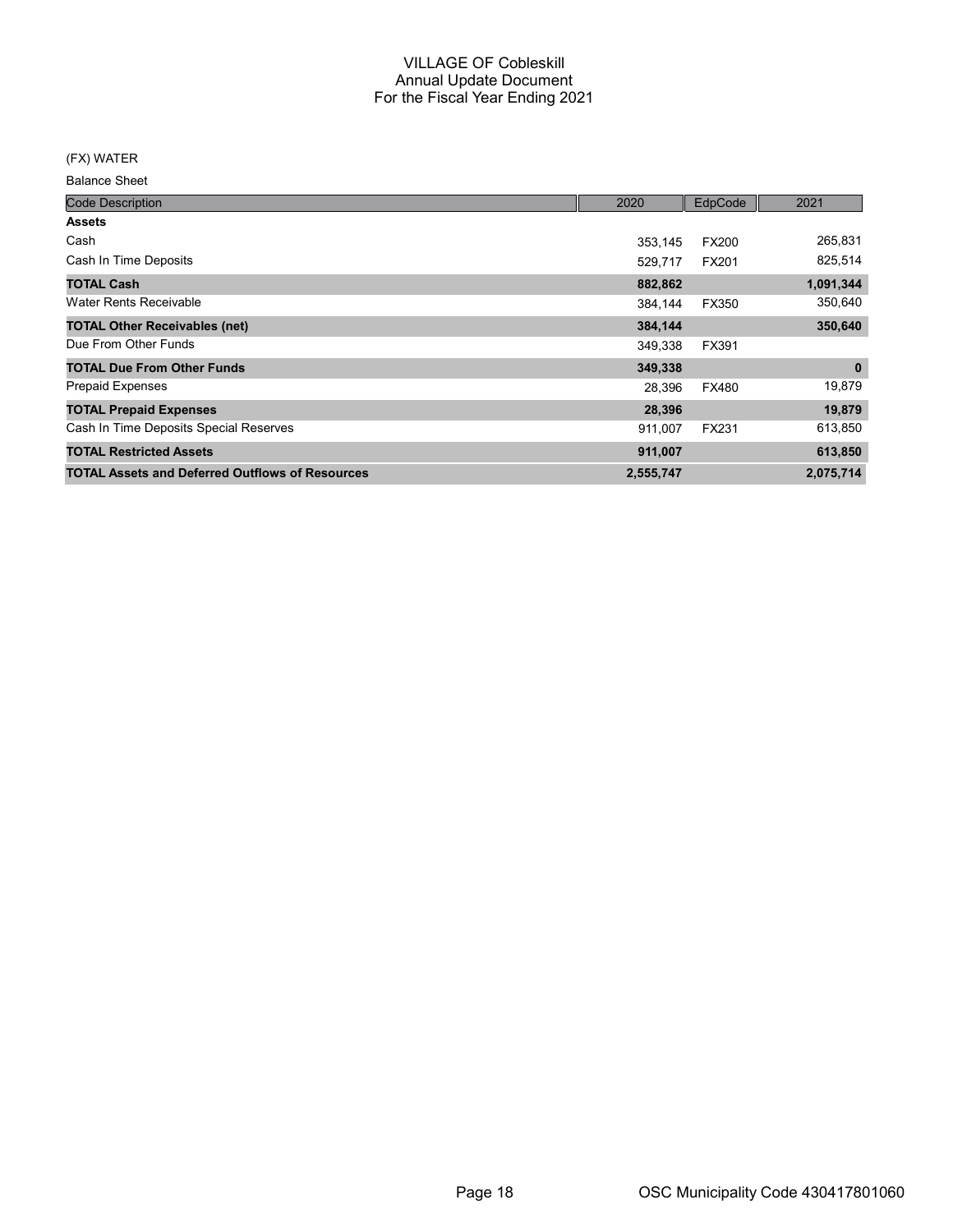## (FX) WATER

Balance Sheet

| <b>Code Description</b>                                     | 2020      | EdpCode      | 2021      |
|-------------------------------------------------------------|-----------|--------------|-----------|
| <b>Accounts Payable</b>                                     | 10,943    | <b>FX600</b> | 14,932    |
| <b>TOTAL Accounts Payable</b>                               | 10,943    |              | 14,932    |
| <b>Accrued Liabilities</b>                                  | 6.342     | FX601        | 8,632     |
| <b>TOTAL Accrued Liabilities</b>                            | 6,342     |              | 8,632     |
| <b>TOTAL Liabilities</b>                                    | 17,285    |              | 23,564    |
| <b>Fund Balance</b>                                         |           |              |           |
| Not in Spendable Form                                       | 28.396    | <b>FX806</b> | 19,879    |
| <b>TOTAL Nonspendable Fund Balance</b>                      | 28,396    |              | 19,879    |
| <b>Capital Reserve</b>                                      | 1,260,345 | <b>FX878</b> | 613,850   |
| <b>TOTAL Restricted Fund Balance</b>                        | 1,260,345 |              | 613,850   |
| Assigned Appropriated Fund Balance                          |           | FX914        | 10,163    |
| Assigned Unappropriated Fund Balance                        | 1.249.721 | FX915        | 1,408,257 |
| <b>TOTAL Assigned Fund Balance</b>                          | 1,249,721 |              | 1,418,420 |
| <b>TOTAL Fund Balance</b>                                   | 2,538,462 |              | 2,052,150 |
| <b>TOTAL Liabilities, Deferred Inflows And Fund Balance</b> | 2,555,747 |              | 2,075,714 |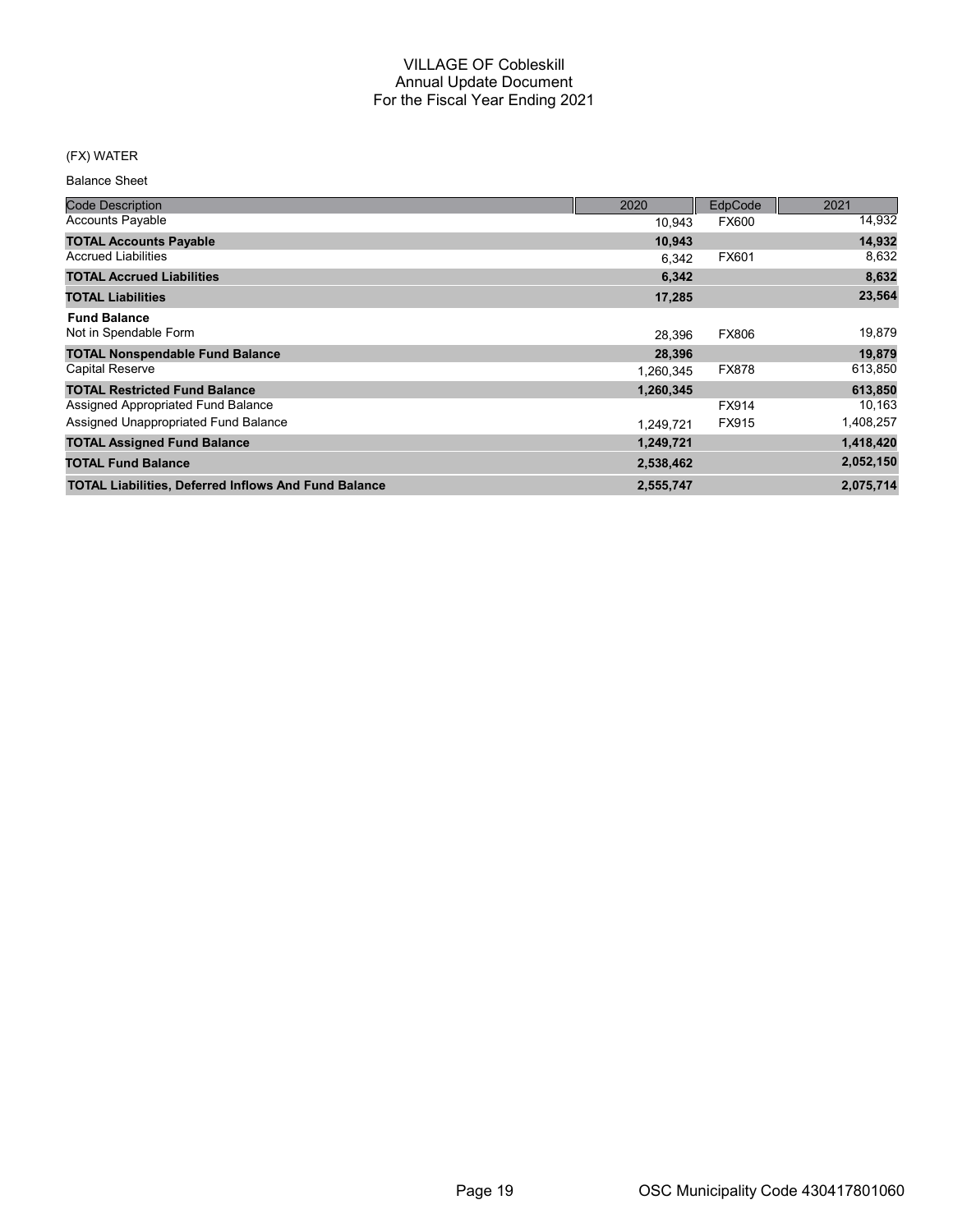## (FX) WATER

| <b>Code Description</b>                                 | 2020      | EdpCode       | 2021         |
|---------------------------------------------------------|-----------|---------------|--------------|
| <b>Revenues</b>                                         |           |               |              |
| <b>Metered Water Sales</b>                              | 1,166,808 | FX2140        | 1,198,583    |
| <b>Unmetered Water Sales</b>                            | 579       | FX2142        | 143          |
| <b>Water Service Charges</b>                            | 13.836    | FX2144        | 10,572       |
| Interest & Penalties On Water Rents                     | 7,859     | FX2148        | 10,627       |
| <b>TOTAL Departmental Income</b>                        | 1,189,081 |               | 1,219,926    |
| Interest And Earnings                                   | 7,701     | FX2401        | 672          |
| <b>TOTAL Use of Money And Property</b>                  | 7,701     |               | 672          |
| Sales of Scrap & Excess Materials                       | 104       | FX2650        | 532          |
| Sales of Equipment                                      | 3,509     | FX2665        |              |
| <b>TOTAL Sale of Property And Compensation For Loss</b> | 3,613     |               | 532          |
| Refunds of Prior Year's Expenditures                    |           | FX2701        | 48           |
| Unclassified (specify)                                  | 1,737     | <b>FX2770</b> | 60           |
| <b>TOTAL Miscellaneous Local Sources</b>                | 1,737     |               | 108          |
| <b>TOTAL Revenues</b>                                   | 1,202,132 |               | 1,221,237    |
| Interfund Transfers                                     | 23,963    | FX5031        |              |
| <b>TOTAL Interfund Transfers</b>                        | 23,963    |               | $\mathbf{0}$ |
| <b>TOTAL Other Sources</b>                              | 23,963    |               | $\mathbf{0}$ |
| <b>TOTAL Detail Revenues And Other Sources</b>          | 1,226,095 |               | 1,221,237    |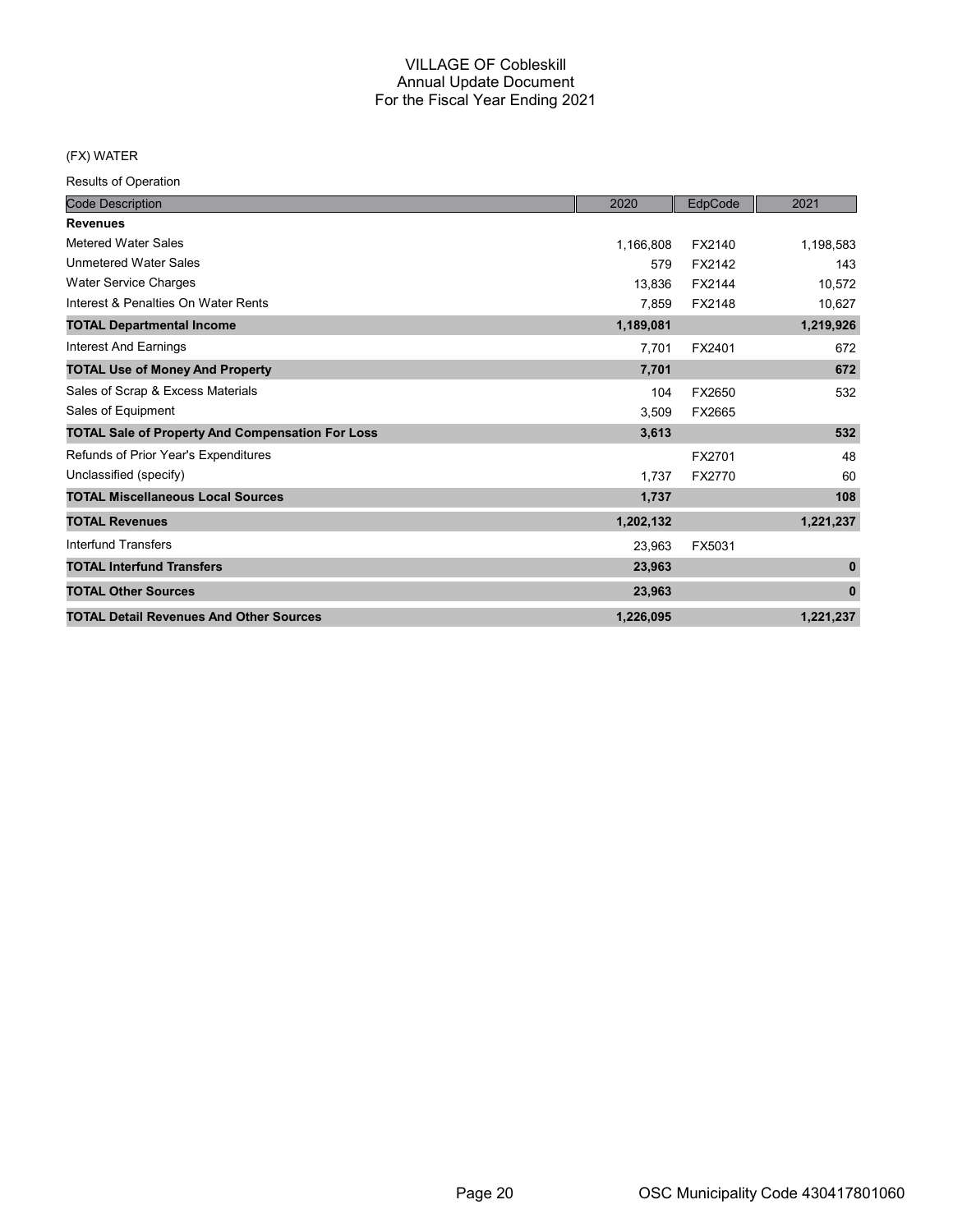#### (FX) WATER

| Code Description                                | 2020    | EdpCode | 2021      |
|-------------------------------------------------|---------|---------|-----------|
| <b>Expenditures</b>                             |         |         |           |
| Water Administration, Pers Serv                 | 47,221  | FX83101 | 48,024    |
| Water Administration, Equip & Cap Outlay        | 59,379  | FX83102 |           |
| Water Administration, Contr Expend              | 128,689 | FX83104 | 198,199   |
| <b>TOTAL Water Administration</b>               | 235,289 |         | 246,223   |
| Source Supply Pwr & Pump, Contr Expend          | 6,155   | FX83204 | 11,095    |
| <b>TOTAL Source Supply Pwr &amp; Pump</b>       | 6,155   |         | 11,095    |
| Water Purification, Pers Serv                   | 59,715  | FX83301 | 42,755    |
| Water Purification, Equip & Cap Outlay          | 11,397  | FX83302 | 41,870    |
| Water Purification, Contr Expend                | 120,057 | FX83304 | 129,026   |
| <b>TOTAL Water Purification</b>                 | 191,170 |         | 213,651   |
| Water Trans & Distrib, Pers Serv                | 39,972  | FX83401 | 26,536    |
| Water Trans & Distrib, Equip & Cap Outlay       | 3,260   | FX83402 |           |
| Water Trans & Distrib, Contr Expend             | 38,613  | FX83404 | 32,217    |
| <b>TOTAL Water Trans &amp; Distrib</b>          | 81,845  |         | 58,753    |
| Common Water Supply, Contr Expend               | 18,217  | FX83504 | 26,394    |
| <b>TOTAL Common Water Supply</b>                | 18,217  |         | 26,394    |
| <b>TOTAL Home And Community Services</b>        | 532,676 |         | 556,116   |
| State Retirement, Empl Bnfts                    | 19,663  | FX90108 | 20,612    |
| Social Security, Empl Bnfts                     | 10,959  | FX90308 | 8,672     |
| <b>Workers Compensation, Empl Bnfts</b>         | 6,735   | FX90408 | 5,584     |
| Disability Insurance, Empl Bnfts                | 120     | FX90558 | 88        |
| Hospital & Medical (dental) Ins, Empl Bnft      | 51,035  | FX90608 | 42,831    |
| <b>TOTAL Employee Benefits</b>                  | 88,511  |         | 77,787    |
| Debt Principal, Serial Bonds                    | 30,000  | FX97106 | 30,000    |
| Debt Principal, Bond Anticipation Notes         |         | FX97306 | 200,000   |
| Debt Principal, Installment Purchase Debt       | 2,356   | FX97856 | 2,517     |
| <b>TOTAL Debt Principal</b>                     | 32,356  |         | 232,517   |
| Debt Interest, Serial Bonds                     | 4,620   | FX97107 | 3,300     |
| Debt Interest, Bond Anticipation Notes          | 1,480   | FX97307 | 40,860    |
| Debt Interest, Installment Purchase Debt        | 325     | FX97857 | 164       |
| <b>TOTAL Debt Interest</b>                      | 6,425   |         | 44,324    |
| <b>TOTAL Expenditures</b>                       | 659,968 |         | 910,744   |
|                                                 |         |         |           |
| Transfers, Other Funds                          | 250,000 | FX99019 | 350,000   |
| Transfers, Capital Projects Fund                |         | FX99509 | 446,806   |
| <b>TOTAL Operating Transfers</b>                | 250,000 |         | 796,806   |
| <b>TOTAL Other Uses</b>                         | 250,000 |         | 796,806   |
| <b>TOTAL Detail Expenditures And Other Uses</b> | 909,968 |         | 1,707,550 |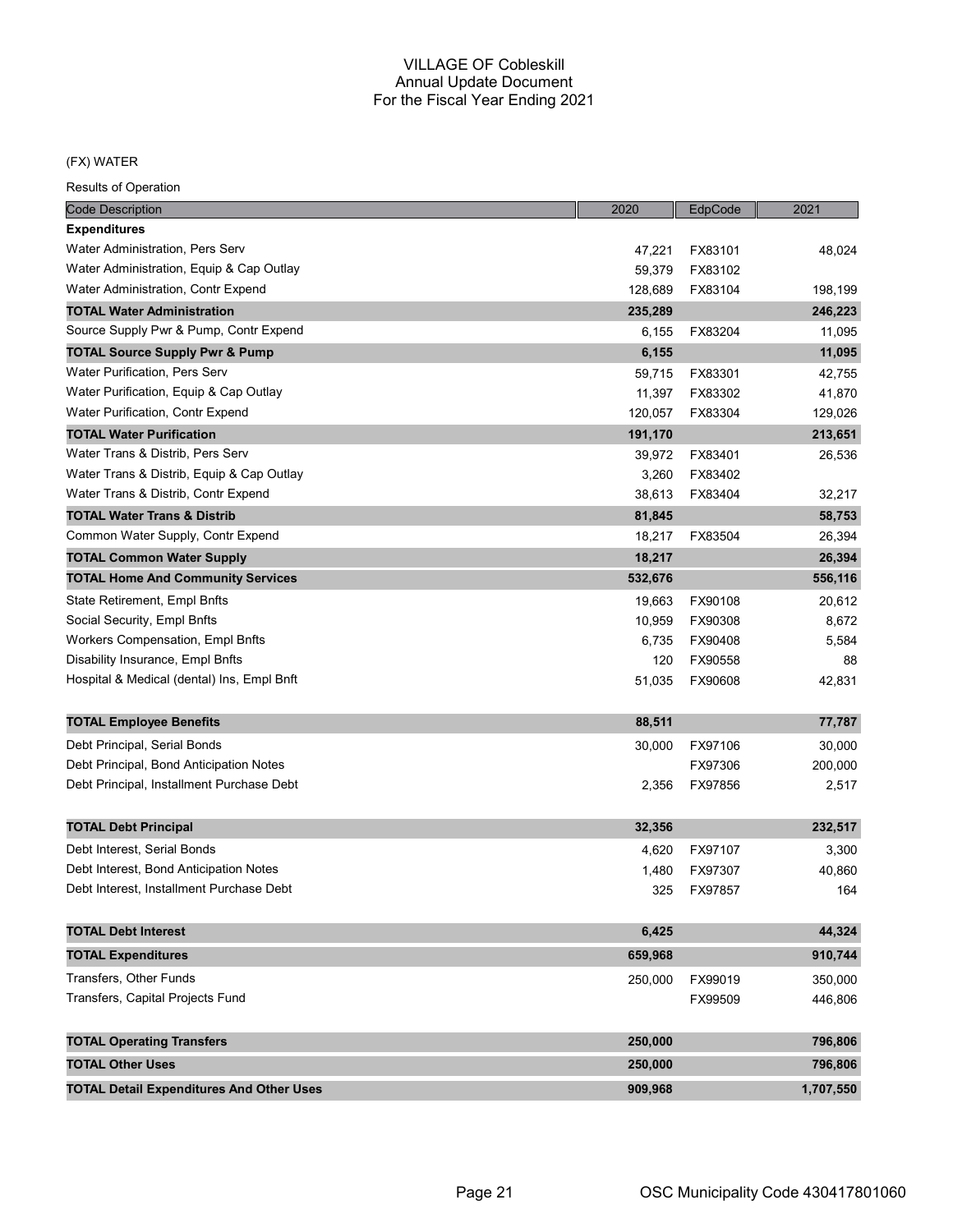#### (FX) WATER

Analysis of Changes in Fund Balance

| <b>Code Description</b>                    | 2020      | EdpCode       | 2021      |
|--------------------------------------------|-----------|---------------|-----------|
| Analysis of Changes in Fund Balance        |           |               |           |
| <b>Fund Balance - Beginning of Year</b>    | 2.222.342 | <b>FX8021</b> | 2,538,466 |
| Prior Period Adj -Decrease In Fund Balance | 6         | FX8015        | 4         |
| <b>Restated Fund Balance - Beg of Year</b> | 2.222.336 | <b>FX8022</b> | 2,538,462 |
| ADD - REVENUES AND OTHER SOURCES           | 1,226,095 |               | 1,221,237 |
| DEDUCT - EXPENDITURES AND OTHER USES       | 909.968   |               | 1,707,550 |
| <b>Fund Balance - End of Year</b>          | 2,538,466 | <b>FX8029</b> | 2,052,153 |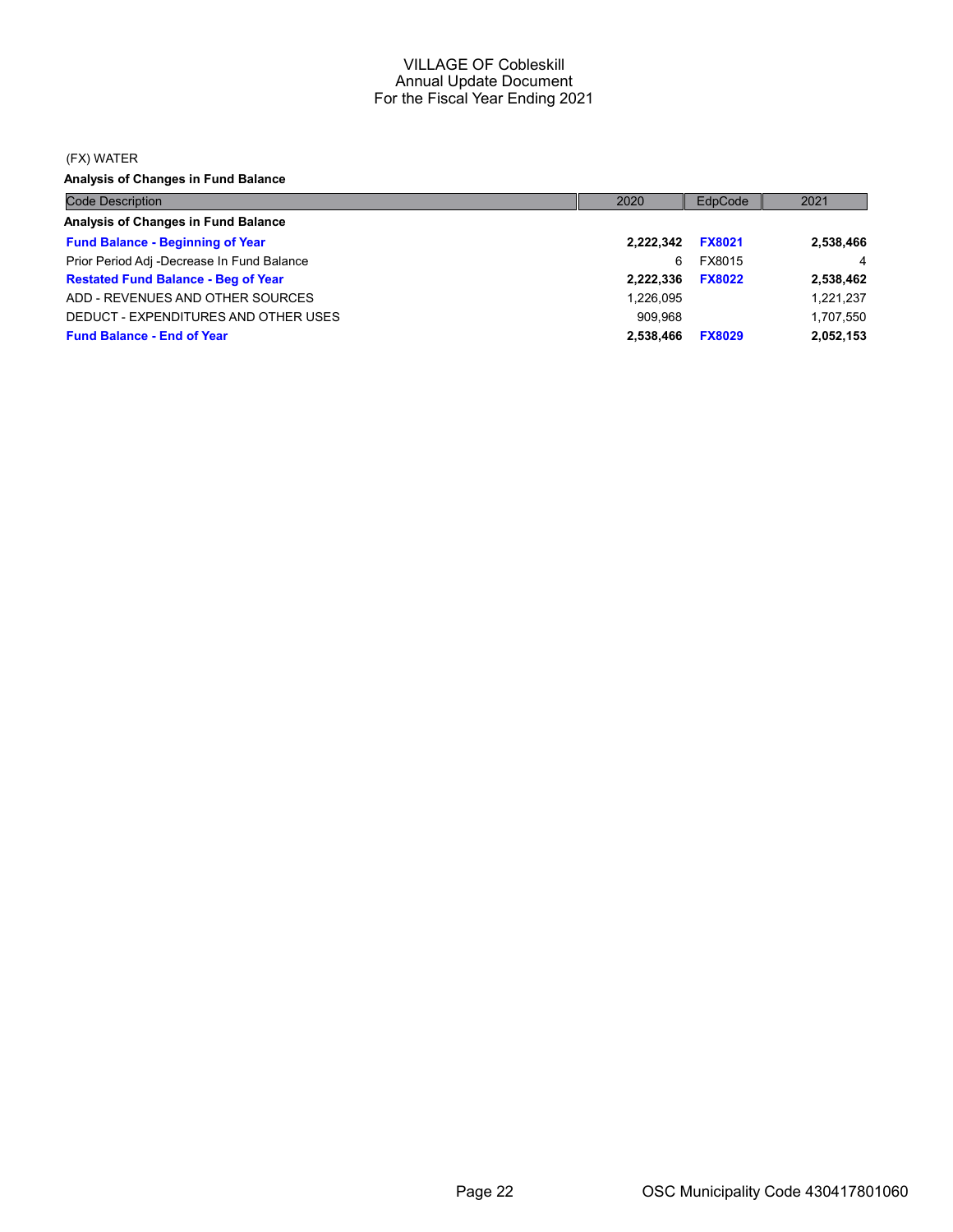## (FX) WATER

Budget Summary

| Duuyot Ourinium y                                 |           |                |           |
|---------------------------------------------------|-----------|----------------|-----------|
| <b>Code Description</b>                           | 2021      | EdpCode        | 2022      |
| <b>Estimated Revenues</b>                         |           |                |           |
| Est Rev - Intergovernmental Charges               | 1.048.808 | <b>FX2399N</b> | 1.186.500 |
| <b>TOTAL Estimated Revenues</b>                   | 1,048,808 |                | 1,186,500 |
| Appropriated Fund Balance                         |           | <b>FX599N</b>  | 10.163    |
| <b>TOTAL Estimated Other Sources</b>              | $\bf{0}$  |                | 10.163    |
| <b>TOTAL Estimated Revenues And Other Sources</b> | 1,048,808 |                | 1,196,663 |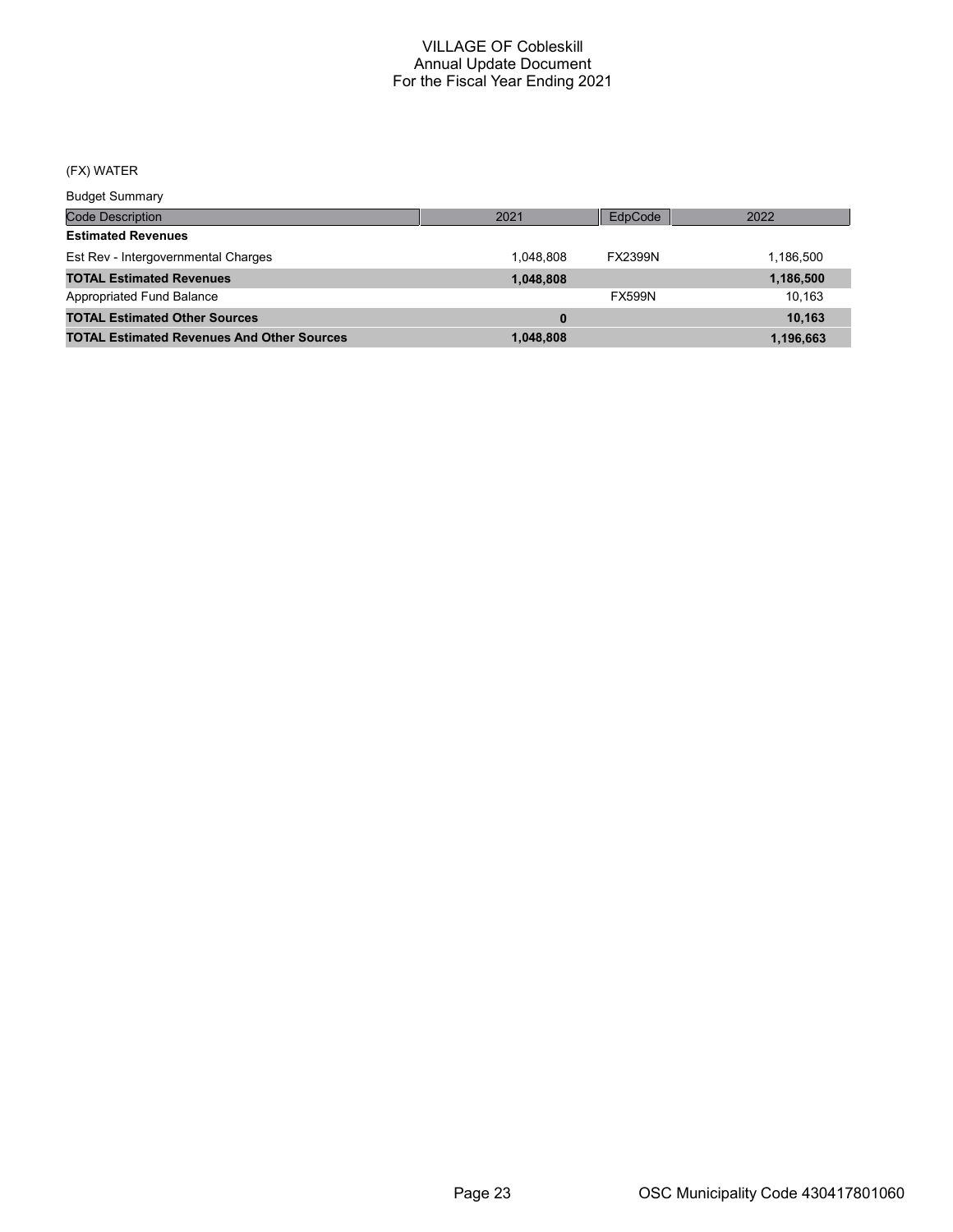## (FX) WATER

Budget Summary

| ___________                                |           |                |           |
|--------------------------------------------|-----------|----------------|-----------|
| <b>Code Description</b>                    | 2021      | EdpCode        | 2022      |
| <b>Appropriations</b>                      |           |                |           |
| App - Home And Community Services          | 539.203   | <b>FX8999N</b> | 587,828   |
| App - Employee Benefits                    | 96.255    | FX9199N        | 80,737    |
| App - Debt Service                         | 63.350    | <b>FX9899N</b> | 178,098   |
| <b>TOTAL Appropriations</b>                | 698,808   |                | 846,663   |
| App - Interfund Transfer                   | 350.000   | <b>FX9999N</b> | 350,000   |
| <b>TOTAL Other Uses</b>                    | 350,000   |                | 350,000   |
| <b>TOTAL Appropriations And Other Uses</b> | 1,048,808 |                | 1.196.663 |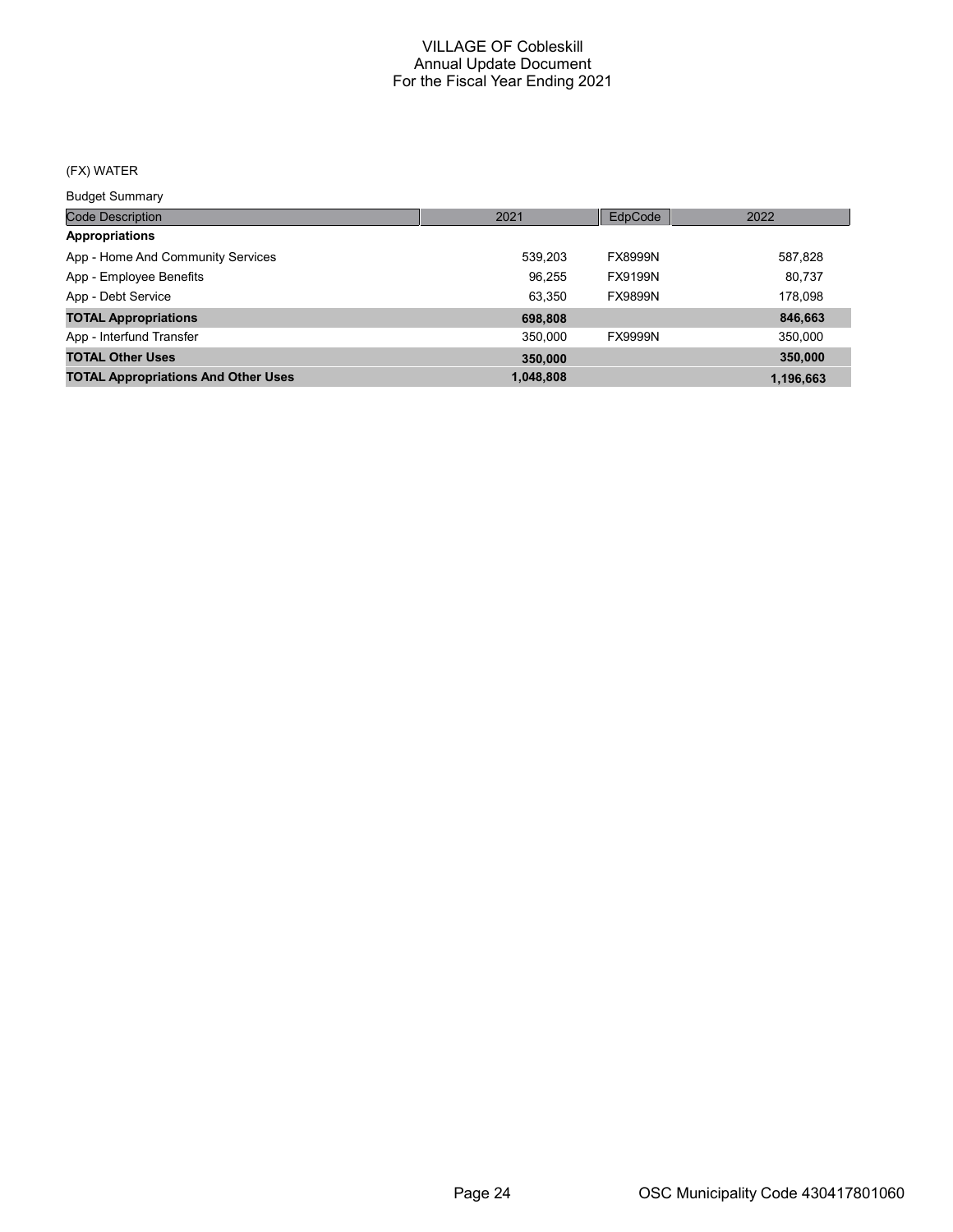#### (G) SEWER

Balance Sheet

| <b>Code Description</b>                                | 2020      | EdpCode | 2021      |
|--------------------------------------------------------|-----------|---------|-----------|
| <b>Assets</b>                                          |           |         |           |
| Cash                                                   | 199,046   | G200    | 236,749   |
| Cash In Time Deposits                                  | 322,180   | G201    | 322,826   |
| <b>TOTAL Cash</b>                                      | 521,226   |         | 559,574   |
| Sewer Rents Receivable                                 | 274,150   | G360    | 273,647   |
| <b>TOTAL Other Receivables (net)</b>                   | 274,150   |         | 273,647   |
| Due From Other Funds                                   | 71.197    | G391    | 165,470   |
| <b>TOTAL Due From Other Funds</b>                      | 71,197    |         | 165,470   |
| <b>Prepaid Expenses</b>                                | 25,623    | G480    | 24,279    |
| <b>TOTAL Prepaid Expenses</b>                          | 25,623    |         | 24,279    |
| Cash In Time Deposits Special Reserves                 | 647,700   | G231    | 647,953   |
| <b>TOTAL Restricted Assets</b>                         | 647,700   |         | 647,953   |
| <b>TOTAL Assets and Deferred Outflows of Resources</b> | 1,539,896 |         | 1,670,923 |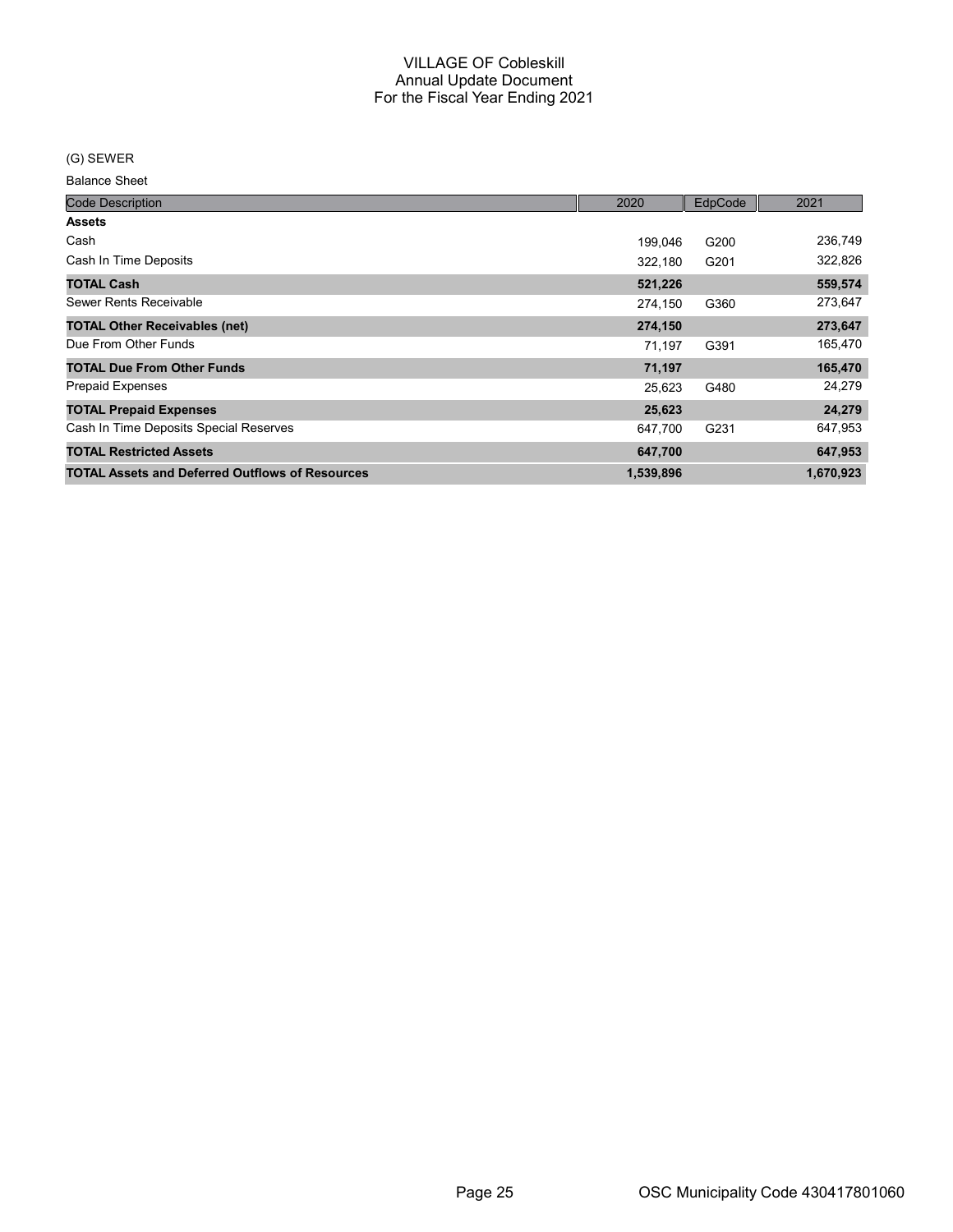## (G) SEWER

Balance Sheet

| <b>Code Description</b>                                     | 2020      | EdpCode <sup>®</sup> | 2021      |
|-------------------------------------------------------------|-----------|----------------------|-----------|
| <b>Accounts Payable</b>                                     | 29,577    | G600                 | 33,796    |
| <b>TOTAL Accounts Payable</b>                               | 29,577    |                      | 33,796    |
| <b>Accrued Liabilities</b>                                  | 8.186     | G601                 | 9,997     |
| <b>TOTAL Accrued Liabilities</b>                            | 8,186     |                      | 9,997     |
| <b>TOTAL Liabilities</b>                                    | 37,763    |                      | 43,793    |
| <b>Fund Balance</b>                                         |           |                      |           |
| Not in Spendable Form                                       | 25,623    | G806                 | 24,279    |
| <b>TOTAL Nonspendable Fund Balance</b>                      | 25,623    |                      | 24,279    |
| Capital Reserve                                             | 718.897   | G878                 | 719,150   |
| <b>TOTAL Restricted Fund Balance</b>                        | 718,897   |                      | 719,150   |
| Assigned Appropriated Fund Balance                          | 86,076    | G914                 | 32,863    |
| Assigned Unappropriated Fund Balance                        | 671,538   | G915                 | 850,838   |
| <b>TOTAL Assigned Fund Balance</b>                          | 757,614   |                      | 883,701   |
| <b>TOTAL Fund Balance</b>                                   | 1,502,134 |                      | 1,627,131 |
| <b>TOTAL Liabilities, Deferred Inflows And Fund Balance</b> | 1,539,896 |                      | 1,670,923 |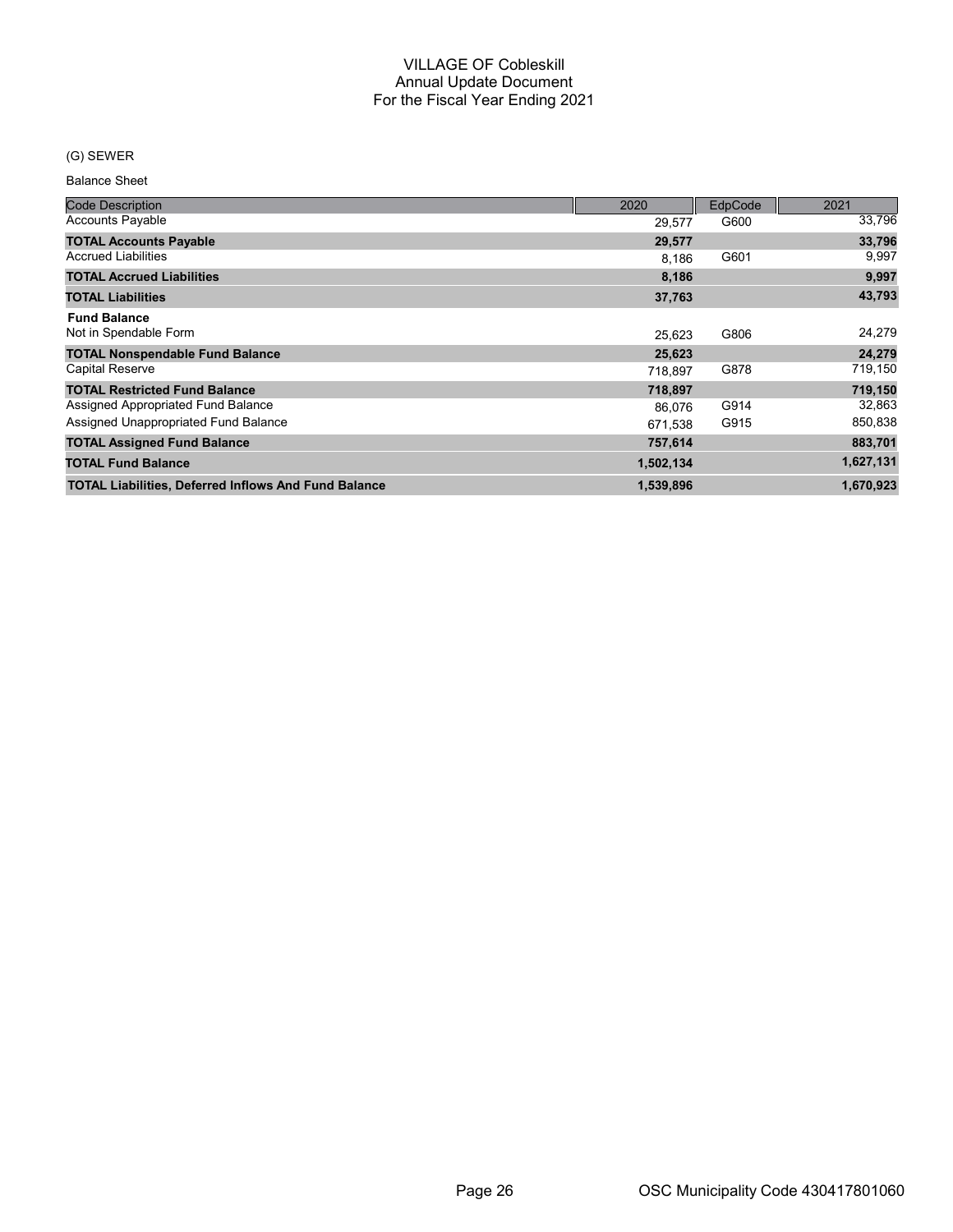## (G) SEWER

| <b>Code Description</b>                        | 2020    | EdpCode | 2021        |
|------------------------------------------------|---------|---------|-------------|
| <b>Revenues</b>                                |         |         |             |
| <b>Sewer Rents</b>                             | 917,410 | G2120   | 924,386     |
| Sewer Charges                                  | 31,511  | G2122   | 36,885      |
| Interest & Penalties On Sewer Accts            | 6,014   | G2128   | 7,393       |
| <b>TOTAL Departmental Income</b>               | 954,935 |         | 968,665     |
| <b>Interest And Earnings</b>                   | 6,014   | G2401   | 430         |
| <b>TOTAL Use of Money And Property</b>         | 6,014   |         | 430         |
| Permits, Other                                 | 3,000   | G2590   | 1,520       |
| <b>TOTAL Licenses And Permits</b>              | 3,000   |         | 1,520       |
| Refunds of Prior Year's Expenditures           |         | G2701   | 959         |
| Unclassified (specify)                         | 5,000   | G2770   | 3,245       |
| <b>TOTAL Miscellaneous Local Sources</b>       | 5,000   |         | 4,204       |
| <b>TOTAL Revenues</b>                          | 968,949 |         | 974,819     |
| <b>Interfund Transfers</b>                     | 5,206   | G5031   |             |
| <b>TOTAL Interfund Transfers</b>               | 5,206   |         | $\mathbf 0$ |
| <b>TOTAL Other Sources</b>                     | 5,206   |         | $\bf{0}$    |
| <b>TOTAL Detail Revenues And Other Sources</b> | 974,155 |         | 974,819     |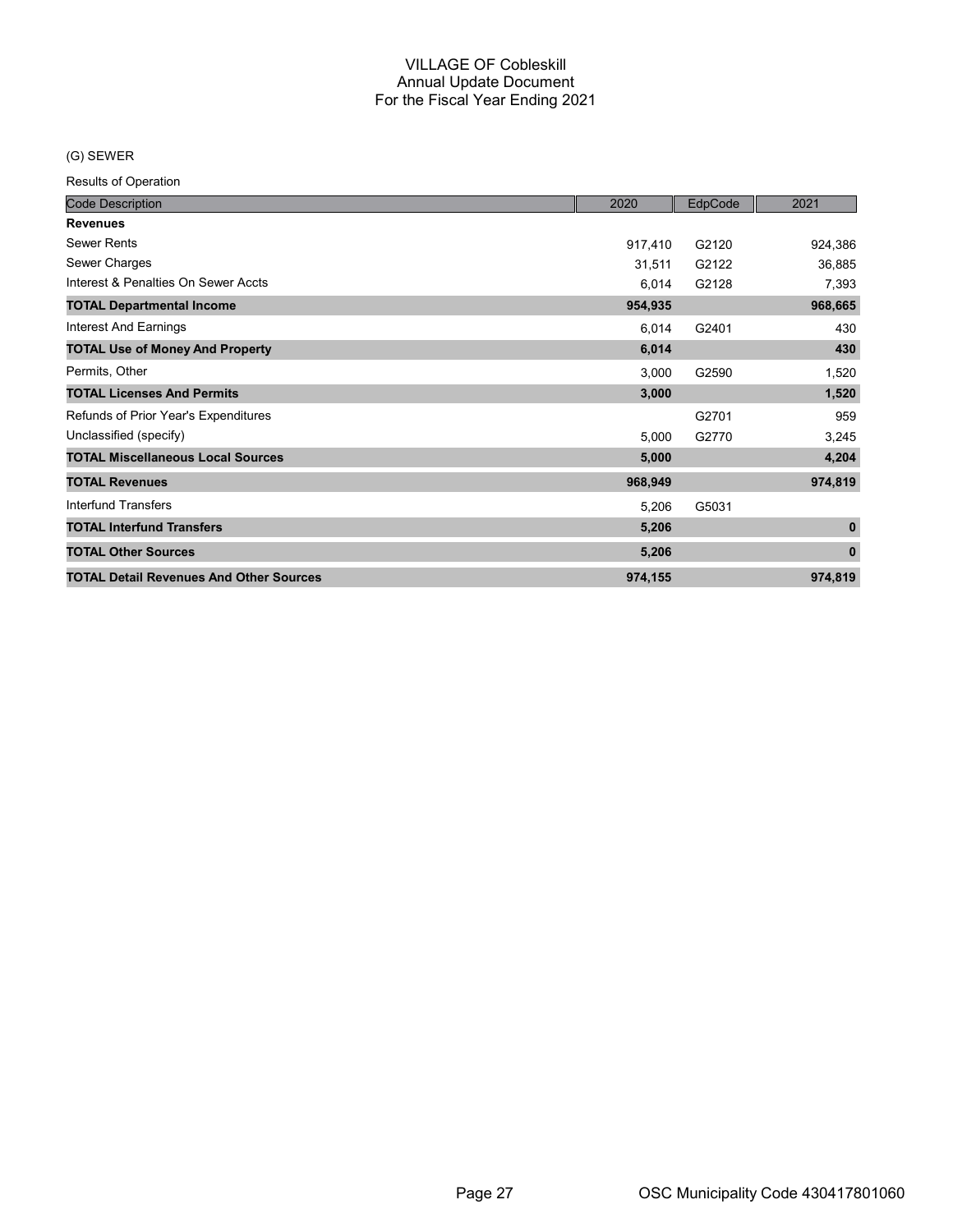## (G) SEWER

| <b>Code Description</b>                         | 2020      | EdpCode | 2021    |
|-------------------------------------------------|-----------|---------|---------|
| <b>Expenditures</b>                             |           |         |         |
| Sewer Administration, Pers Serv                 | 54,229    | G81101  | 54,035  |
| Sewer Administration, Contr Expend              | 87,499    | G81104  | 93,896  |
| <b>TOTAL Sewer Administration</b>               | 141,728   |         | 147,931 |
| Sanitary Sewers, Equip & Cap Outlay             | 75,040    | G81202  | 7,909   |
| Sanitary Sewers, Contr Expend                   | 12,124    | G81204  | 7,886   |
| <b>TOTAL Sanitary Sewers</b>                    | 87,164    |         | 15,795  |
| Sewage Treat Disp, Pers Serv                    | 81,946    | G81301  | 89,301  |
| Sewage Treat Disp, Equip & Cap Outlay           | 29,404    | G81302  | 14,648  |
| Sewage Treat Disp, Contr Expend                 | 310,654   | G81304  | 359,014 |
| <b>TOTAL Sewage Treat Disp</b>                  | 422,004   |         | 462,962 |
| Joint Sewer Project, Contr Expend               | 9,760     | G81504  | 11,806  |
| <b>TOTAL Joint Sewer Project</b>                | 9,760     |         | 11,806  |
| <b>TOTAL Home And Community Services</b>        | 660,656   |         | 638,495 |
| State Retirement, Empl Bnfts                    | 18,843    | G90108  | 20,332  |
| Social Security , Empl Bnfts                    | 10,120    | G90308  | 10,712  |
| Worker's Compensation, Empl Bnfts               | 4,040     | G90408  | 4,039   |
| Disability Insurance, Empl Bnfts                | 94        | G90558  | 91      |
| Hospital & Medical (dental) Ins, Empl Bnft      | 35,175    | G90608  | 24,469  |
| <b>TOTAL Employee Benefits</b>                  | 68,271    |         | 59,643  |
| Debt Principal, Serial Bonds                    | 143,300   | G97106  | 143,300 |
| Debt Principal, Installment Purchase Debt       | 2,513     | G97856  | 2,685   |
|                                                 |           |         |         |
| <b>TOTAL Debt Principal</b>                     | 145,813   |         | 145,985 |
| Debt Interest, Serial Bonds                     | 2,009     | G97107  | 684     |
| Debt Interest, Installment Purchase Debt        | 346       | G97857  | 175     |
| <b>TOTAL Debt Interest</b>                      | 2,356     |         | 859     |
| <b>TOTAL Expenditures</b>                       | 877,096   |         | 844,982 |
| Transfers, Capital Projects Fund                | 230,269   | G99509  | 4,841   |
| <b>TOTAL Operating Transfers</b>                | 230,269   |         | 4,841   |
| <b>TOTAL Other Uses</b>                         | 230,269   |         | 4,841   |
| <b>TOTAL Detail Expenditures And Other Uses</b> | 1.107.366 |         | 849.822 |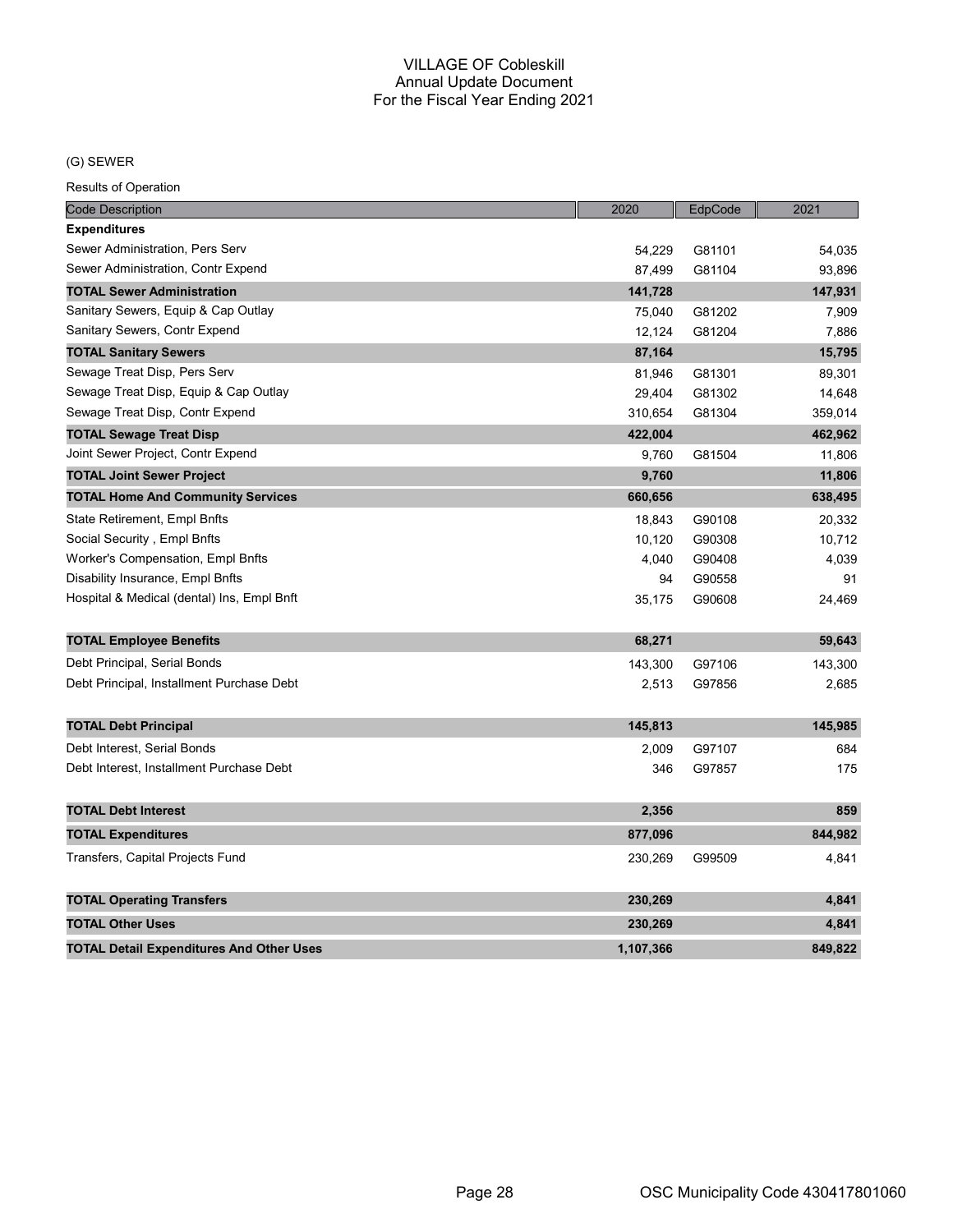#### (G) SEWER

Analysis of Changes in Fund Balance

| <b>Code Description</b>                    | 2020      | EdpCode | 2021      |
|--------------------------------------------|-----------|---------|-----------|
| Analysis of Changes in Fund Balance        |           |         |           |
| <b>Fund Balance - Beginning of Year</b>    | 1,635,350 | G8021   | 1,502,138 |
| Prior Period Adj -Decrease In Fund Balance | 6         | G8015   | 4         |
| <b>Restated Fund Balance - Beg of Year</b> | 1.635.344 | G8022   | 1,502,134 |
| ADD - REVENUES AND OTHER SOURCES           | 974.155   |         | 974.819   |
| DEDUCT - EXPENDITURES AND OTHER USES       | 1,107,366 |         | 849,822   |
| <b>Fund Balance - End of Year</b>          | 1,502,138 | G8029   | 1,627,137 |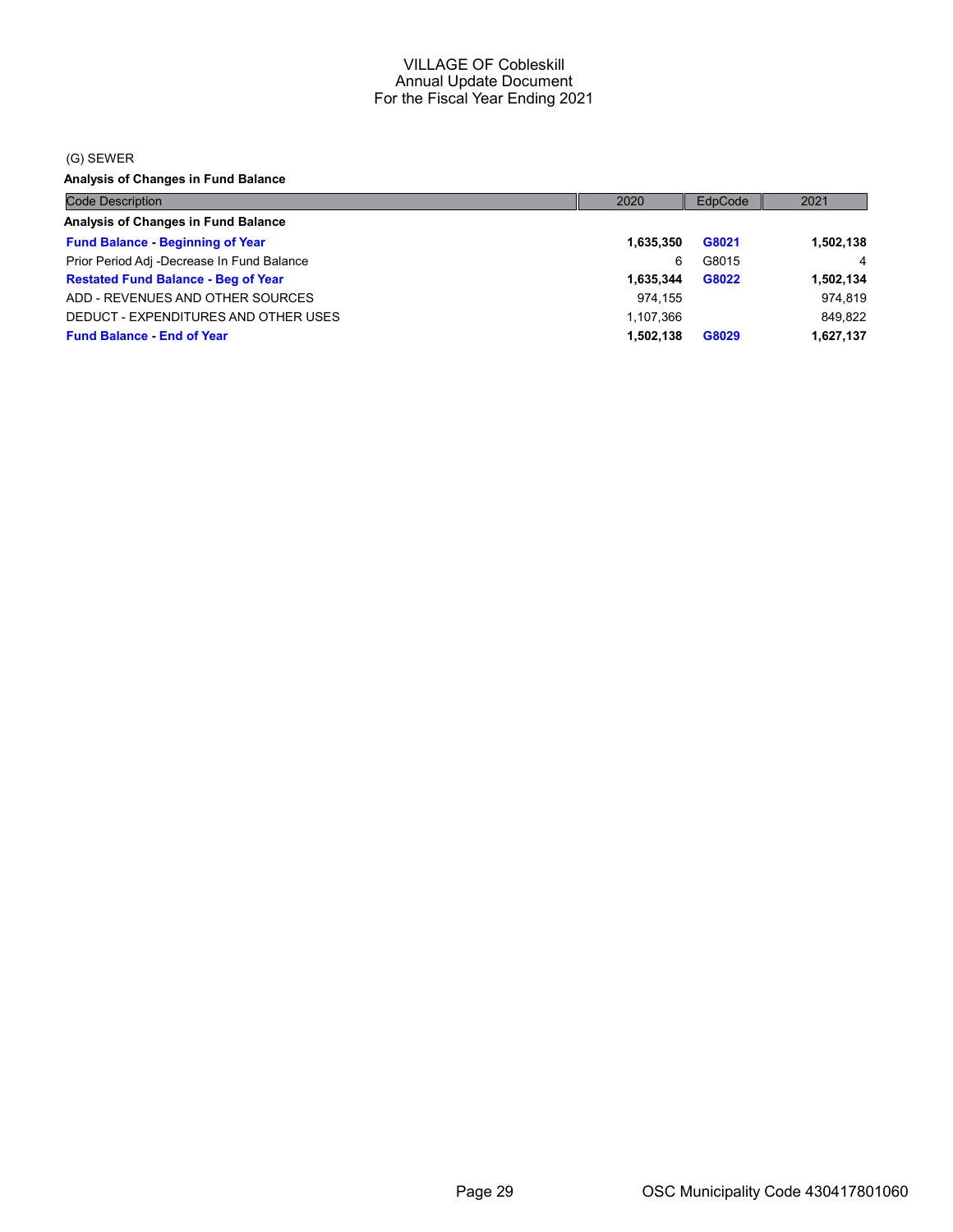## (G) SEWER

Budget Summary

| <u>Baagot Sariiriar</u>                           |           |         |         |
|---------------------------------------------------|-----------|---------|---------|
| Code Description                                  | 2021      | EdpCode | 2022    |
| <b>Estimated Revenues</b>                         |           |         |         |
| Est Rev - Intergovernmental Charges               | 927.257   | G2399N  | 926.500 |
| <b>TOTAL Estimated Revenues</b>                   | 927,257   |         | 926,500 |
| Appropriated Fund Balance                         | 86.076    | G599N   | 32.863  |
| <b>TOTAL Estimated Other Sources</b>              | 86,076    |         | 32,863  |
| <b>TOTAL Estimated Revenues And Other Sources</b> | 1,013,333 |         | 959.363 |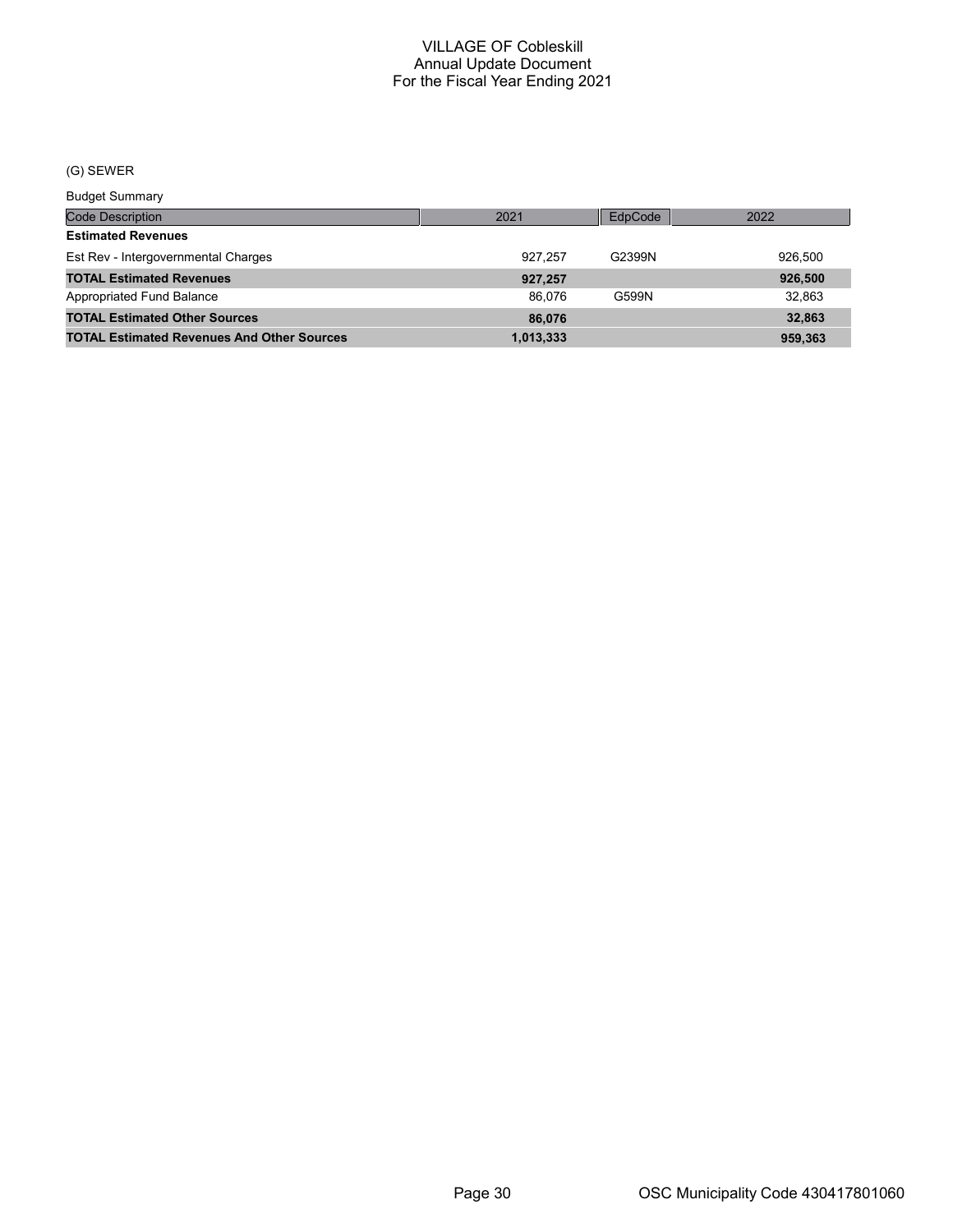## (G) SEWER

Budget Summary

| ___________                                |           |         |         |
|--------------------------------------------|-----------|---------|---------|
| <b>Code Description</b>                    | 2021      | EdpCode | 2022    |
| <b>Appropriations</b>                      |           |         |         |
| App - Home And Community Services          | 649.844   | G8999N  | 680,231 |
| App - Employee Benefits                    | 87.145    | G9199N  | 68,139  |
| App - Debt Service                         | 146.844   | G9899N  | 64.493  |
| <b>TOTAL Appropriations</b>                | 883,833   |         | 812,863 |
| App - Interfund Transfer                   | 129.500   | G9999N  | 146,500 |
| <b>TOTAL Other Uses</b>                    | 129,500   |         | 146,500 |
| <b>TOTAL Appropriations And Other Uses</b> | 1,013,333 |         | 959.363 |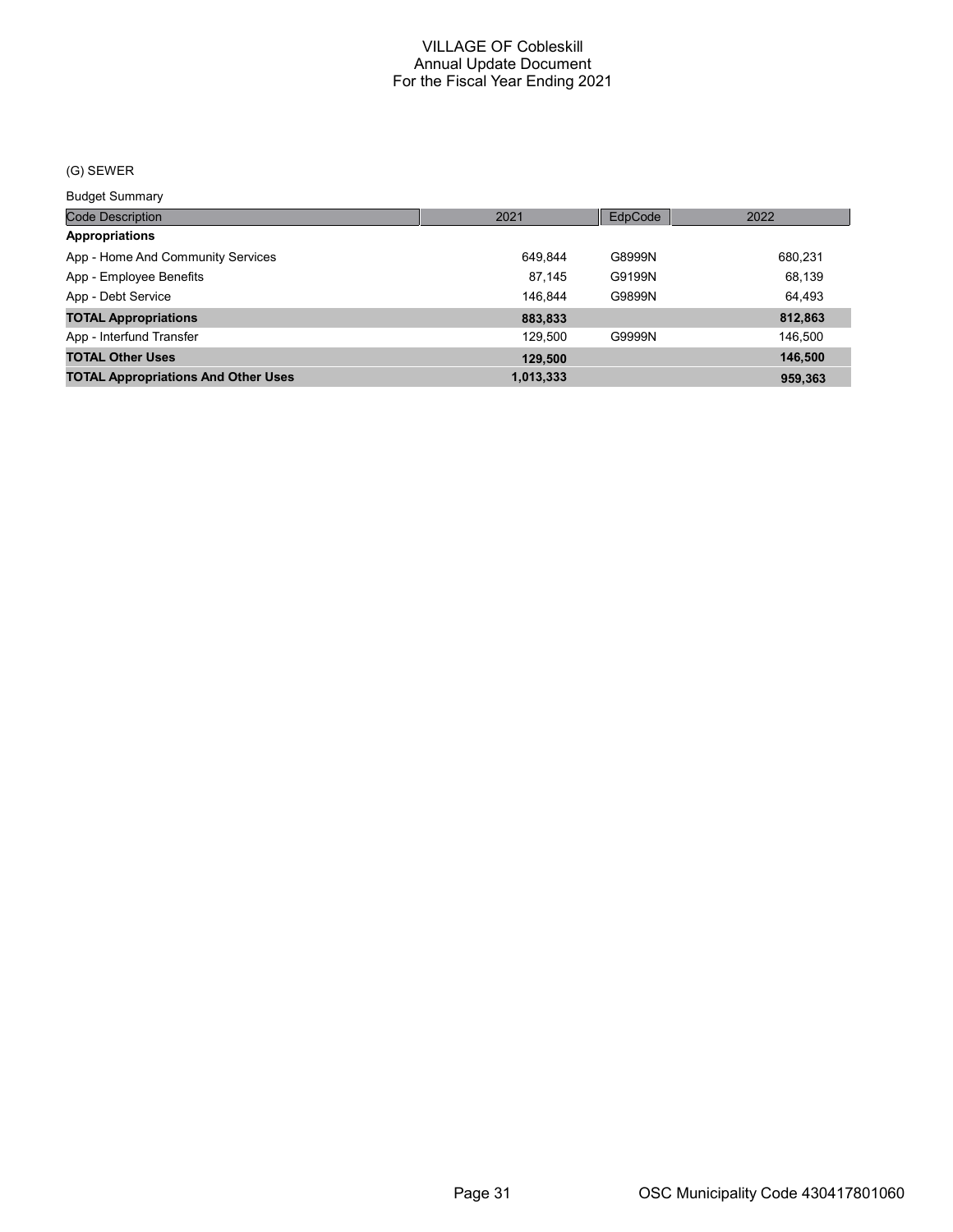(H) CAPITAL PROJECTS

| <b>Balance Sheet</b>                                   |      |                  |      |
|--------------------------------------------------------|------|------------------|------|
| <b>Code Description</b>                                | 2020 | EdpCode          | 2021 |
| <b>Assets</b>                                          |      |                  |      |
| Cash                                                   |      | H <sub>200</sub> |      |
| <b>TOTAL Cash</b>                                      |      |                  | 0    |
| <b>TOTAL Assets and Deferred Outflows of Resources</b> |      |                  |      |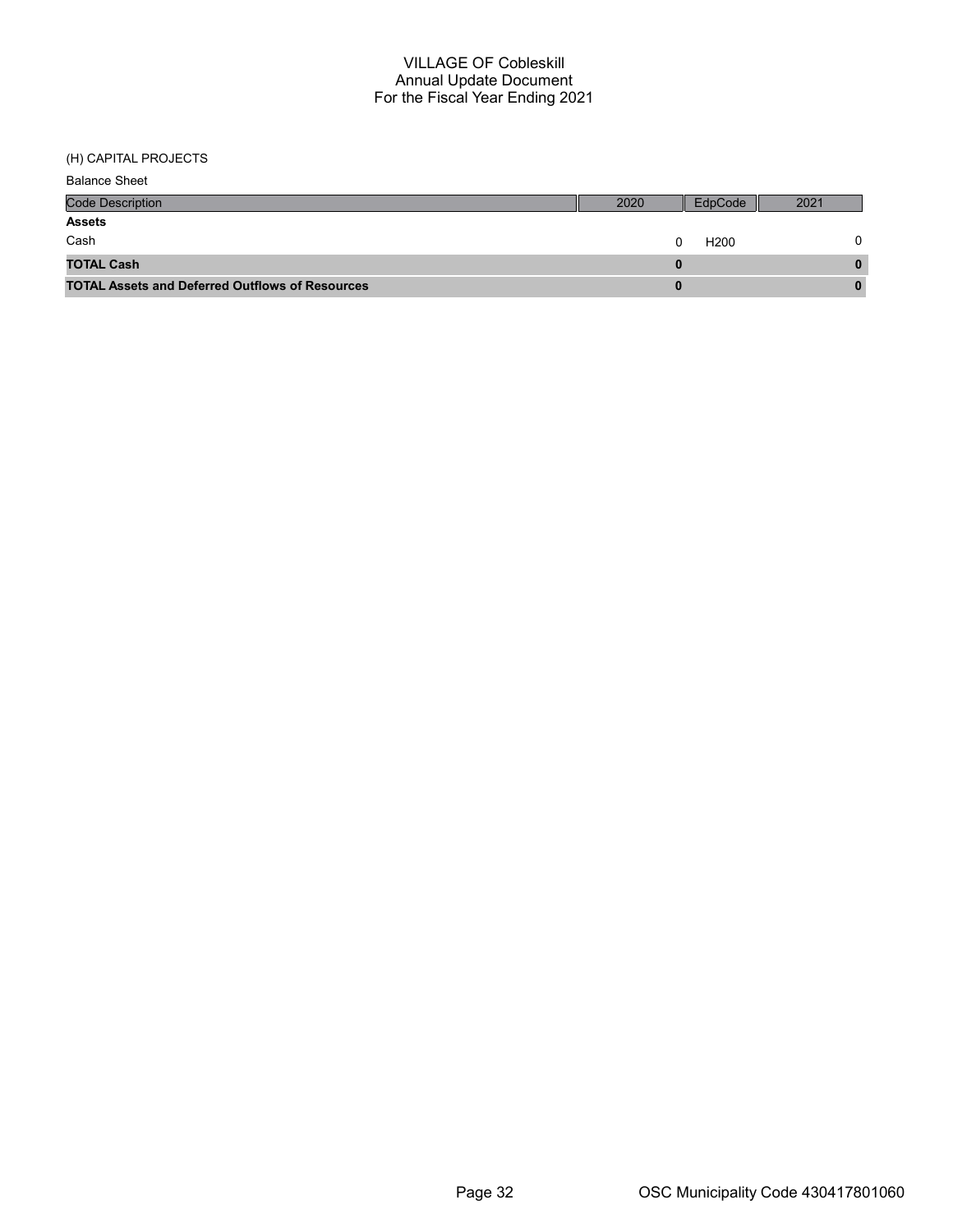## (H) CAPITAL PROJECTS

Balance Sheet

| <b>Code Description</b>                                     | 2020         | EdpCode | 2021       |
|-------------------------------------------------------------|--------------|---------|------------|
| <b>Accounts Payable</b>                                     | 7.000        | H600    | 5,806      |
| <b>TOTAL Accounts Payable</b>                               | 7,000        |         | 5,806      |
| <b>Bond Anticipation Notes Payable</b>                      | 3,600,200    | H626    |            |
| <b>TOTAL Notes Payable</b>                                  | 3,600,200    |         | 0          |
| Due To Other Funds                                          | 420.535      | H630    | 165,470    |
| <b>TOTAL Due To Other Funds</b>                             | 420,535      |         | 165,470    |
| <b>TOTAL Liabilities</b>                                    | 4,027,735    |         | 171,276    |
| <b>Fund Balance</b>                                         |              |         |            |
| Unassigned Fund Balance                                     | -4,027,734   | H917    | -171,276   |
| <b>TOTAL Unassigned Fund Balance</b>                        | $-4,027,734$ |         | $-171,276$ |
| <b>TOTAL Fund Balance</b>                                   | $-4,027,734$ |         | $-171,276$ |
| <b>TOTAL Liabilities, Deferred Inflows And Fund Balance</b> | $\bf{0}$     |         | $\bf{0}$   |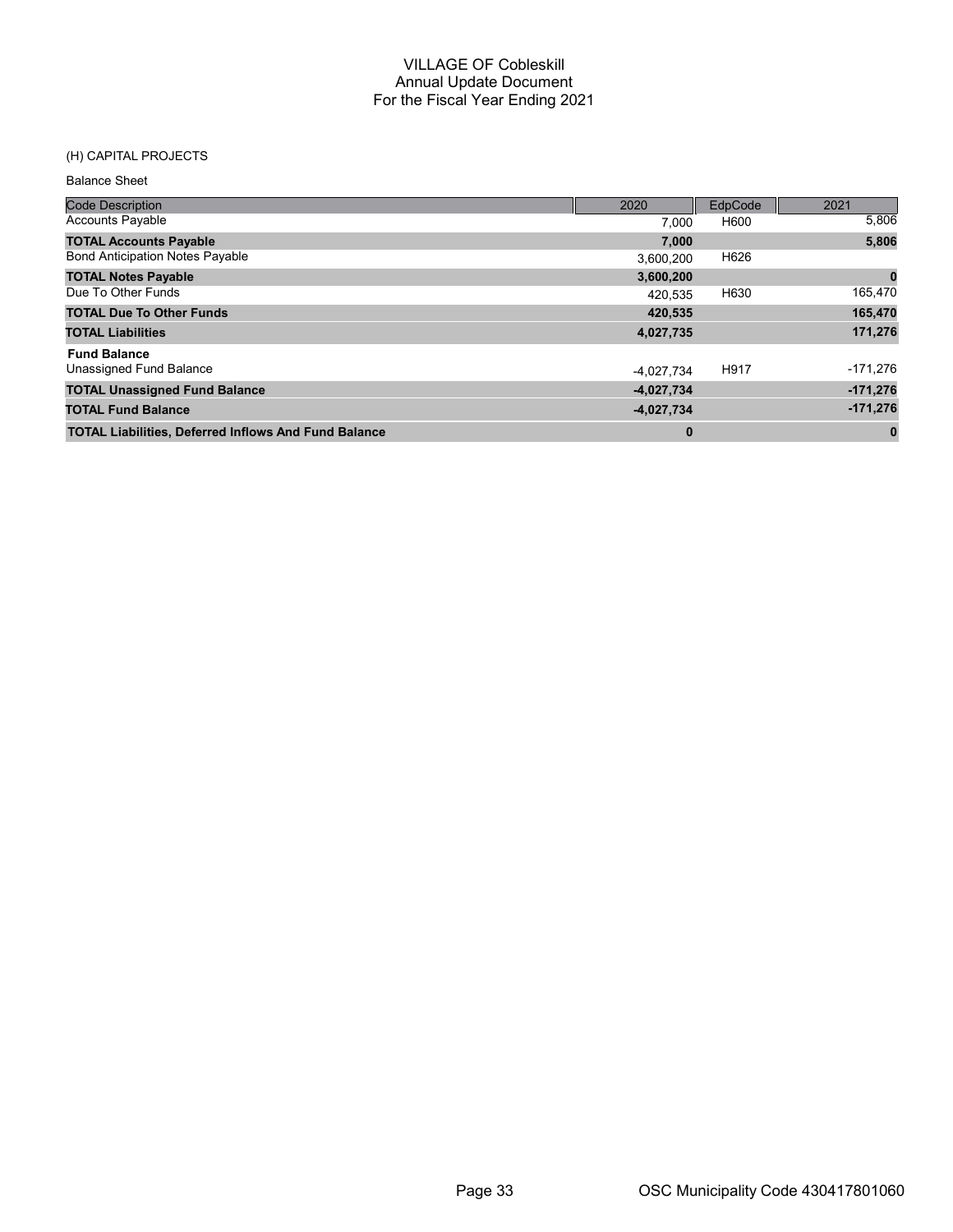## (H) CAPITAL PROJECTS

| <b>Code Description</b>                        | 2020      | EdpCode           | 2021         |
|------------------------------------------------|-----------|-------------------|--------------|
| <b>Revenues</b>                                |           |                   |              |
| Interest And Earnings                          | 66        | H <sub>2401</sub> |              |
| <b>TOTAL Use of Money And Property</b>         | 66        |                   | $\mathbf{1}$ |
| Fed Aid, Water Cap Proj                        | 1,791,684 | H4991             | 49,549       |
| <b>TOTAL Federal Aid</b>                       | 1,791,684 |                   | 49,549       |
| <b>TOTAL Revenues</b>                          | 1,791,750 |                   | 49,550       |
| Interfund Transfers                            | 285.849   | H5031             | 451,647      |
| <b>TOTAL Interfund Transfers</b>               | 285,849   |                   | 451,647      |
| Serial Bonds                                   |           | H <sub>5710</sub> | 3,400,200    |
| <b>Bans Redeemed From Appropriations</b>       |           | H <sub>5731</sub> | 200,000      |
| Installment Purchase Debt                      | 58,383    | H5785             |              |
| <b>TOTAL Proceeds of Obligations</b>           | 58,383    |                   | 3,600,200    |
| <b>TOTAL Other Sources</b>                     | 344,232   |                   | 4,051,847    |
| <b>TOTAL Detail Revenues And Other Sources</b> | 2,135,982 |                   | 4,101,396    |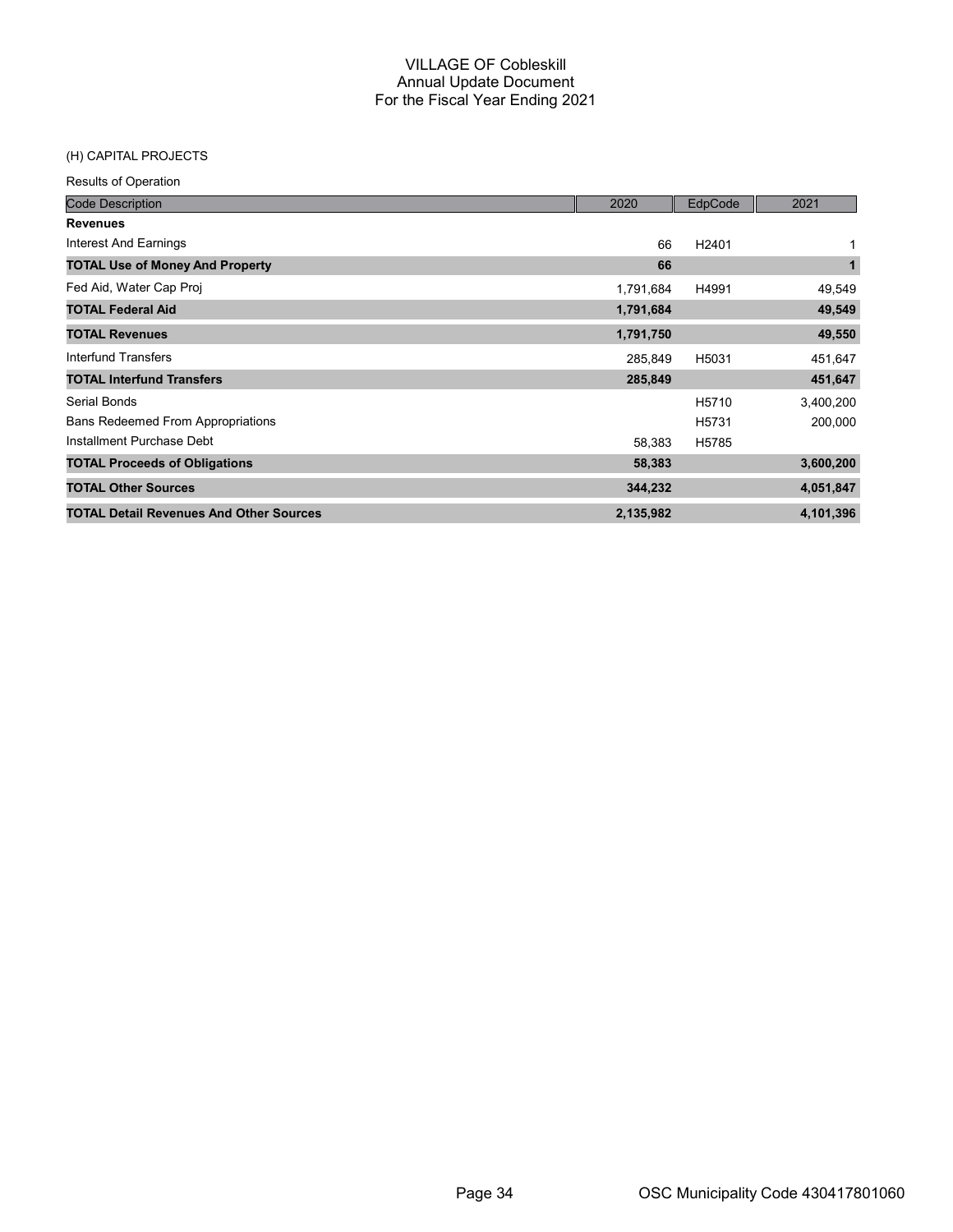#### (H) CAPITAL PROJECTS

| <b>Code Description</b>                         | 2020      | EdpCode | 2021         |
|-------------------------------------------------|-----------|---------|--------------|
| <b>Expenditures</b>                             |           |         |              |
| Police, Equip & Cap Outlay                      | 58,383    | H31202  |              |
| <b>TOTAL Police</b>                             | 58,383    |         | $\mathbf{0}$ |
| <b>TOTAL Public Safety</b>                      | 58,383    |         | $\bf{0}$     |
| Sanitary Sewers, Equip & Cap Outlay             | 71,197    | H81202  | 100,079      |
| <b>TOTAL Sanitary Sewers</b>                    | 71,197    |         | 100,079      |
| Water Trans & Distrib, Equip & Cap Outlay       | 5,861,273 | H83402  | 144,858      |
| <b>TOTAL Water Trans &amp; Distrib</b>          | 5,861,273 |         | 144,858      |
| <b>TOTAL Home And Community Services</b>        | 5,932,470 |         | 244,938      |
| <b>TOTAL Expenditures</b>                       | 5,990,853 |         | 244,938      |
| Transfers, Other Funds                          | 39,256    | H99019  |              |
| <b>TOTAL Operating Transfers</b>                | 39,256    |         | $\mathbf{0}$ |
| <b>TOTAL Other Uses</b>                         | 39,256    |         | $\mathbf{0}$ |
| <b>TOTAL Detail Expenditures And Other Uses</b> | 6,030,109 |         | 244,938      |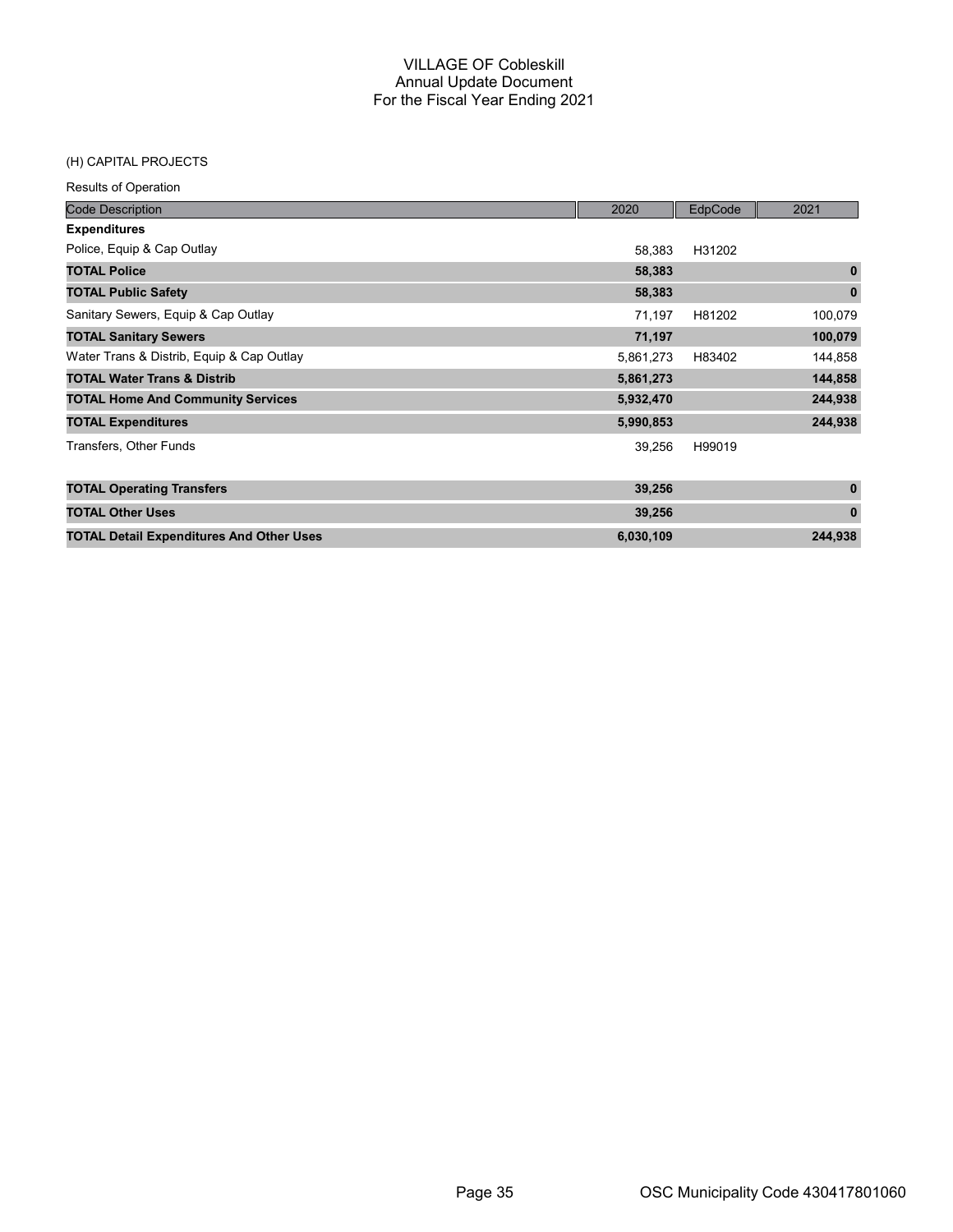#### (H) CAPITAL PROJECTS

## Analysis of Changes in Fund Balance

| <b>Code Description</b>                    | 2020       | EdpCode | 2021         |
|--------------------------------------------|------------|---------|--------------|
| Analysis of Changes in Fund Balance        |            |         |              |
| <b>Fund Balance - Beginning of Year</b>    | -134.307   | H8021   | $-4,027,734$ |
| Prior Period Adj -Increase In Fund Balance | 701        | H8012   |              |
| Prior Period Adj -Decrease In Fund Balance |            | H8015   |              |
| <b>Restated Fund Balance - Beg of Year</b> | -133.607   | H8022   | $-4,027,734$ |
| ADD - REVENUES AND OTHER SOURCES           | 2,135,982  |         | 4,101,396    |
| DEDUCT - EXPENDITURES AND OTHER USES       | 6.030.109  |         | 244.938      |
| <b>Fund Balance - End of Year</b>          | -4,027,734 | H8029   | $-171.277$   |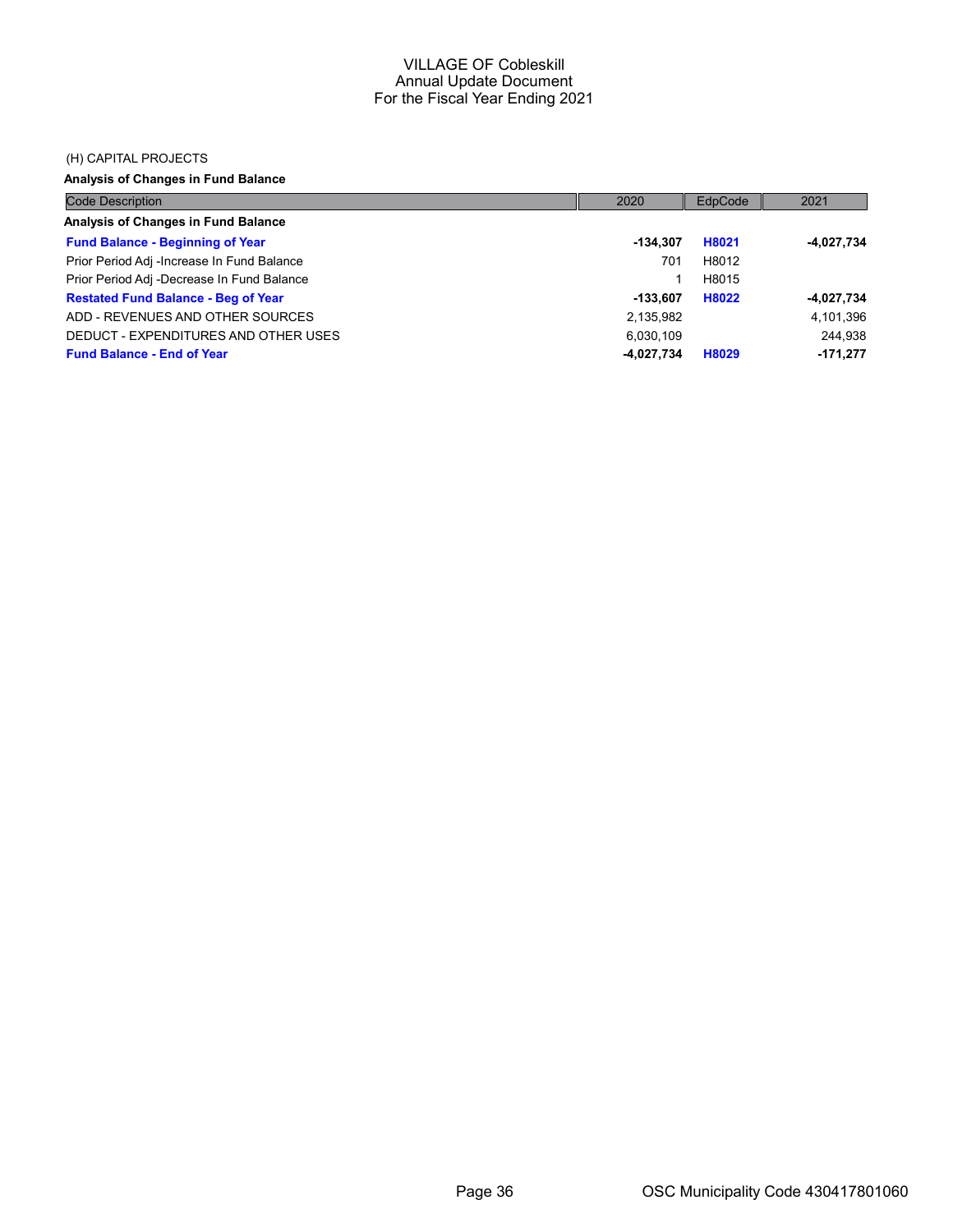## (K) GENERAL FIXED ASSETS

Balance Sheet

| <b>Code Description</b>                                | 2020       | EdpCode          | 2021       |
|--------------------------------------------------------|------------|------------------|------------|
| <b>Assets</b>                                          |            |                  |            |
| Land                                                   | 892.526    | K <sub>101</sub> | 892,526    |
| <b>Buildings</b>                                       | 9,135,079  | K <sub>102</sub> | 9,135,079  |
| Improvements Other Than Buildings                      | 2.708.096  | K <sub>103</sub> | 2,708,096  |
| Machinery And Equipment                                | 3.845.013  | K <sub>104</sub> | 4,046,507  |
| <b>TOTAL Fixed Assets (net)</b>                        | 16,580,714 |                  | 16,782,208 |
| <b>TOTAL Assets and Deferred Outflows of Resources</b> | 16,580,714 |                  | 16,782,208 |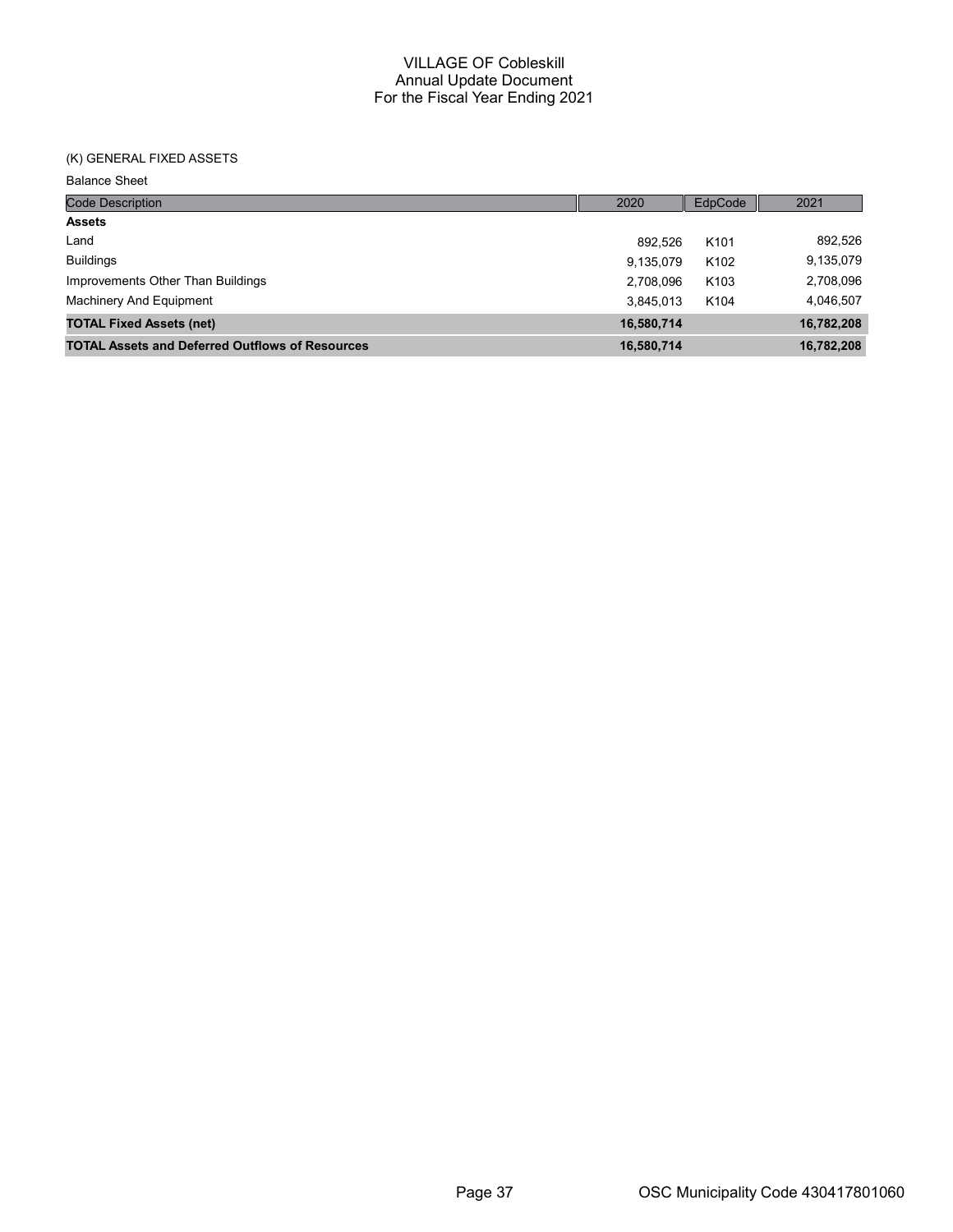## (K) GENERAL FIXED ASSETS

| <b>Balance Sheet</b>                                                                   |            |                  |            |
|----------------------------------------------------------------------------------------|------------|------------------|------------|
| <b>Code Description</b>                                                                | 2020       | EdpCode          | 2021       |
| Liabilities, Deferred Inflows And Fund Balance<br><b>Total Non-Current Govt Assets</b> | 16.580.714 | K <sub>159</sub> | 16,782,208 |
| <b>TOTAL Investments in Non-Current Government Assets</b>                              | 16,580,714 |                  | 16,782,208 |
| <b>TOTAL Fund Balance</b>                                                              | 16.580.714 |                  | 16,782,208 |
| <b>TOTAL</b>                                                                           | 16,580,714 |                  | 16,782,208 |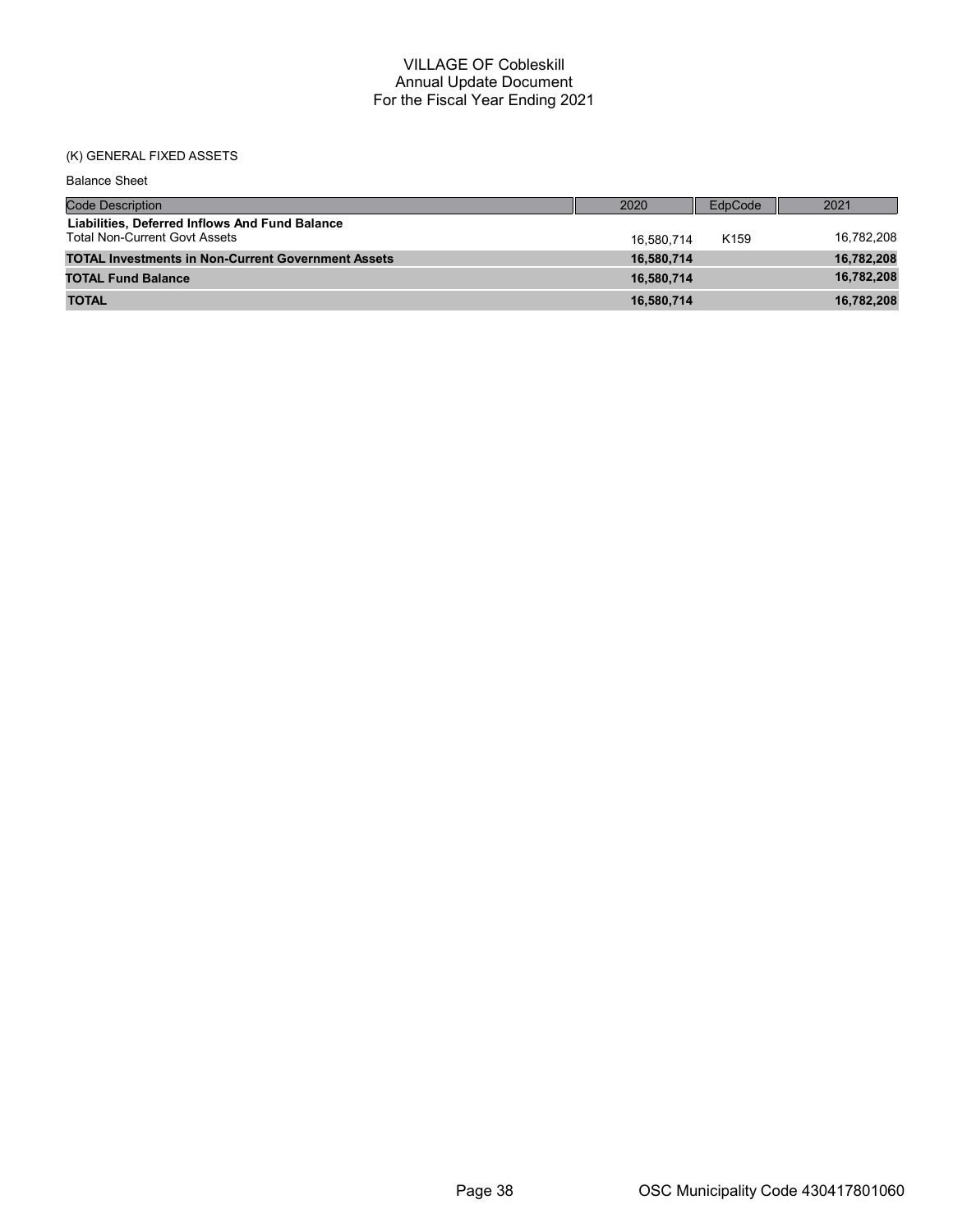(PN) PERMANENT

| <b>Balance Sheet</b>                                   |       |              |       |
|--------------------------------------------------------|-------|--------------|-------|
| <b>Code Description</b>                                | 2020  | EdpCode      | 2021  |
| <b>Assets</b>                                          |       |              |       |
| Cash In Time Deposits                                  | 2.000 | <b>PN201</b> | 2,000 |
| <b>TOTAL Cash</b>                                      | 2,000 |              | 2,000 |
| <b>TOTAL Assets and Deferred Outflows of Resources</b> | 2,000 |              | 2,000 |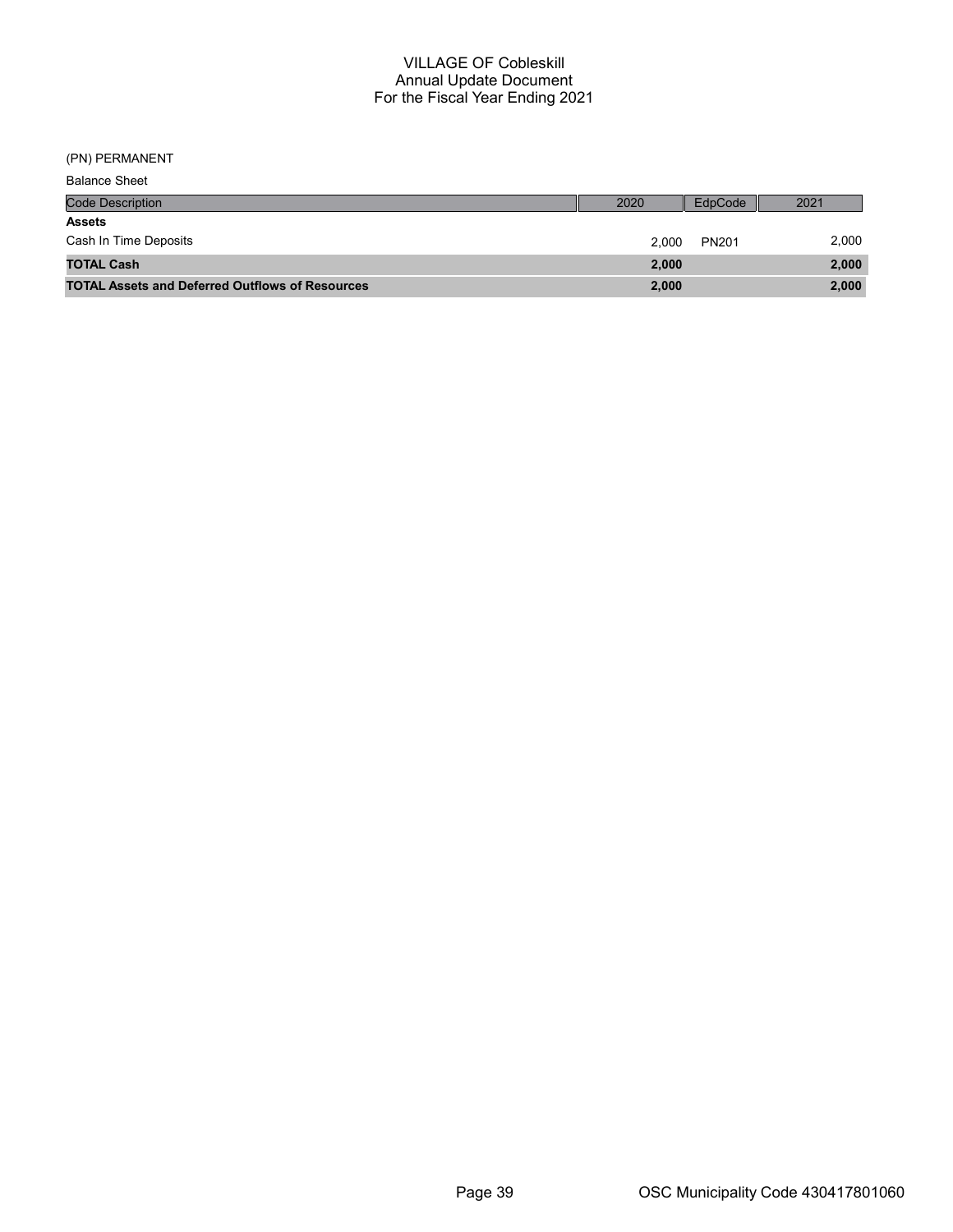## (PN) PERMANENT

| <b>Balance Sheet</b>                                        |       |              |       |
|-------------------------------------------------------------|-------|--------------|-------|
| <b>Code Description</b>                                     | 2020  | EdpCode      | 2021  |
| <b>Fund Balance</b><br>Must Remain Intact                   | 2.000 | <b>PN807</b> | 2,000 |
| <b>TOTAL Nonspendable Fund Balance</b>                      | 2,000 |              | 2,000 |
| <b>TOTAL Fund Balance</b>                                   | 2.000 |              | 2,000 |
| <b>TOTAL Liabilities, Deferred Inflows And Fund Balance</b> | 2,000 |              | 2,000 |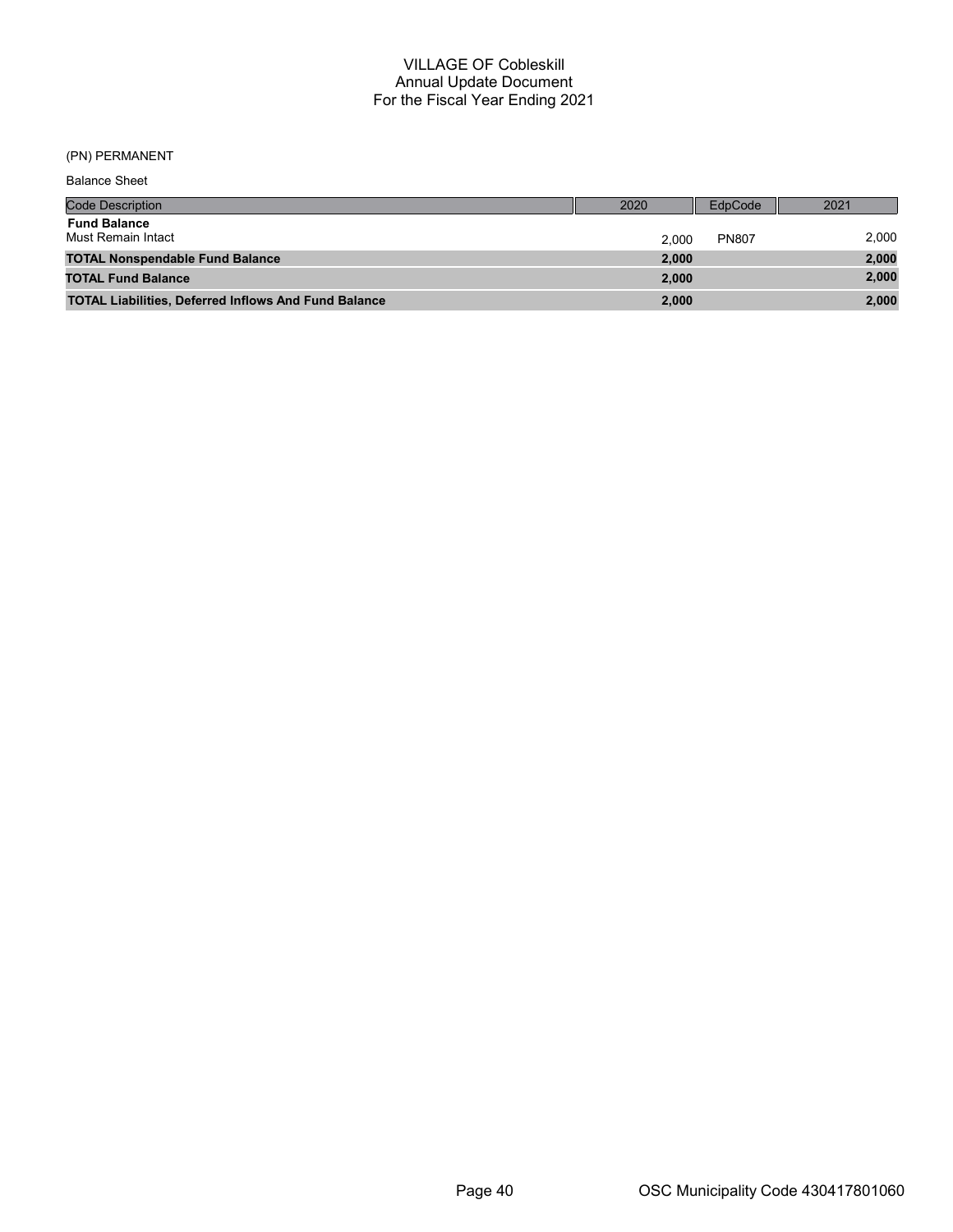Results of Operation Code Description 2020 EdpCode 2021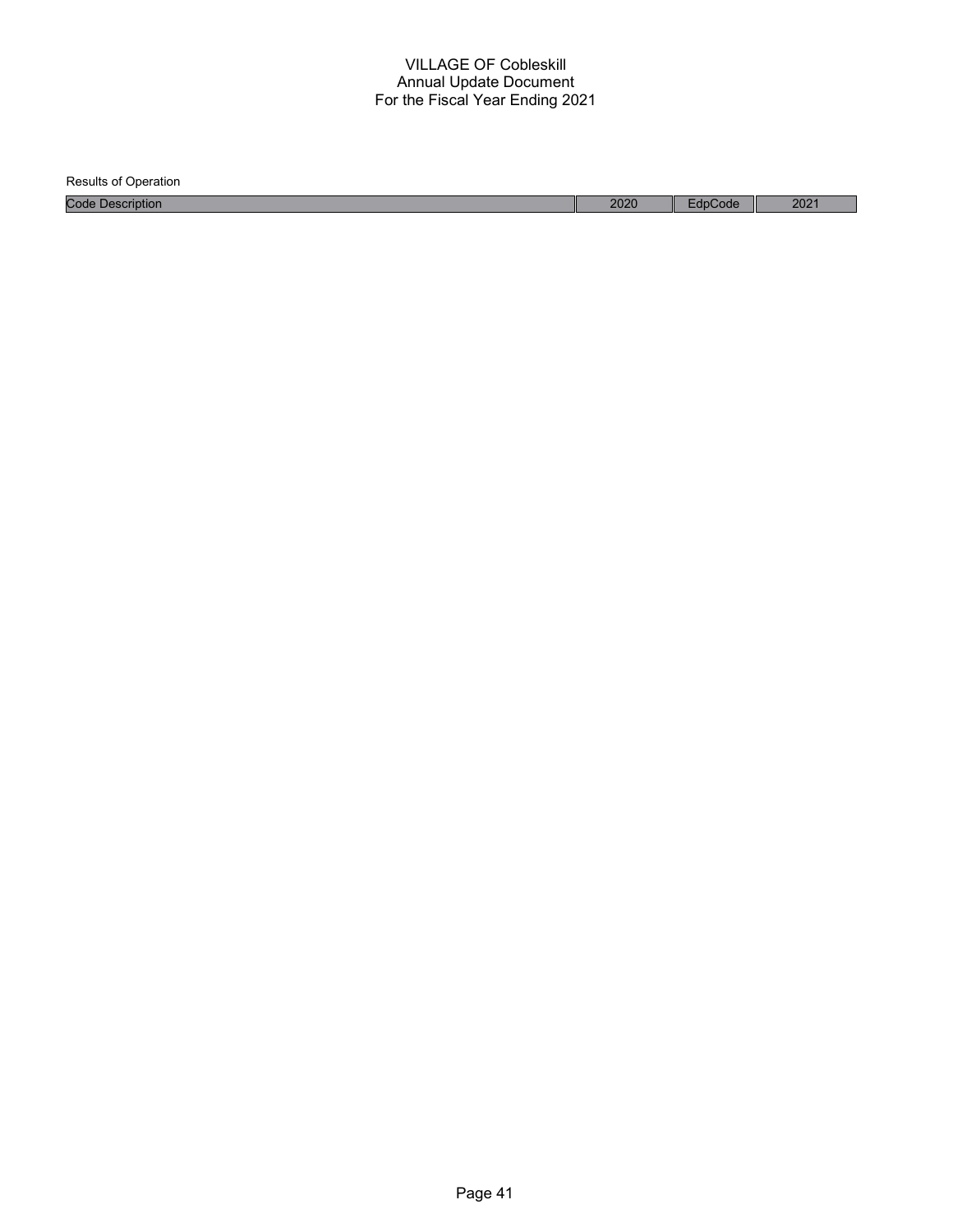| <b>Results of Operation</b> |      |         |      |
|-----------------------------|------|---------|------|
| <b>Code Description</b>     | 2020 | EdpCode | 2021 |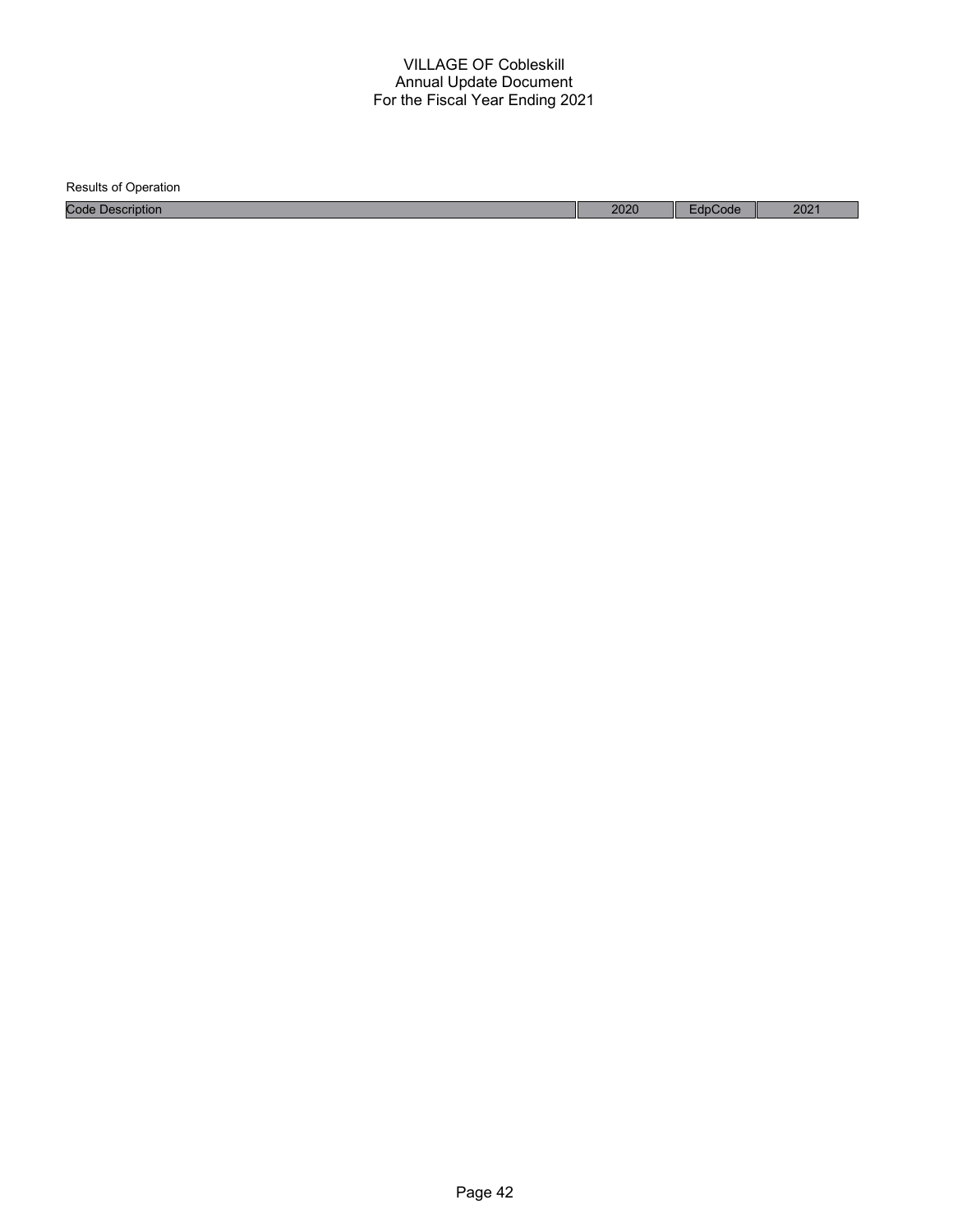#### (PN) PERMANENT

Analysis of Changes in Fund Balance

| <b>Code Description</b>                    | 2020  | EdpCode       | 2021  |
|--------------------------------------------|-------|---------------|-------|
| <b>Analysis of Changes in Fund Balance</b> |       |               |       |
| <b>Fund Balance - Beginning of Year</b>    | 2.000 | <b>PN8021</b> | 2.000 |
| <b>Restated Fund Balance - Beg of Year</b> | 2.000 | <b>PN8022</b> | 2.000 |
| <b>Fund Balance - End of Year</b>          | 2.000 | <b>PN8029</b> | 2,000 |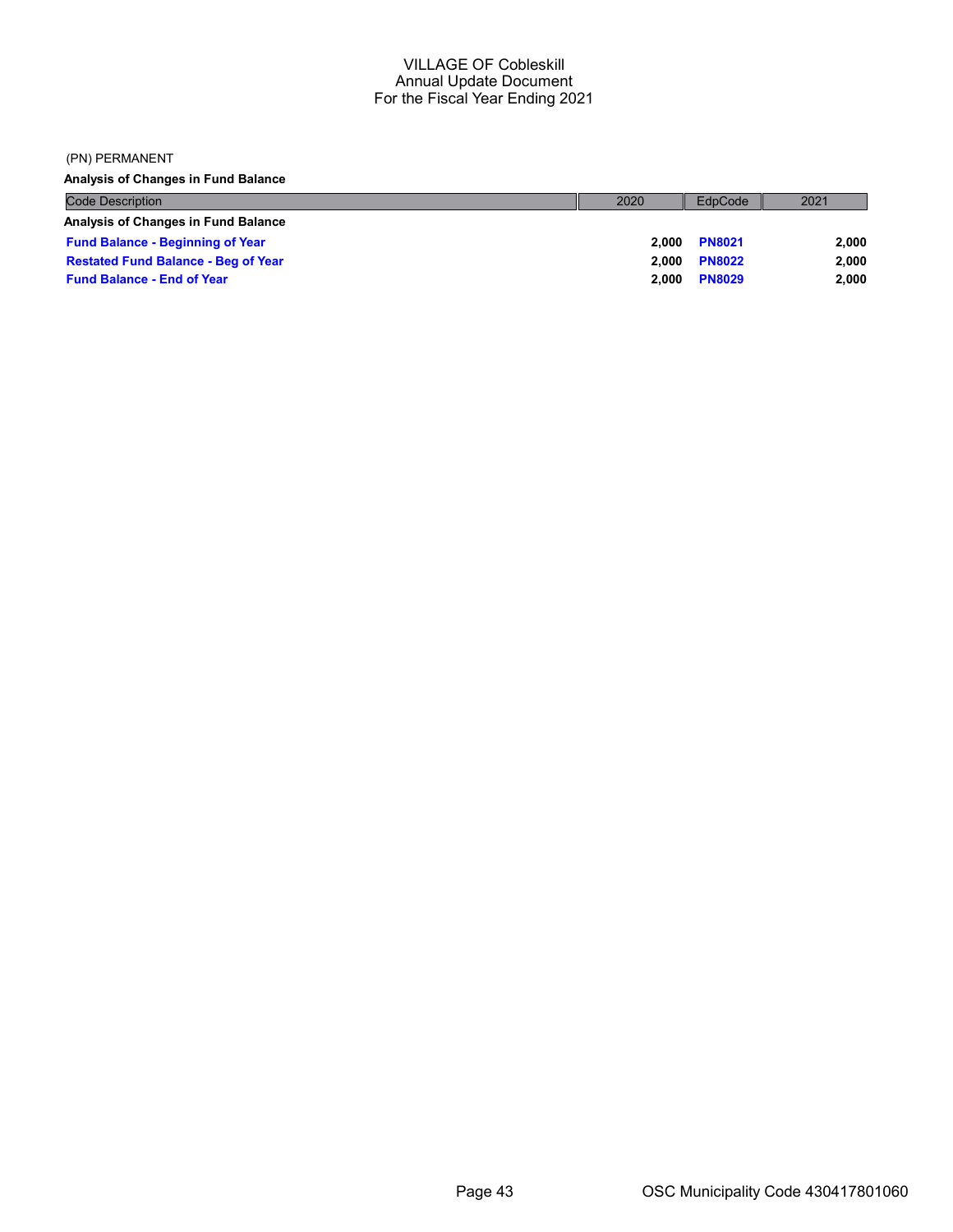(TA) AGENCY

| <b>Balance Sheet</b>                                   |      |              |      |
|--------------------------------------------------------|------|--------------|------|
| <b>Code Description</b>                                | 2020 | EdpCode      | 2021 |
| <b>Assets</b>                                          |      |              |      |
| Cash                                                   |      | <b>TA200</b> |      |
| <b>TOTAL Cash</b>                                      |      |              | 0    |
| <b>TOTAL Assets and Deferred Outflows of Resources</b> |      |              | 0    |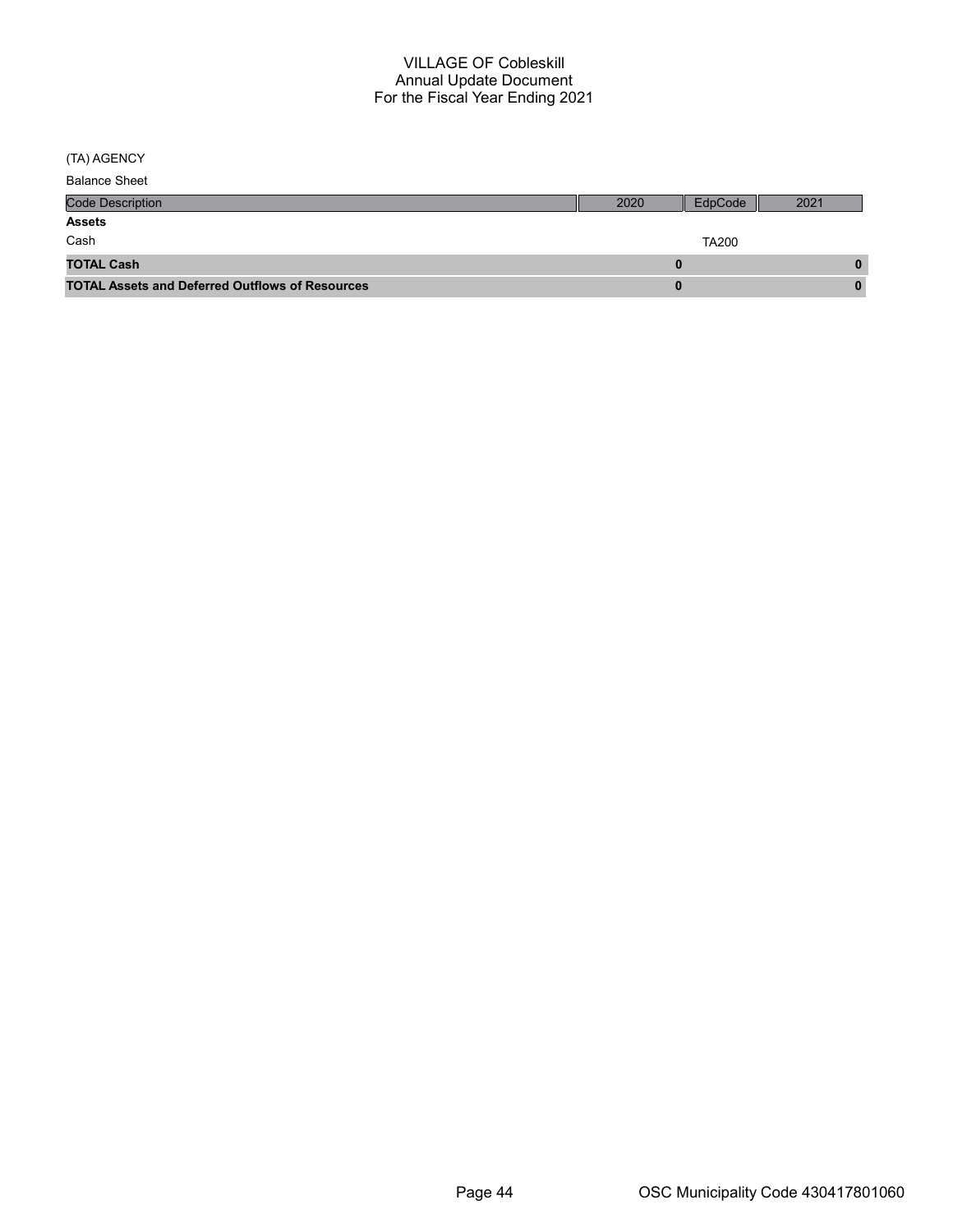| Balance<br>Sheet    |      |       |      |
|---------------------|------|-------|------|
| Code<br>Description | 2020 | Code: | 2021 |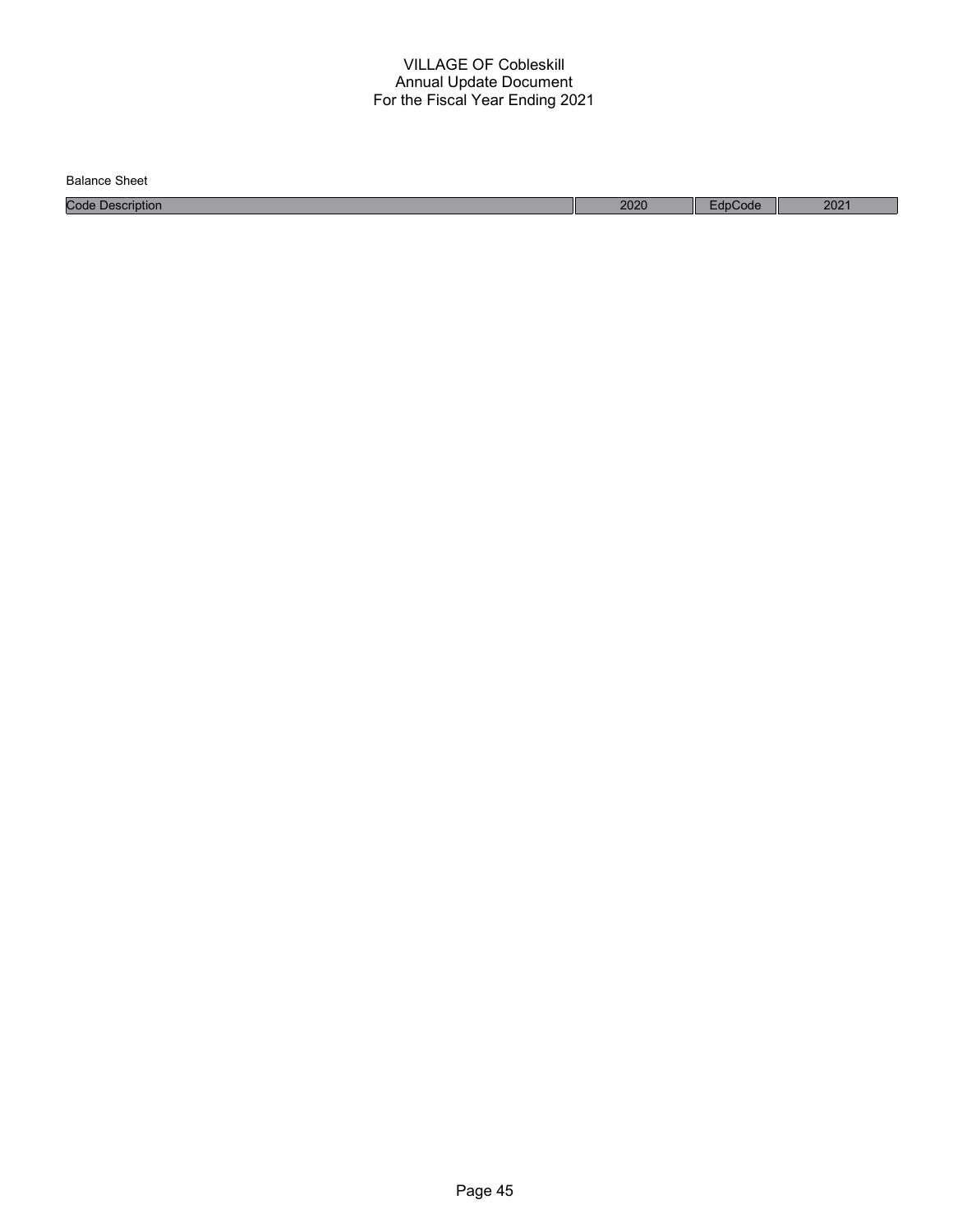## (TE) PRIVATE PURPOSE TRUST

| <b>Code Description</b>                                | 2020  | EdpCode      | 2021  |
|--------------------------------------------------------|-------|--------------|-------|
| <b>Assets</b>                                          |       |              |       |
| Cash                                                   | 6.710 | <b>TE200</b> | 7.607 |
| <b>TOTAL Cash</b>                                      | 6.710 |              | 7,607 |
| <b>TOTAL Assets and Deferred Outflows of Resources</b> | 6,710 |              | 7,607 |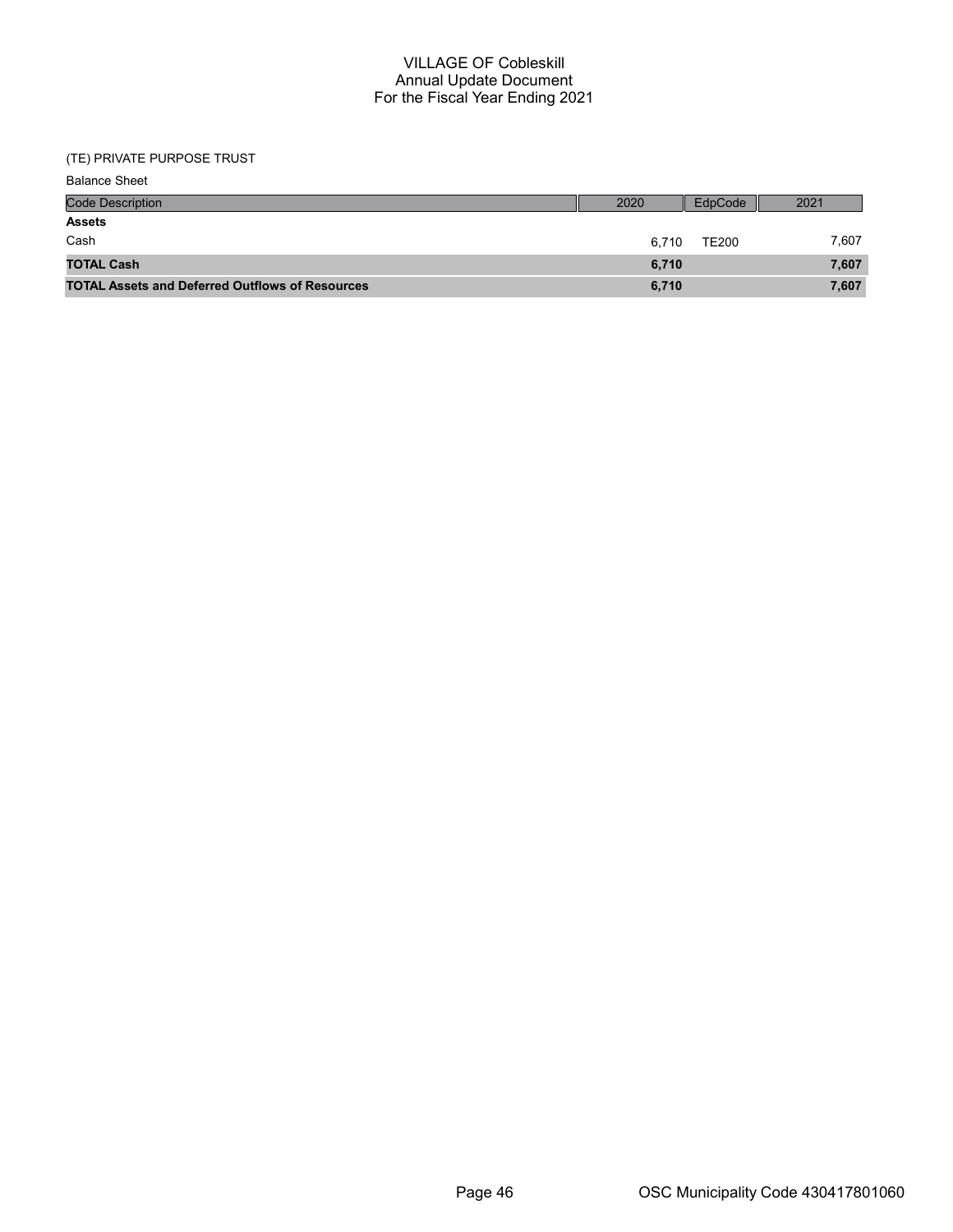## (TE) PRIVATE PURPOSE TRUST

| <b>Balance Sheet</b>                                        |       |              |       |
|-------------------------------------------------------------|-------|--------------|-------|
| <b>Code Description</b>                                     | 2020  | EdpCode      | 2021  |
| <b>Fund Balance</b><br>Net Assets-Unrestricted (Deficit)    | 6.710 | <b>TE924</b> | 7,607 |
| <b>TOTAL Net Position</b>                                   | 6,710 |              | 7,607 |
| <b>TOTAL Fund Balance</b>                                   | 6,710 |              | 7,607 |
| <b>TOTAL Liabilities, Deferred Inflows And Fund Balance</b> | 6,710 |              | 7,607 |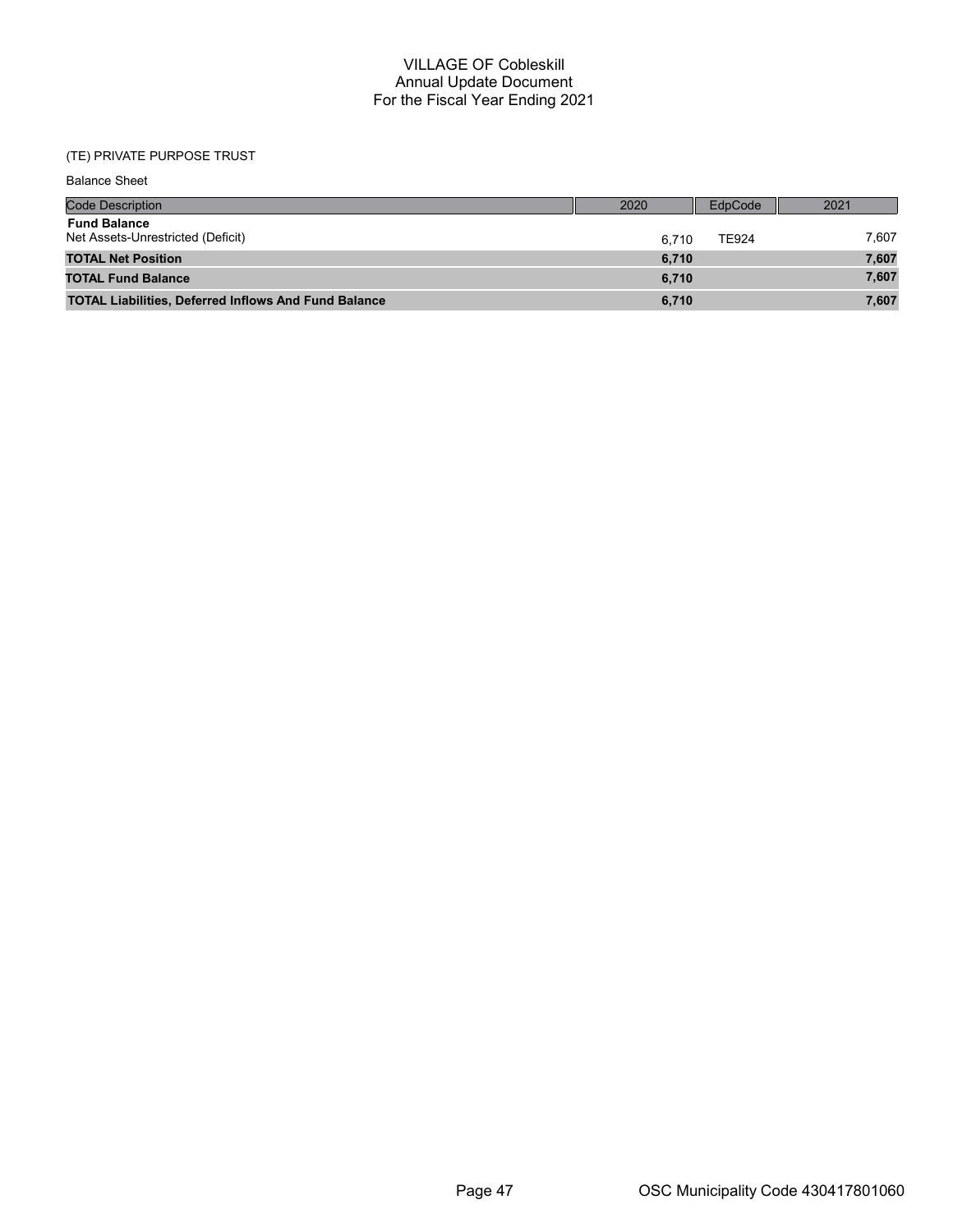## (TE) PRIVATE PURPOSE TRUST

| <b>Results of Operation</b>                    |          |         |      |
|------------------------------------------------|----------|---------|------|
| <b>Code Description</b>                        | 2020     | EdpCode | 2021 |
| <b>Revenues</b>                                |          |         |      |
| Interest And Earnings                          | 35       | TE2401  | 3    |
| <b>TOTAL Use of Money And Property</b>         | 35       |         | 3    |
| <b>Gifts And Donations</b>                     |          | TE2705  | 895  |
| <b>TOTAL Miscellaneous Local Sources</b>       | $\bf{0}$ |         | 895  |
| <b>TOTAL Revenues</b>                          | 35       |         | 898  |
| <b>TOTAL Detail Revenues And Other Sources</b> | 35       |         | 898  |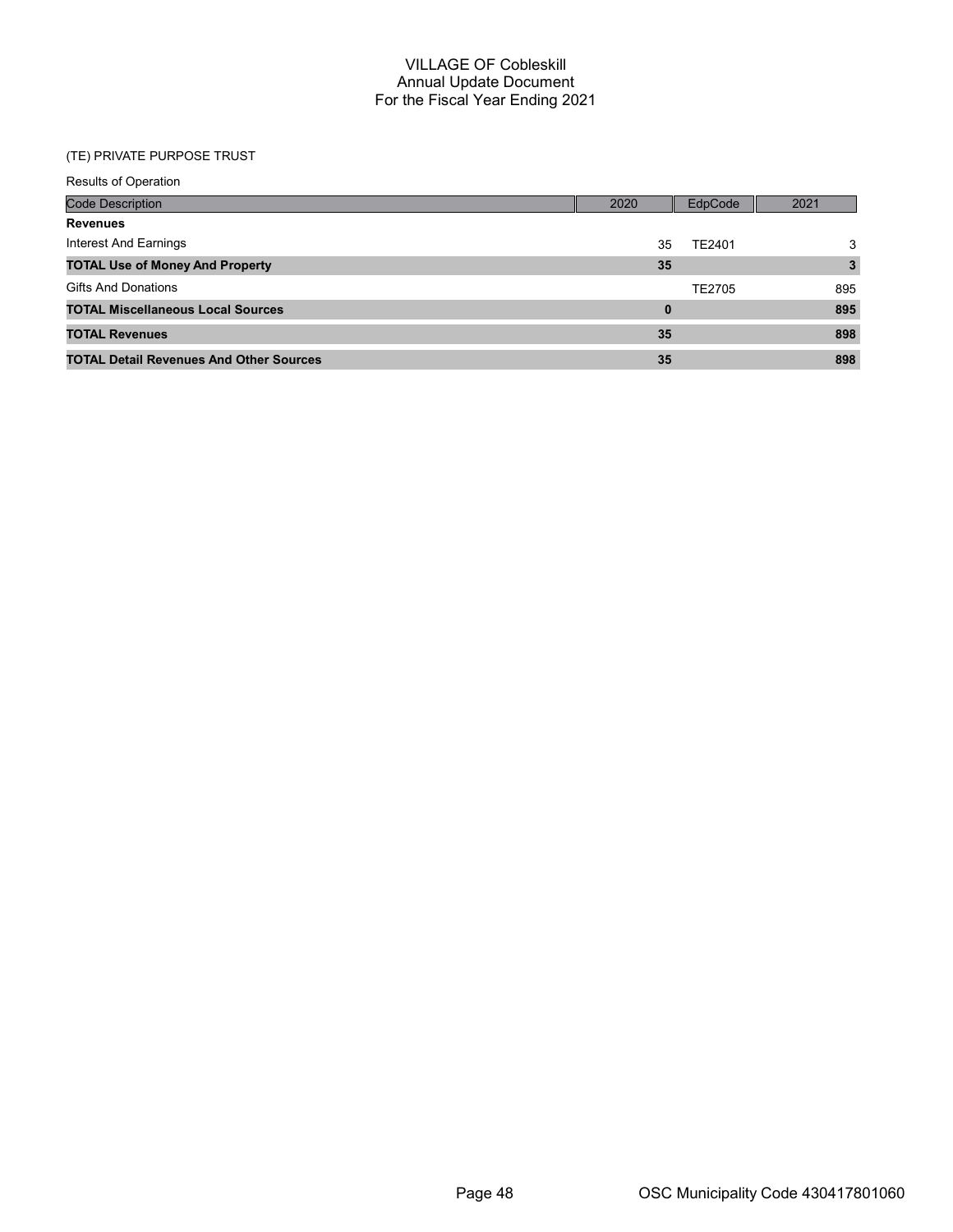| <b>Results of Operation</b> |      |         |      |
|-----------------------------|------|---------|------|
| <b>Code Description</b>     | 2020 | EdpCode | 2021 |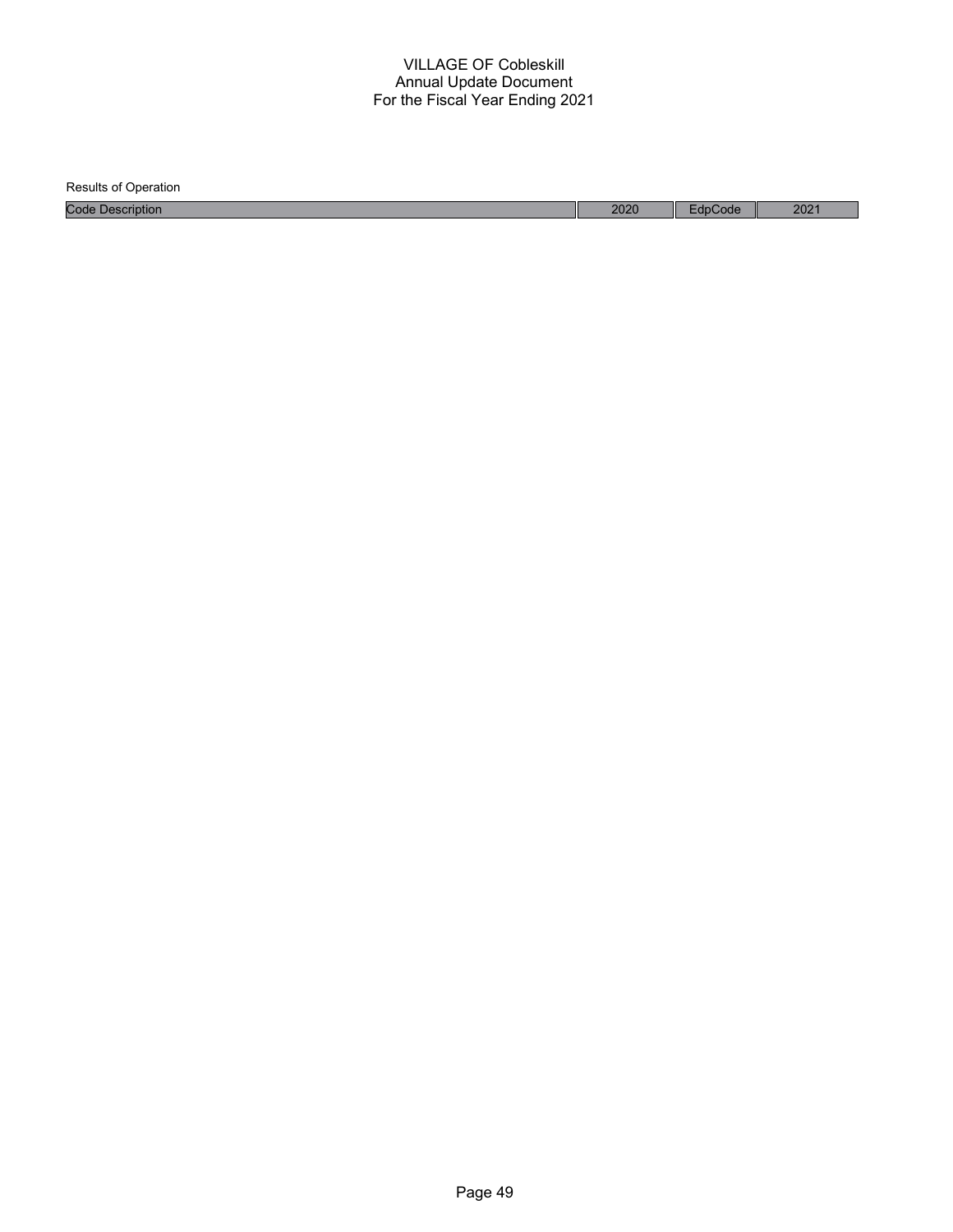#### (TE) PRIVATE PURPOSE TRUST

## Analysis of Changes in Net Position

| <b>Code Description</b>                    | 2020  | EdpCode       | 2021  |
|--------------------------------------------|-------|---------------|-------|
| Analysis of Changes in Net Position        |       |               |       |
| <b>Fund Balance - Beginning of Year</b>    | 6.674 | <b>TE8021</b> | 6,710 |
| Prior Period Adjustments, inc Fund Egty    |       | TE8012        |       |
| <b>Restated Fund Balance - Beg of Year</b> | 6.675 | <b>TE8022</b> | 6,710 |
| ADD - REVENUES AND OTHER SOURCES           | 35    |               | 898   |
| <b>Fund Balance - End of Year</b>          | 6.710 | <b>TE8029</b> | 7.606 |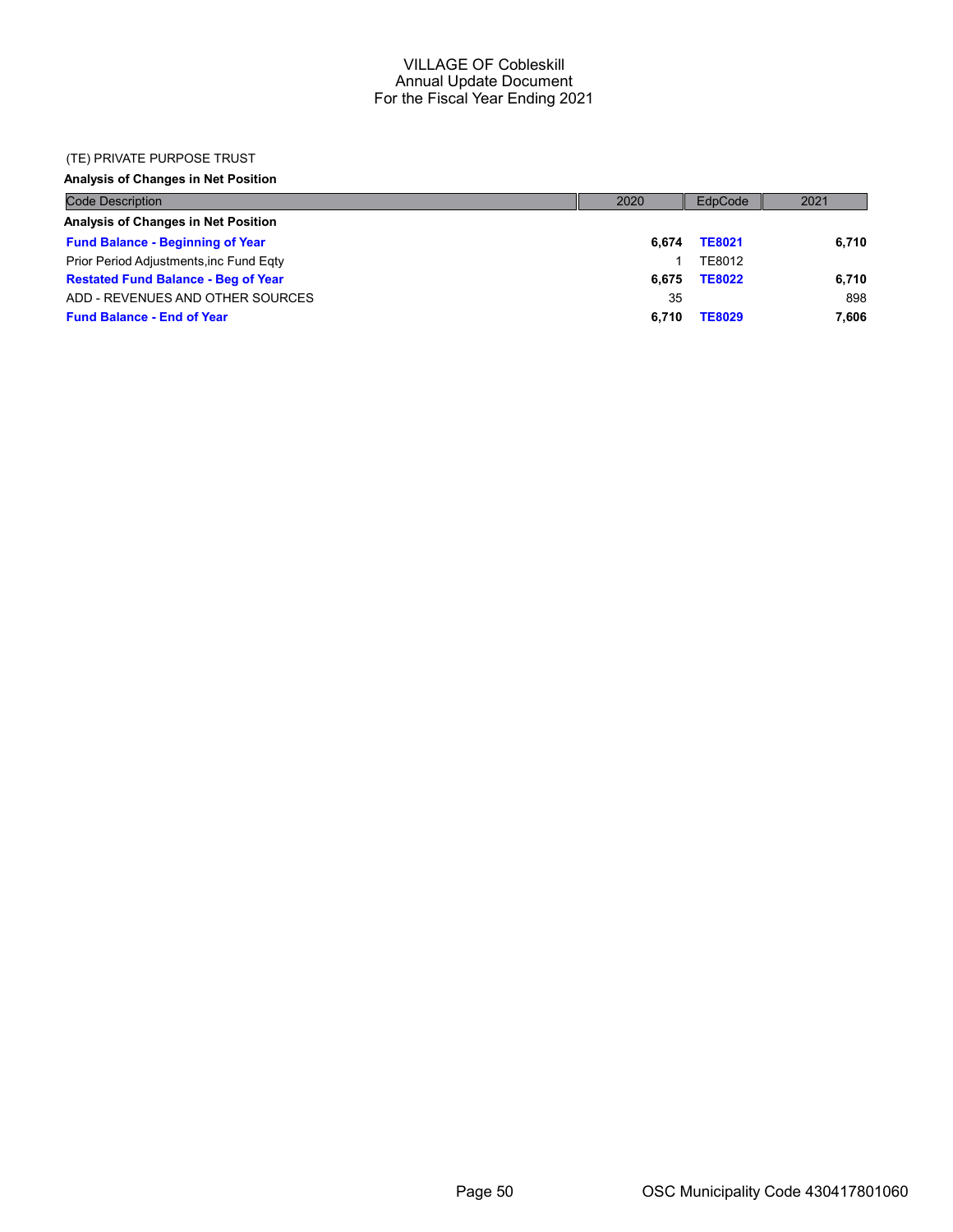Balance Sheet

Code Description 2020 EdpCode 2021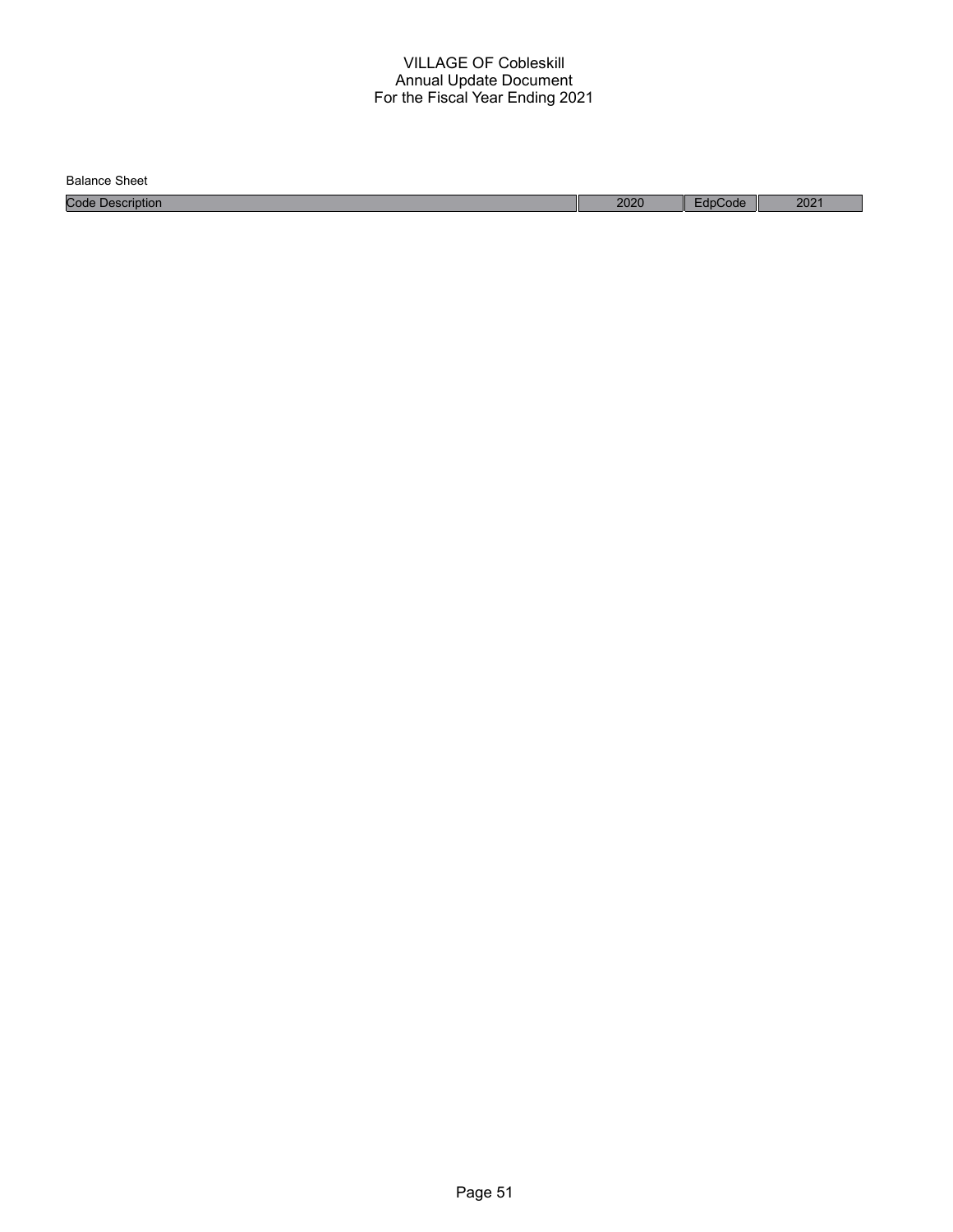| Balance<br>Sheet    |      |       |      |
|---------------------|------|-------|------|
| Code<br>Description | 2020 | Code: | 2021 |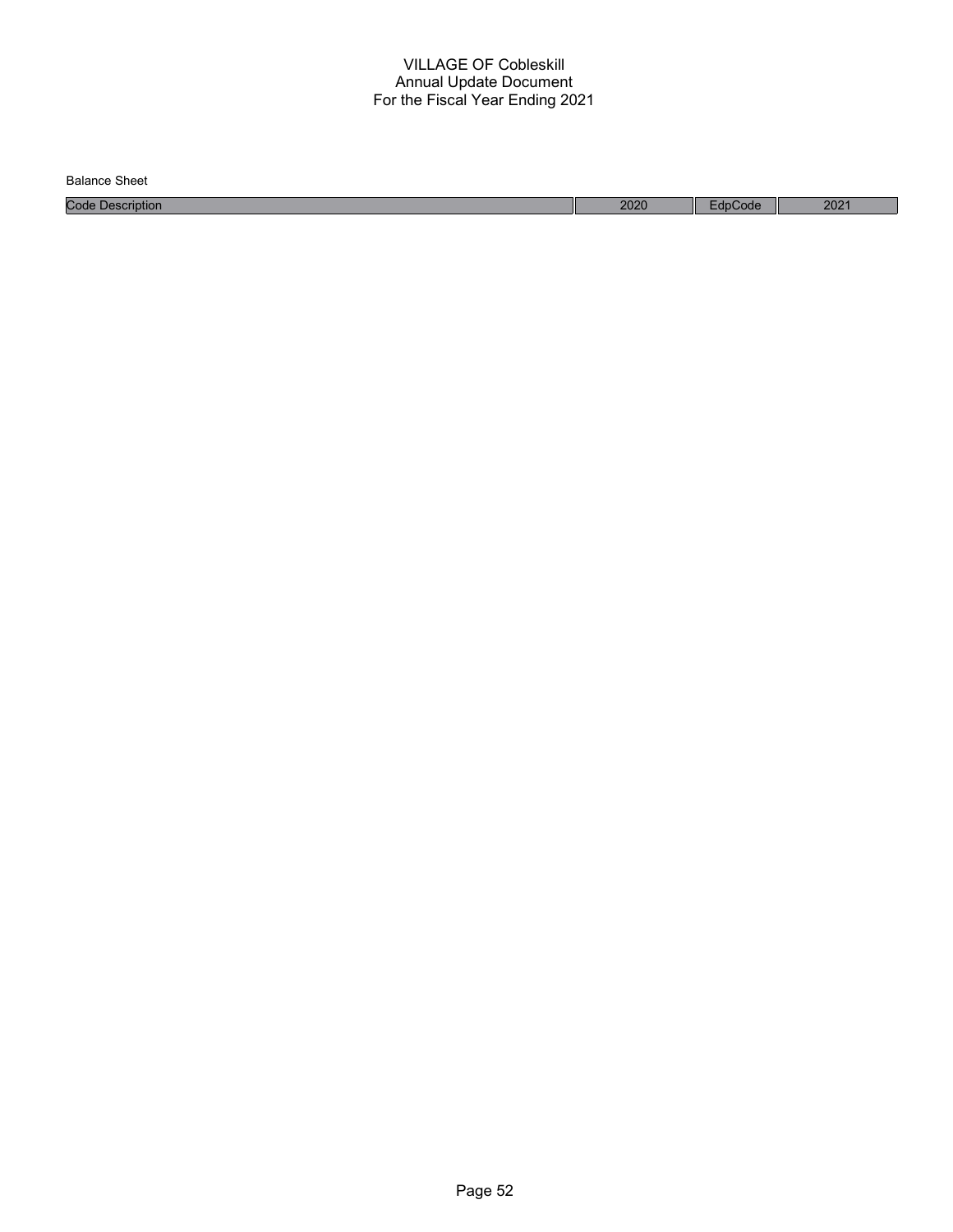Results of Operation Code Description 2020 EdpCode 2021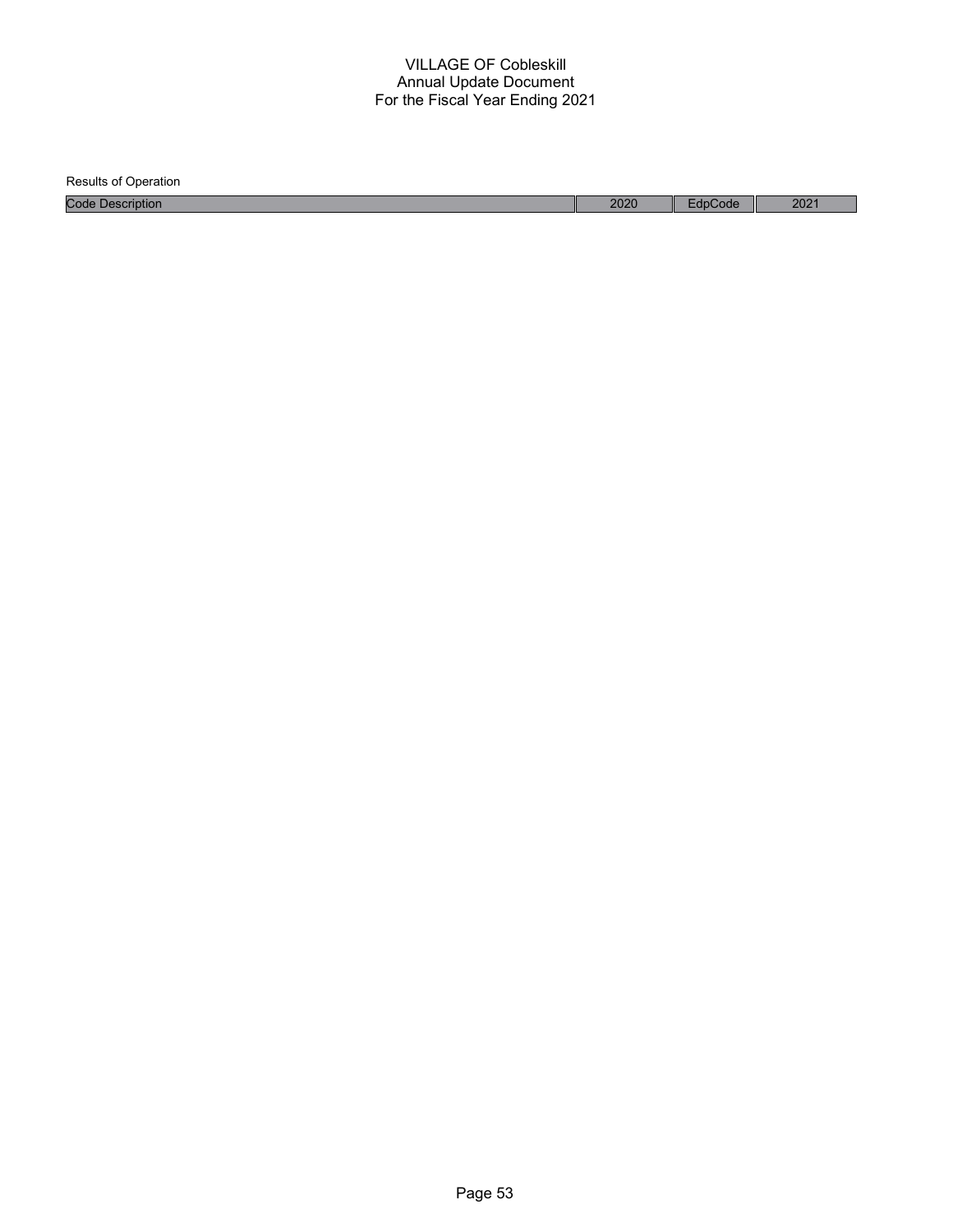| <b>Results of Operation</b> |      |         |      |
|-----------------------------|------|---------|------|
| <b>Code Description</b>     | 2020 | EdpCode | 2021 |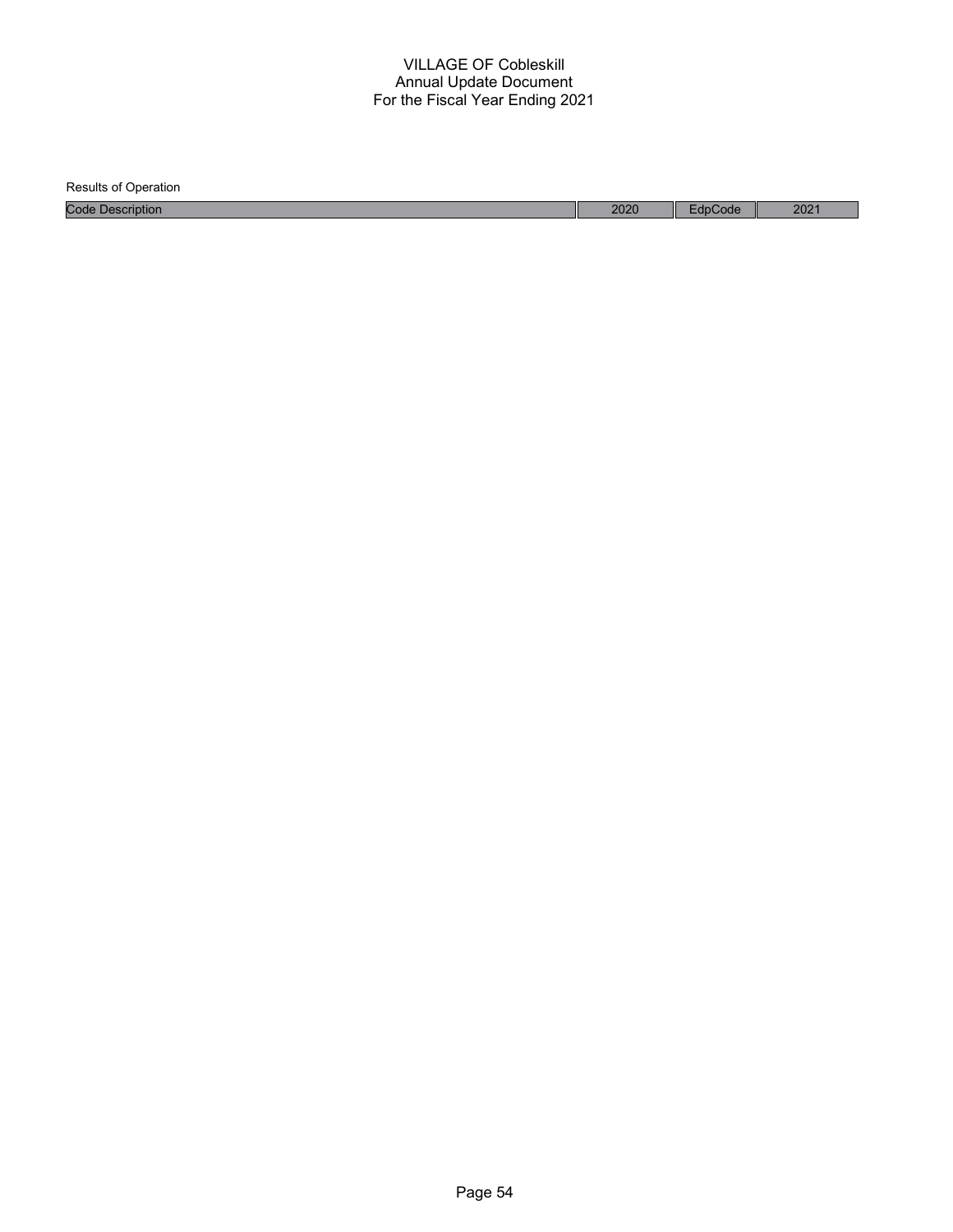#### (V) DEBT SERVICE

Analysis of Changes in Fund Balance

| <b>Code Description</b>                    | 2020 | EdpCode      | 2021 |
|--------------------------------------------|------|--------------|------|
| <b>Analysis of Changes in Fund Balance</b> |      |              |      |
| <b>Fund Balance - Beginning of Year</b>    |      | <b>V8021</b> |      |
| <b>Restated Fund Balance - Beg of Year</b> |      | <b>V8022</b> |      |
| <b>Fund Balance - End of Year</b>          |      | <b>V8029</b> |      |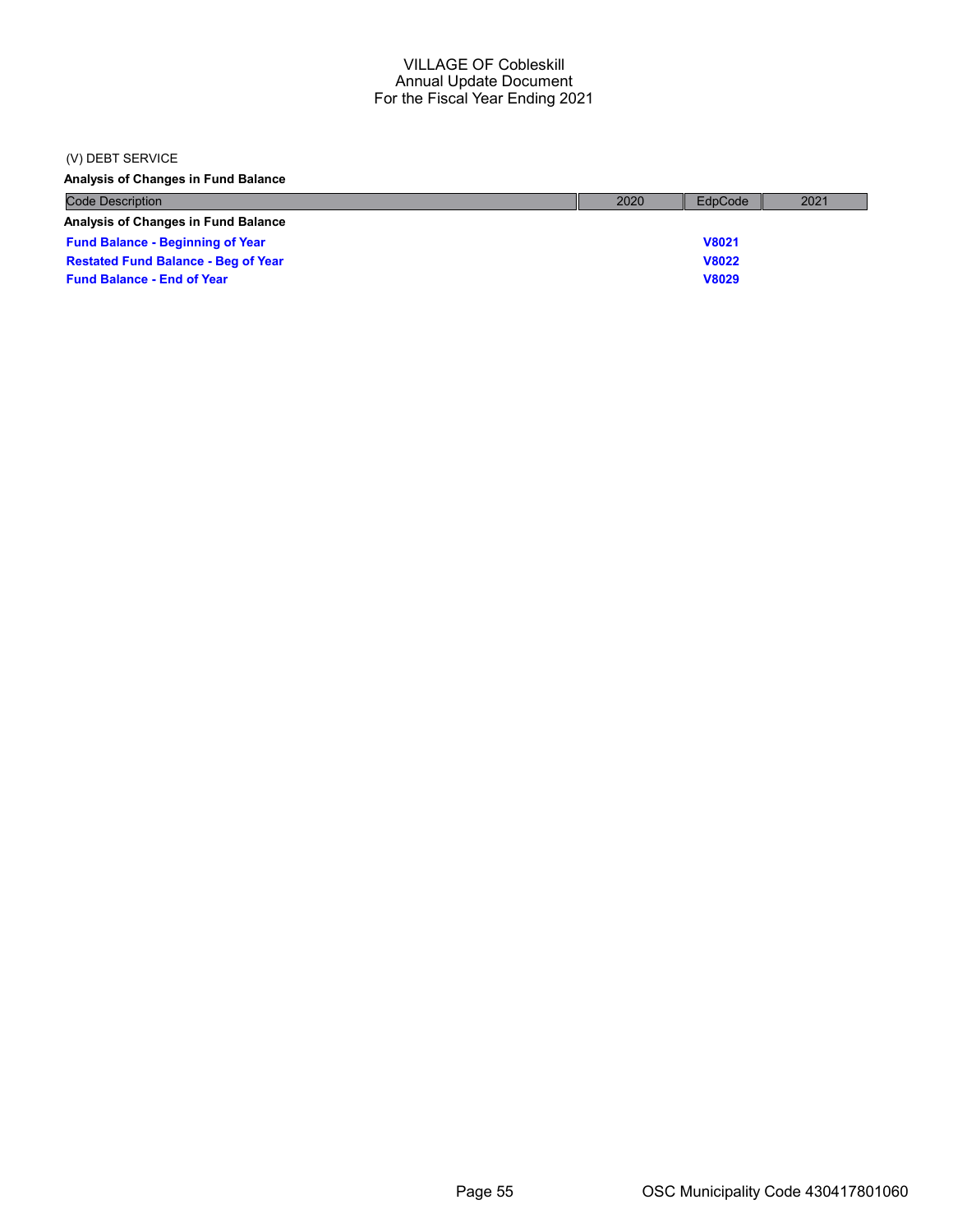## (W) GENERAL LONG-TERM DEBT

| <b>Balance Sheet</b>                                   |           |         |           |
|--------------------------------------------------------|-----------|---------|-----------|
| <b>Code Description</b>                                | 2020      | EdpCode | 2021      |
| <b>Assets</b>                                          |           |         |           |
| <b>Total Non-Current Govt Liabilities</b>              | 5.365.477 | W129    | 6,945,962 |
| <b>TOTAL Provision To Be Made In Future Budgets</b>    | 5,365,477 |         | 6,945,962 |
| <b>TOTAL Assets and Deferred Outflows of Resources</b> | 5,365,477 |         | 6,945,962 |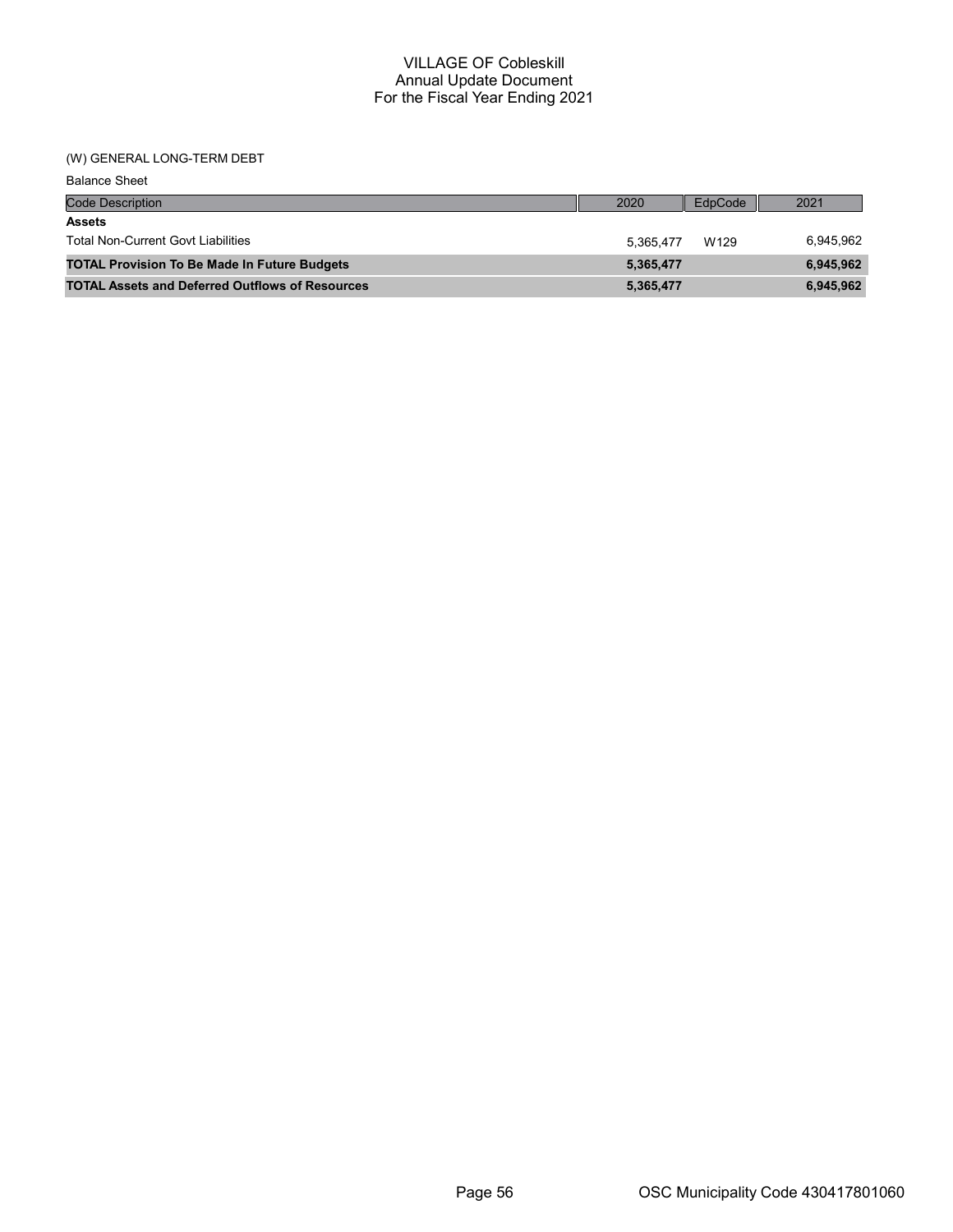## (W) GENERAL LONG-TERM DEBT

| <b>Balance Sheet</b>                        |           |         |           |
|---------------------------------------------|-----------|---------|-----------|
| <b>Code Description</b>                     | 2020      | EdpCode | 2021      |
| <b>Bond Anticipation Notes Payable</b>      |           | W626    |           |
| <b>TOTAL Notes Payable</b>                  | $\bf{0}$  |         | 0         |
| Net Pension Liability -Proportionate Share  | 1,742,587 | W638    | 353,101   |
| Installment Purchase Debt                   | 63,093    | W685    | 23,111    |
| <b>Compensated Absences</b>                 | 84.715    | W687    | 77,703    |
| <b>TOTAL Other Liabilities</b>              | 1,890,395 |         | 453,915   |
| <b>Bonds Payable</b>                        | 3,475,082 | W628    | 6,492,047 |
| <b>TOTAL Bond And Long Term Liabilities</b> | 3,475,082 |         | 6,492,047 |
| <b>TOTAL Liabilities</b>                    | 5,365,477 |         | 6,945,962 |
| <b>TOTAL Liabilities</b>                    | 5,365,477 |         | 6,945,962 |
|                                             |           |         |           |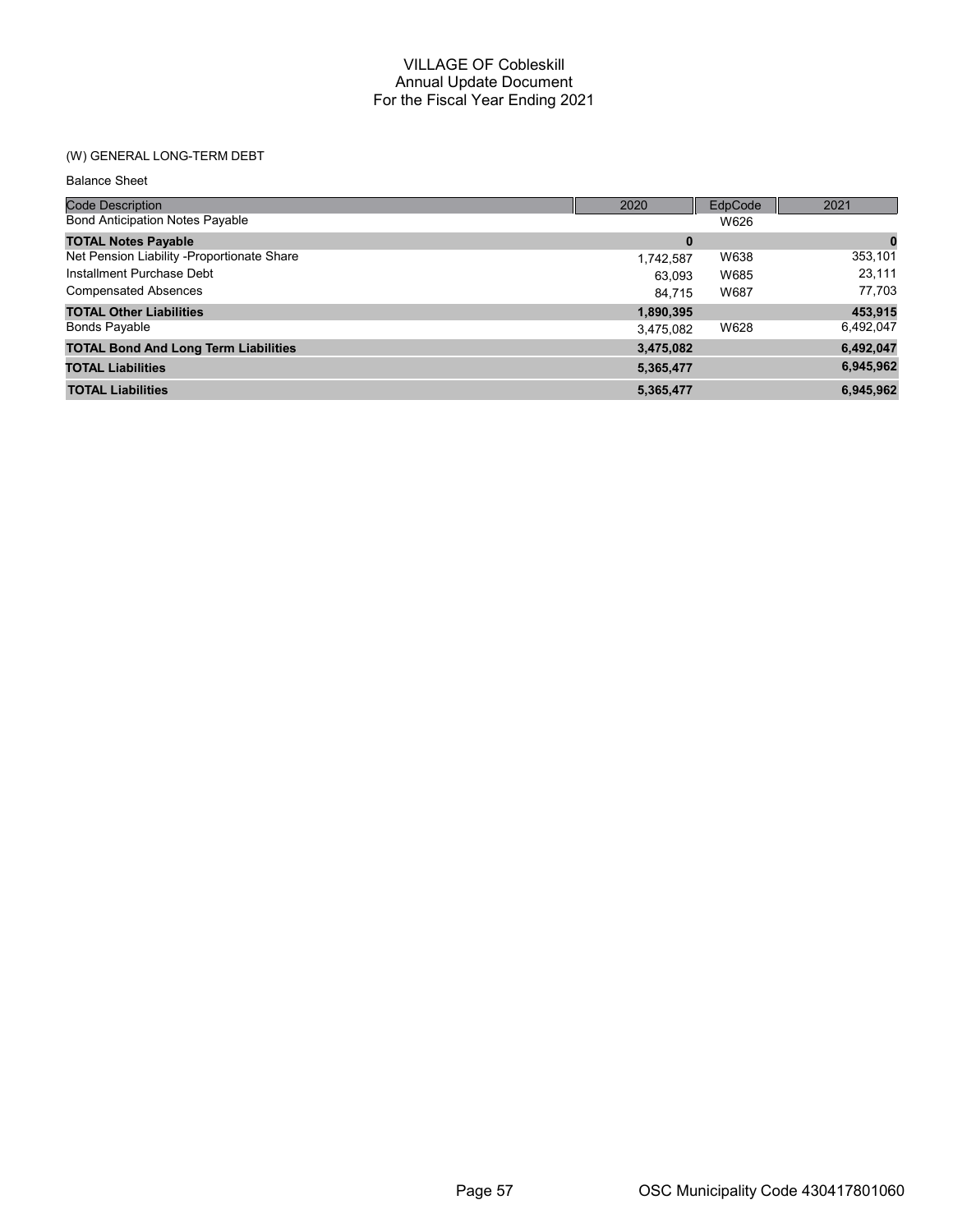## Office of the State Comptroller 2/25/2022 Statement of Indebtedness For the Fiscal Year Ending 2021

## County of: Schoharie

#### Municipal Code: 430417801060

|            | Description                                                                                                                                                                                | Cops<br>Flag                                                                                                                                                                | Flag | Date of<br>Issue | Date of<br>Maturity | Int.<br>Rate                                                                                                                                                                                                                                                                                                                                                                                                                                                                                                                                                                                                                                        | Var? | Amt. Orig.<br>Issued                                                                                 | $O/S$ Beg.<br>of Year | Paid<br>Dur. Year | Redeemed<br><b>Bond Proc.</b> | Prior Yr.<br>Adjust. | Accreted<br>Interest | O/S End<br>of Year |
|------------|--------------------------------------------------------------------------------------------------------------------------------------------------------------------------------------------|-----------------------------------------------------------------------------------------------------------------------------------------------------------------------------|------|------------------|---------------------|-----------------------------------------------------------------------------------------------------------------------------------------------------------------------------------------------------------------------------------------------------------------------------------------------------------------------------------------------------------------------------------------------------------------------------------------------------------------------------------------------------------------------------------------------------------------------------------------------------------------------------------------------------|------|------------------------------------------------------------------------------------------------------|-----------------------|-------------------|-------------------------------|----------------------|----------------------|--------------------|
| <b>BAN</b> | <b>Water Project Interim</b><br>Finance                                                                                                                                                    |                                                                                                                                                                             |      |                  |                     | 0.99%                                                                                                                                                                                                                                                                                                                                                                                                                                                                                                                                                                                                                                               |      | \$2,300,000                                                                                          | \$2,300,000           | \$2,300,000       | \$2,100,000                   | \$0                  |                      | \$0                |
|            | <b>WATER</b><br><b>STORAGE/DISTRIB</b>                                                                                                                                                     |                                                                                                                                                                             |      |                  |                     | 0.00%                                                                                                                                                                                                                                                                                                                                                                                                                                                                                                                                                                                                                                               |      |                                                                                                      | \$1,300,200           | \$1,300,200       | \$1,300,200                   | \$0                  |                      | \$0                |
|            |                                                                                                                                                                                            |                                                                                                                                                                             |      |                  |                     |                                                                                                                                                                                                                                                                                                                                                                                                                                                                                                                                                                                                                                                     |      | \$0                                                                                                  | \$3,600,200           | \$3,600,200       | \$3,400,200                   | \$0                  | \$0                  | \$0                |
|            | <b>WWTP UPGRADES-EFC</b>                                                                                                                                                                   |                                                                                                                                                                             |      |                  |                     | $0.00\%$                                                                                                                                                                                                                                                                                                                                                                                                                                                                                                                                                                                                                                            |      | \$1,898,440                                                                                          | \$1,392,600           | \$63,300          | \$0                           | \$0                  |                      | \$1,329,300        |
|            | <b>Water Storage and</b><br>Distr Proi                                                                                                                                                     |                                                                                                                                                                             |      |                  | 02/01/2051          |                                                                                                                                                                                                                                                                                                                                                                                                                                                                                                                                                                                                                                                     |      | \$3,400,200                                                                                          | \$0                   | \$0               |                               | \$0                  |                      | \$3,400,200        |
|            | I/I Reduction -<br>Sewer-EFC                                                                                                                                                               |                                                                                                                                                                             |      |                  |                     | 5.15%                                                                                                                                                                                                                                                                                                                                                                                                                                                                                                                                                                                                                                               |      | \$1,256,638                                                                                          | \$80,000              | \$80,000          | \$0                           | \$0                  |                      | \$0                |
|            | Reconstruction                                                                                                                                                                             |                                                                                                                                                                             |      |                  |                     | 4.40%                                                                                                                                                                                                                                                                                                                                                                                                                                                                                                                                                                                                                                               |      | \$400,000                                                                                            | \$90,000              | \$30,000          | \$0                           | \$0                  |                      | \$60,000           |
|            |                                                                                                                                                                                            |                                                                                                                                                                             |      |                  |                     |                                                                                                                                                                                                                                                                                                                                                                                                                                                                                                                                                                                                                                                     |      | \$3,400,200                                                                                          | \$1,562,600           | \$173,300         | \$0                           | \$0                  | \$0                  | \$4,789,500        |
| <b>IPC</b> | 2019 Ford Police<br>Interceptor                                                                                                                                                            |                                                                                                                                                                             |      |                  |                     | 7.75%                                                                                                                                                                                                                                                                                                                                                                                                                                                                                                                                                                                                                                               |      | \$39,023                                                                                             | \$12,983              | \$12,983          | \$0                           | \$0                  |                      | \$0                |
| <b>IPC</b> | <b>Durango and Charger</b>                                                                                                                                                                 |                                                                                                                                                                             |      |                  |                     | 4.51%                                                                                                                                                                                                                                                                                                                                                                                                                                                                                                                                                                                                                                               |      | \$58,383                                                                                             | \$38,057              | \$18,609          | \$0                           | \$0                  |                      | \$19,448           |
| <b>IPC</b> |                                                                                                                                                                                            |                                                                                                                                                                             |      |                  |                     | 6.62%                                                                                                                                                                                                                                                                                                                                                                                                                                                                                                                                                                                                                                               |      | \$38,161                                                                                             | \$12,053              | \$8,390           | \$0                           | \$0                  |                      | \$3,663            |
|            |                                                                                                                                                                                            |                                                                                                                                                                             |      |                  |                     |                                                                                                                                                                                                                                                                                                                                                                                                                                                                                                                                                                                                                                                     |      | \$0                                                                                                  | \$63,093              | \$39,982          | \$0                           | \$0                  | \$0                  | \$23,111           |
|            |                                                                                                                                                                                            |                                                                                                                                                                             |      |                  |                     | 2.50%                                                                                                                                                                                                                                                                                                                                                                                                                                                                                                                                                                                                                                               |      | \$150,000                                                                                            | \$27,482              | \$8,935           | \$0                           | \$0                  |                      | \$18,547           |
|            |                                                                                                                                                                                            |                                                                                                                                                                             |      |                  |                     | 3.25%                                                                                                                                                                                                                                                                                                                                                                                                                                                                                                                                                                                                                                               |      | \$159,000                                                                                            | \$85,000              | \$16,000          | \$0                           | \$0                  |                      | \$69,000           |
|            |                                                                                                                                                                                            |                                                                                                                                                                             |      |                  |                     | 2.75%                                                                                                                                                                                                                                                                                                                                                                                                                                                                                                                                                                                                                                               |      | \$560,000                                                                                            | \$430,000             | \$35,000          | \$0                           | \$0                  |                      | \$395,000          |
|            | Reconstruction                                                                                                                                                                             |                                                                                                                                                                             |      |                  |                     | 4.40%                                                                                                                                                                                                                                                                                                                                                                                                                                                                                                                                                                                                                                               |      | \$600,000                                                                                            | \$135,000             | \$45,000          | \$0                           | \$0                  |                      | \$90,000           |
|            |                                                                                                                                                                                            |                                                                                                                                                                             |      |                  |                     |                                                                                                                                                                                                                                                                                                                                                                                                                                                                                                                                                                                                                                                     |      | \$1,640,000                                                                                          | \$1,235,000           | \$105,000         | \$0                           | \$0                  |                      | \$1,130,000        |
|            |                                                                                                                                                                                            |                                                                                                                                                                             |      |                  |                     |                                                                                                                                                                                                                                                                                                                                                                                                                                                                                                                                                                                                                                                     |      | \$0                                                                                                  | \$1,912,482           | \$209,935         | \$0                           | \$0                  | \$0                  | \$1,702,547        |
|            |                                                                                                                                                                                            |                                                                                                                                                                             |      |                  |                     |                                                                                                                                                                                                                                                                                                                                                                                                                                                                                                                                                                                                                                                     |      | \$3,400,200                                                                                          | \$7,138,375           | \$4,023,417       | \$3,400,200                   | \$0                  | \$0                  | \$6,515,158        |
|            | Debt<br>Code<br><b>BAN E</b><br><b>BOND E</b><br><b>BOND E</b><br><b>BOND E</b><br><b>BOND E</b><br>F<br><b>BOND N</b><br><b>BOND N</b><br><b>BOND N</b><br><b>BOND N</b><br><b>BOND N</b> | <b>MacArthur Ave</b><br><b>LED Lighting</b><br><b>Aerial Fire Truck</b><br>Ambulance<br><b>Rescue Pumper Truck</b><br><b>MacArthur Ave</b><br><b>Firehouse Current Refi</b> |      |                  | Comp                | 07/21/2020 07/21/2021<br>04/20/2017 04/01/2021<br>Total for Type/Exempt Status - Sums Issued Amts only made in AFR Year<br>01/31/2013 07/02/2042<br>12/09/2021<br>07/26/2001 05/15/2021<br>04/28/2009 04/15/2023<br>Total for Type/Exempt Status - Sums Issued Amts only made in AFR Year<br>04/12/2019 04/12/2021<br>09/22/2020 09/22/2022<br>06/15/2017 05/15/2022<br>Total for Type/Exempt Status - Sums Issued Amts only made in AFR Year<br>01/16/2003 01/14/2023<br>12/10/2015 12/01/2025<br>02/20/2016 02/20/2031<br>04/28/2009 04/15/2023<br>06/13/2016 06/15/2030<br>Total for Type/Exempt Status - Sums Issued Amts only made in AFR Year |      | $0.161\%$ Y<br>2.90% Y<br>AFR Year Total for All Debt Types - Sums Issued Amts only made in AFR Year |                       |                   |                               |                      |                      |                    |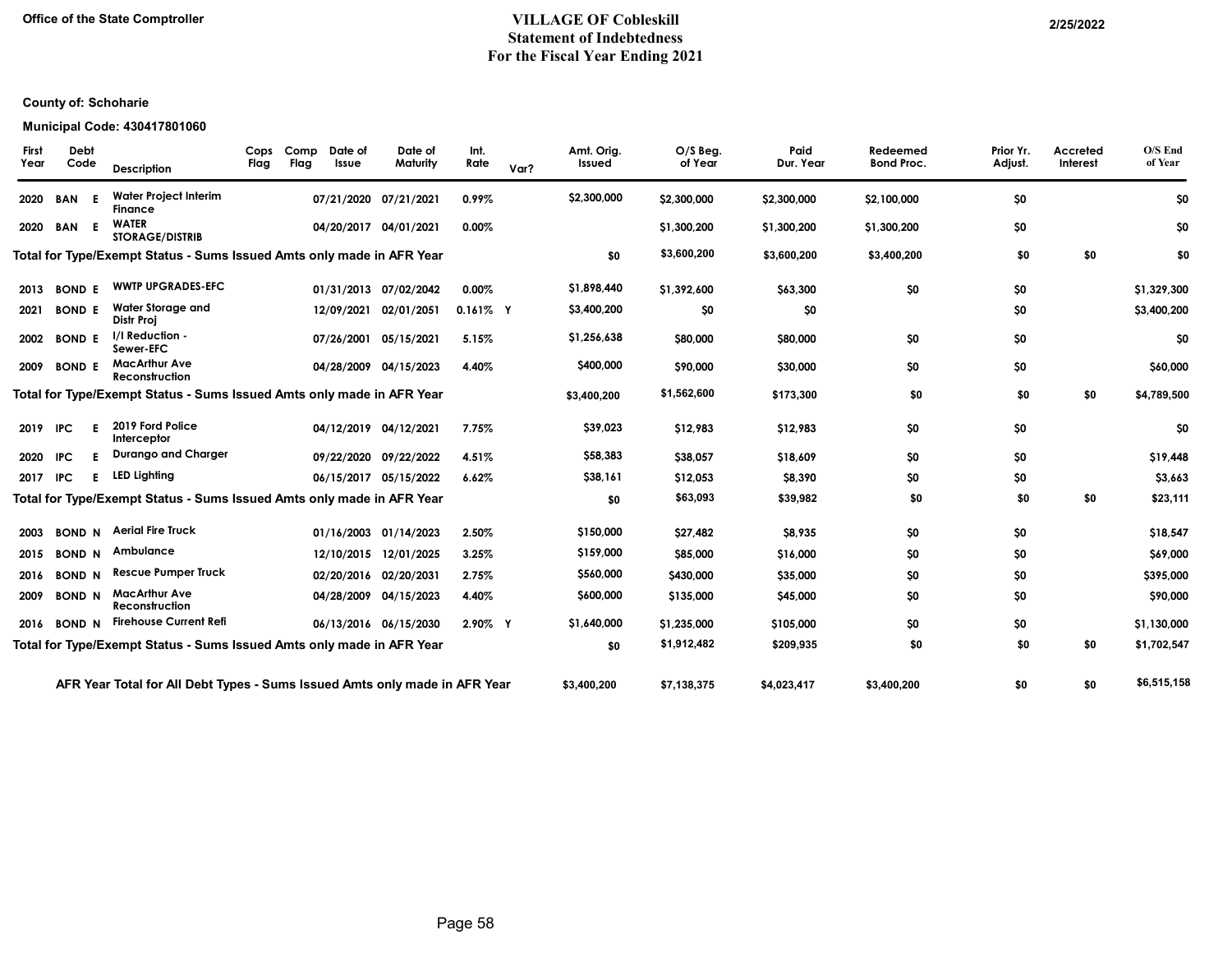## VILLAGE OF Cobleskill Schedule of Time Deposits and Investments For the Fiscal Year Ending 2021

|                                                                                   | <b>EDP Code</b> | Amount         |
|-----------------------------------------------------------------------------------|-----------------|----------------|
| CASH:                                                                             |                 |                |
| On Hand                                                                           | 9Z2001          | \$100.00       |
| <b>Demand Deposits</b>                                                            | 9Z2011          | \$666,753.00   |
| <b>Time Deposits</b>                                                              | 9Z2021          | \$4,296,957.00 |
| Total                                                                             |                 | \$4,963,810.00 |
| <b>COLLATERAL:</b>                                                                |                 |                |
| - FDIC Insurance                                                                  | 9Z2014          |                |
| Collateralized with securities held in<br>possession of municipality or its agent | 9Z2014A         |                |
| Total                                                                             |                 | \$0.00         |
| <b>INVESTMENTS:</b>                                                               |                 |                |
| - Securities (450)                                                                |                 |                |
| Book Value (cost)                                                                 | 9Z4501          |                |
| Market Value at Balance Sheet Date                                                | 9Z4502          |                |
| Collateralized with securities held in<br>possession of municipality or its agent | 9Z4504A         |                |
| - Repurchase Agreements (451)                                                     |                 |                |
| Book Value (cost)                                                                 | 9Z4511          |                |
| Market Value at Balance Sheet Date                                                | 9Z4512          |                |
| Collateralized with securities held in<br>possession of municipality or its agent | 9Z4514A         |                |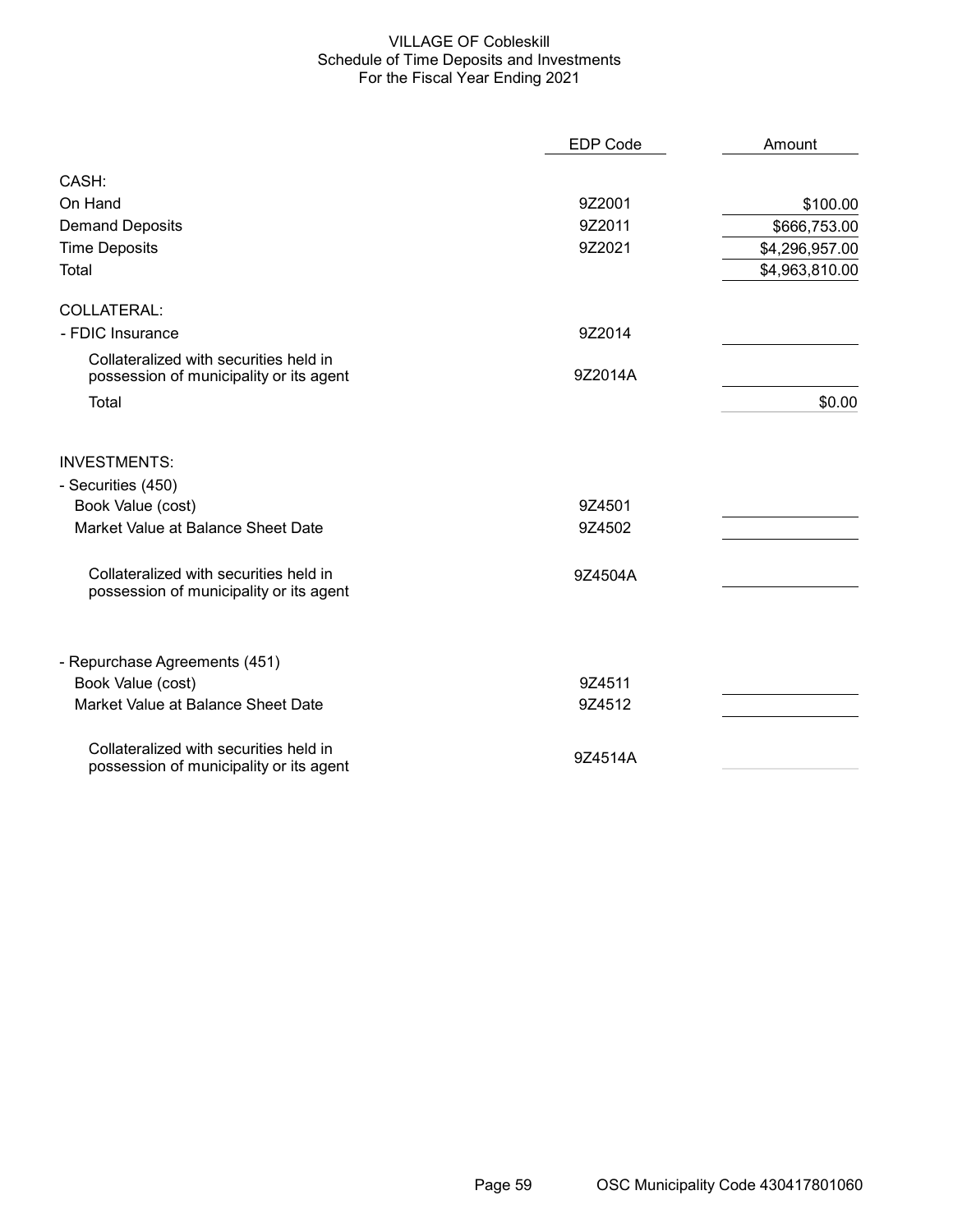#### VILLAGE OF Cobleskill Bank Reconciliation For the Fiscal Year Ending 2021

# Include All Checking, Savings and C.D. Accounts

| <b>Bank</b><br>Account<br>Number | <b>Bank</b><br>Balance | Add:<br>Deposit<br>In Transit | Less:<br>Outstanding<br>Checks | Adjusted<br><b>Bank</b><br>Balance |
|----------------------------------|------------------------|-------------------------------|--------------------------------|------------------------------------|
| *****-5567                       | \$99,058               | \$0                           | \$0                            | \$99,058                           |
| *****-5979                       | \$21,177               | \$43,938                      | \$0                            | \$65,115                           |
| *****-5990                       | \$260,892              | \$4,939                       | \$0                            | \$265,831                          |
| *****-6441                       | \$230,717              | \$6,032                       | \$0                            | \$236,749                          |
| *****-2992                       | \$110,749              | \$0                           | \$110,749                      | \$0                                |
| *****-1422                       | \$2,000                | \$0                           | \$0                            | \$2,000                            |
| *****-2937                       | \$0                    | \$0                           | \$0                            | \$0                                |
| *****-3531                       | \$0                    | \$0                           | \$0                            | \$0                                |
| *****-3470                       | \$0                    | \$0                           | \$0                            | \$0                                |
| *****-0001                       | \$1,610,819            | \$0                           | \$0                            | \$1,610,819                        |
| *****-0002                       | \$825,514              | \$0                           | \$0                            | \$825,514                          |
| *****-0005                       | \$7,607                | \$0                           | \$0                            | \$7,607                            |
| *****-0007                       | \$35,008               | \$0                           | \$0                            | \$35,008                           |
| *****-0008                       | \$66,852               | \$0                           | \$0                            | \$66,852                           |
| *****-0012                       | \$77,927               | \$0                           | \$0                            | \$77,927                           |
| *****-0015                       | \$609,807              | \$0                           | \$0                            | \$609,807                          |
| *****-0016                       | \$645,932              | \$0                           | \$0                            | \$645,932                          |
| *****-0017                       | \$51,762               | \$0                           | \$0                            | \$51,762                           |
| *****-0018                       | \$15,637               | \$0                           | \$0                            | \$15,637                           |
| *****-0019                       | \$4,762                | \$0                           | \$0                            | \$4,762                            |
| *****-0020                       | \$5,432                | \$0                           | \$0                            | \$5,432                            |
| *****-0021                       | \$8,283                | \$0                           | \$0                            | \$8,283                            |
| *****-0022                       | \$723                  | \$0                           | \$0                            | \$723                              |
| *****-0023                       | \$2,022                | \$0                           | \$0                            | \$2,022                            |
| *****-0024                       | \$2,022                | \$0                           | \$0                            | \$2,022                            |
| *****-0025                       | \$2,022                | \$0                           | \$0                            | \$2,022                            |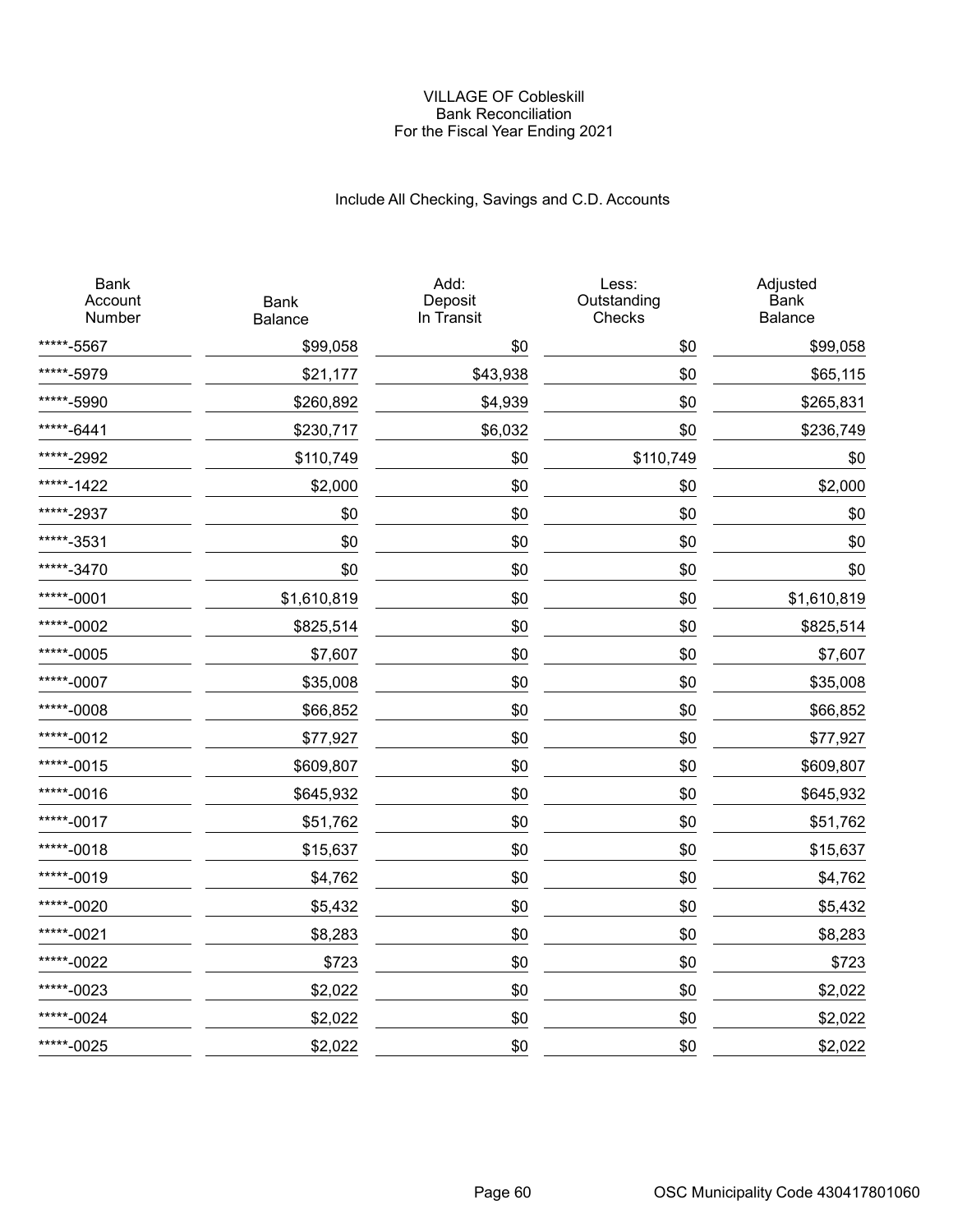#### VILLAGE OF Cobleskill Bank Reconciliation For the Fiscal Year Ending 2021

# Include All Checking, Savings and C.D. Accounts

| Bank<br>Account<br>Number | Bank<br><b>Balance</b>              | Add:<br>Deposit<br>In Transit | Less:<br>Outstanding<br>Checks |          | Adjusted<br>Bank<br><b>Balance</b> |
|---------------------------|-------------------------------------|-------------------------------|--------------------------------|----------|------------------------------------|
| *****-0003                | \$322,826                           |                               | \$0                            | \$0      | \$322,826                          |
|                           | <b>Total Adjusted Bank Balance</b>  |                               |                                |          | \$4,963,707                        |
|                           | <b>Petty Cash</b>                   |                               |                                |          | \$100.00                           |
|                           | <b>Adjustments</b>                  |                               |                                |          | \$.00                              |
|                           | <b>Total Cash</b>                   |                               | 9ZCASH                         | $\star$  | \$4,963,807                        |
|                           | <b>Total Cash Balance All Funds</b> |                               | 9ZCASHB                        | $^\star$ | \$4,963,807                        |
|                           | * Must be equal                     |                               |                                |          |                                    |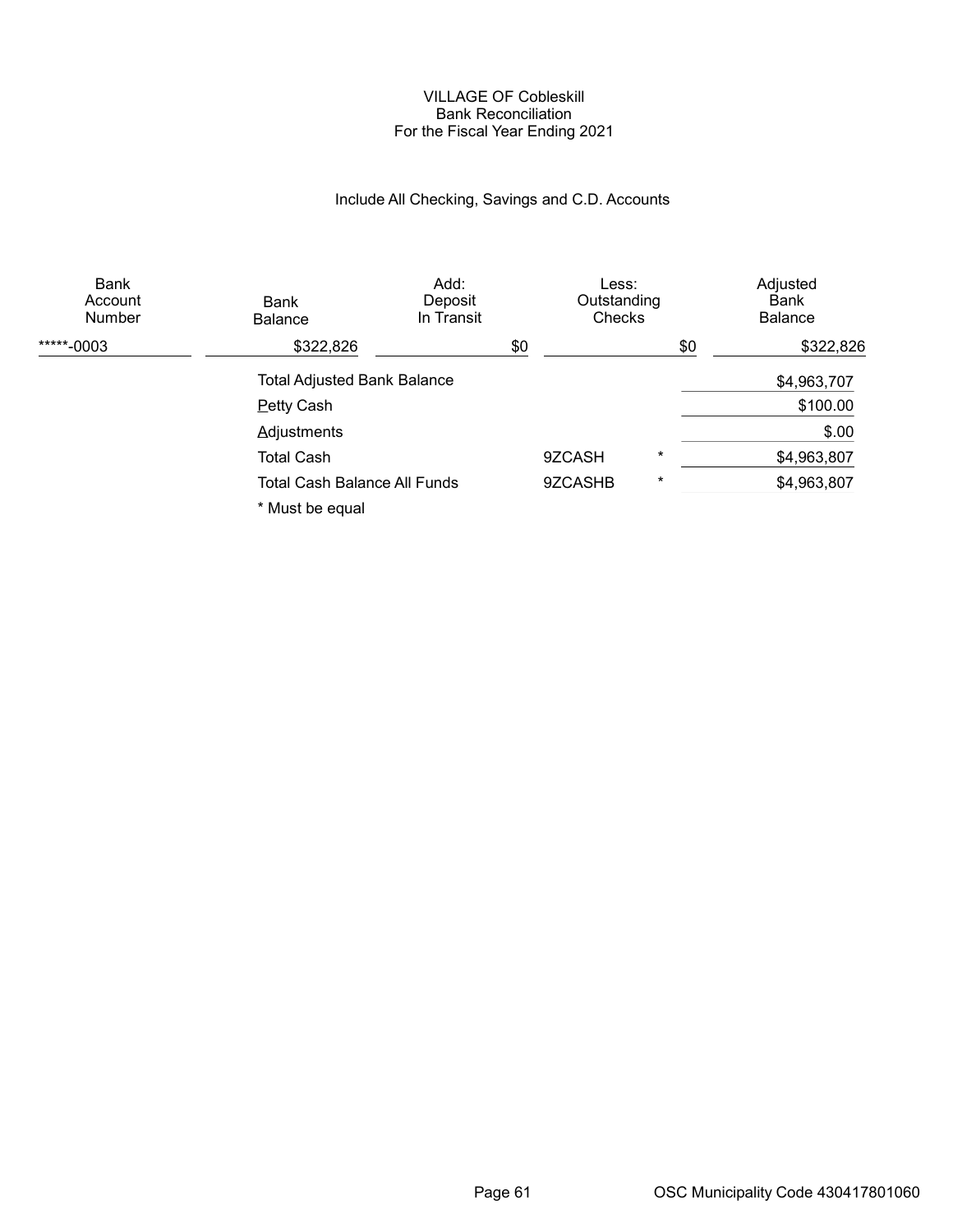## VILLAGE OF Cobleskill Local Government Questionnaire For the Fiscal Year Ending 2021

|                                                                                                                | Response |
|----------------------------------------------------------------------------------------------------------------|----------|
| 1) Does your municipality have a written procurement policy?                                                   | Yes      |
| 2) Have the financial statements for your municipality been independently audited?                             | No       |
| If not, are you planning on having an audit conducted?                                                         | Yes      |
| 3) Does your local government participate in an insurance pool with other local<br>governments?                | Yes      |
| 4) Does your local government participate in an investment pool with other local<br>governments?               | Yes      |
| 5) Does your municipality have a Length of Service Award Program (LOSAP)<br>for volunteer firefighters?        | No.      |
| 6) Does your municipality have a Capital Plan?                                                                 | No.      |
| 7) Has your municipality prepared and documented a risk assessment plan?                                       | No.      |
| If yes, has your municipality used the results to design the system of internal<br>controls?                   |          |
| 8) Have you had a change in chief executive or chief fiscal officer during the last<br>year?                   | No       |
| 9) Has your Local Government adopted an investment policy as required by<br>General Municipal Law, Section 39? | Yes      |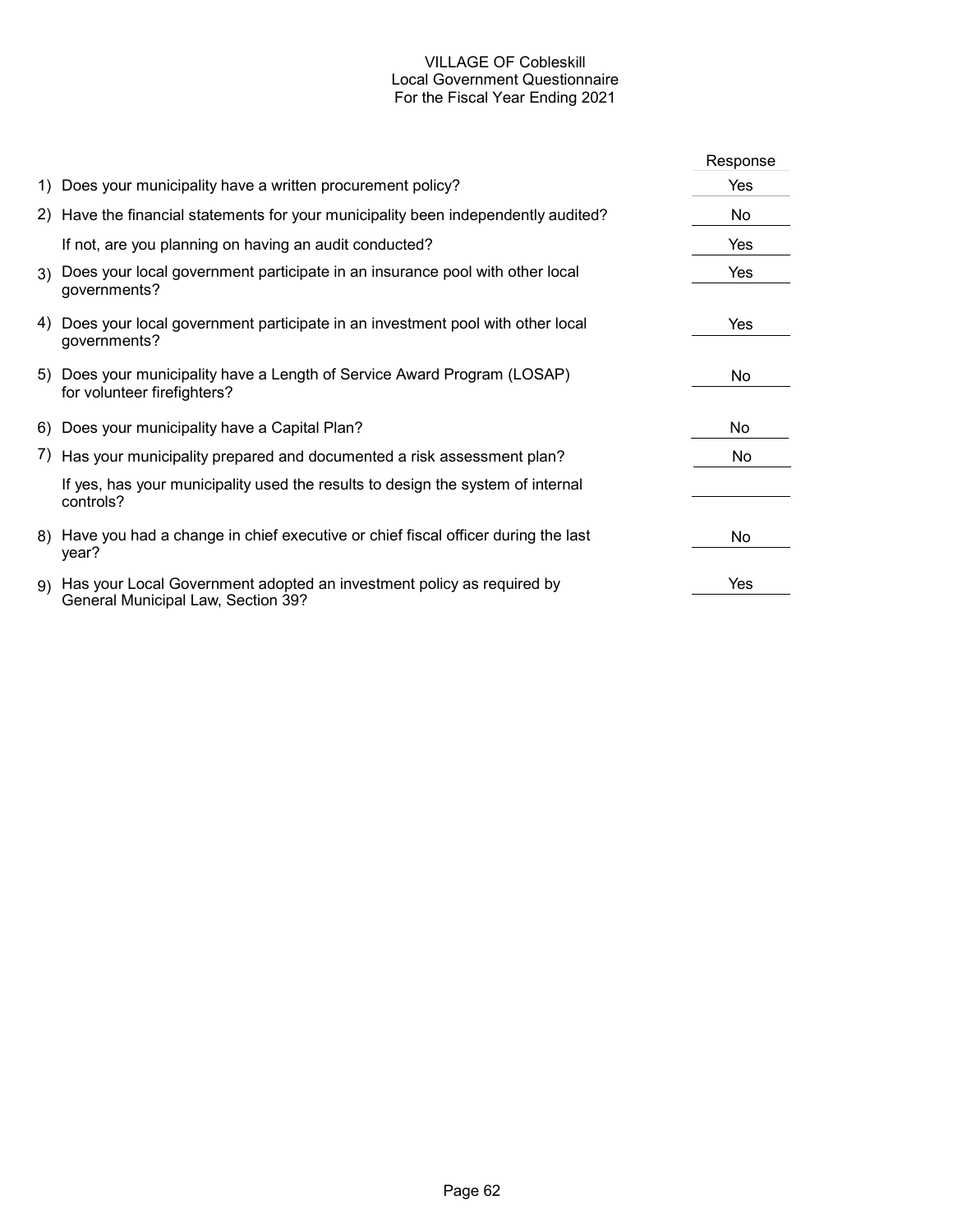## VILLAGE OF Cobleskill Employee and Retiree Benefits For the Fiscal Year Ending 2021

|                        | <b>Total Full Time Employees:</b>                                           | 23                                                 |                                              |                                              |               |
|------------------------|-----------------------------------------------------------------------------|----------------------------------------------------|----------------------------------------------|----------------------------------------------|---------------|
|                        | <b>Total Part Time Employees:</b>                                           |                                                    |                                              |                                              |               |
| <b>Account</b><br>Code | <b>Description</b>                                                          | <b>Total</b><br><b>Expenditures</b><br>(All Funds) | # of Full<br><b>Time</b><br><b>Employees</b> | # of Part<br><b>Time</b><br><b>Employees</b> | # of Retirees |
| 90108                  | <b>State Retirement System</b>                                              | \$83,580.05                                        | 13                                           | $\overline{2}$                               |               |
| 90158                  | Police and Fire Retirement                                                  | \$199,582.00                                       | 12                                           |                                              |               |
| 90258                  | <b>Local Pension Fund</b>                                                   |                                                    |                                              |                                              |               |
| 90308                  | Social Security                                                             | \$103,633.40                                       | 23                                           | 7                                            |               |
| 90408                  | <b>Worker's Compensation</b><br>Insurance                                   | \$73,712.89                                        | 23                                           | 7                                            |               |
| 90458                  | Life Insurance                                                              |                                                    |                                              |                                              |               |
| 90508                  | Unemployment Insurance                                                      |                                                    |                                              |                                              |               |
| 90558                  | <b>Disability Insurance</b>                                                 | \$1,159.95                                         | 23                                           | 7                                            |               |
| 90608                  | <b>Hospital and Medical</b><br>(Dental) Insurance                           | \$329,212.52                                       | $\overline{22}$                              |                                              |               |
| 90708                  | <b>Union Welfare Benefits</b>                                               |                                                    |                                              |                                              |               |
|                        | 90858 Supplemental Benefit Payment to<br><b>Disabled Fire Fighters</b>      |                                                    |                                              |                                              |               |
| 91890                  | <b>Other Employee Benefits</b>                                              |                                                    |                                              |                                              |               |
|                        | <b>Total</b>                                                                | \$790,880.81                                       |                                              |                                              |               |
|                        | <b>Computed Total From Financial</b><br>Section (comparative purposes only) | \$790,880.81                                       |                                              |                                              |               |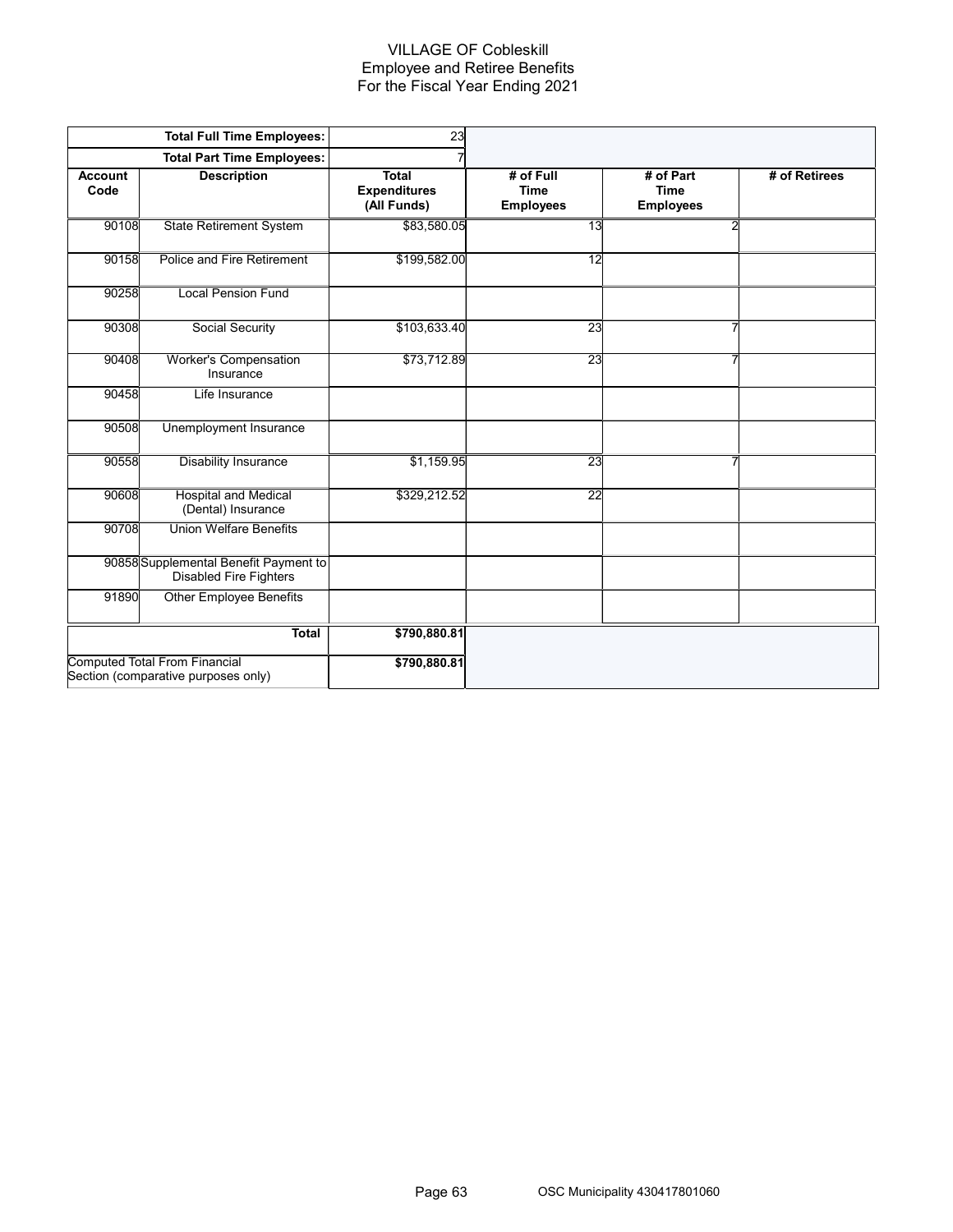#### VILLAGE OF Cobleskill Energy Costs and Consumption For the Fiscal Year Ending 2021

| <b>Energy Type</b> | <b>Total</b><br><b>Expenditures</b> | <b>Total Volume</b> | <b>Units Of</b><br><b>Measure</b> | <b>Alternative</b><br><b>Units Of</b><br><b>Measure</b> |
|--------------------|-------------------------------------|---------------------|-----------------------------------|---------------------------------------------------------|
| Gasoline           | \$25,501                            | 10,265              | gallons                           |                                                         |
| Diesel Fuel        | \$10,409                            | 4.062               | qallons                           |                                                         |
| Fuel Oil           | \$12,740                            | 4.251               | qallons                           |                                                         |
| Natural Gas        | \$16,451                            | 16.910              | cubic feet                        |                                                         |
| Electricity        | \$249,757                           | 1,628,082           | kilowatt-hours                    |                                                         |
| Coal               |                                     |                     | tons                              |                                                         |
| Propane            | \$142                               | 25                  | qallons                           |                                                         |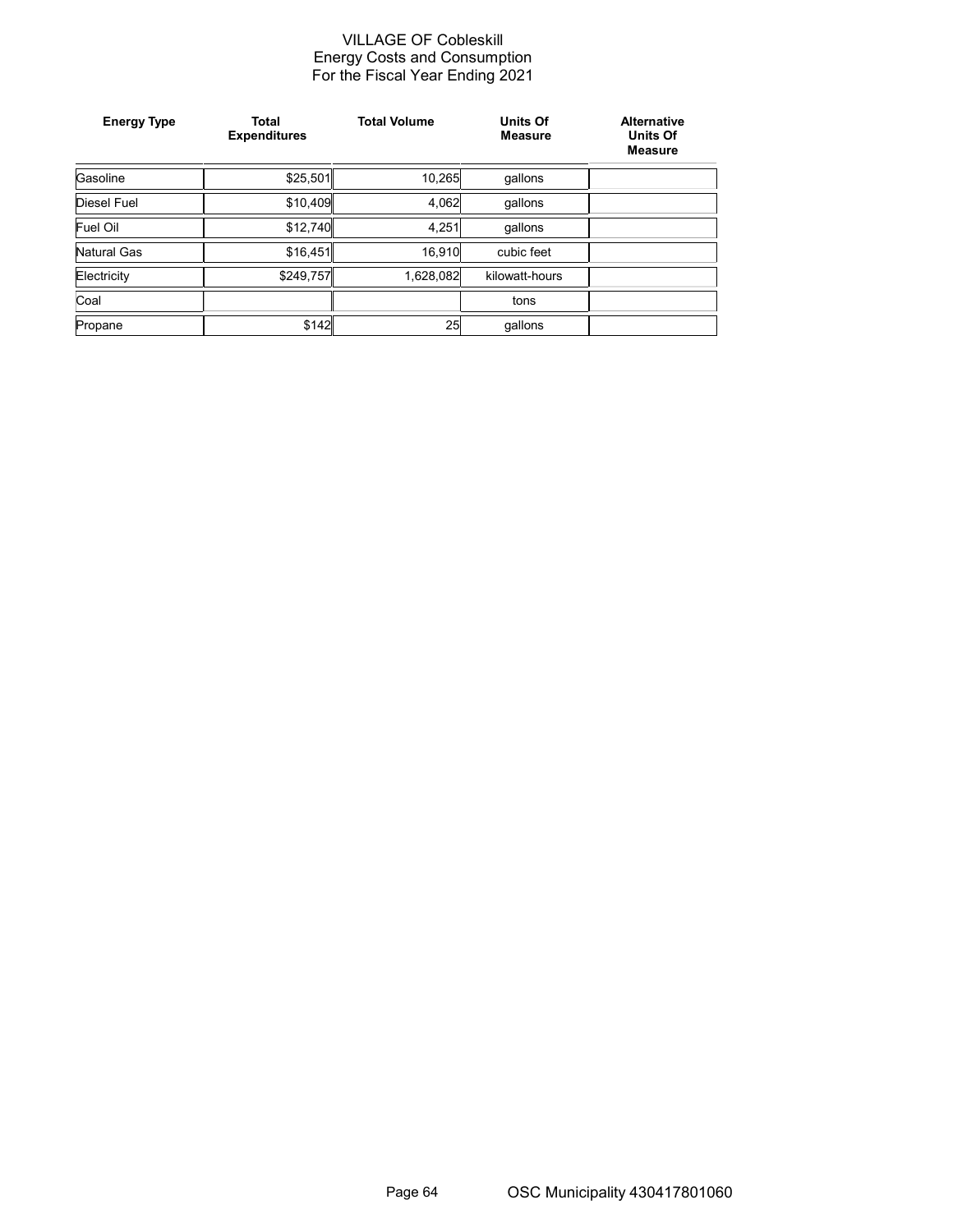## CERTIFICATION OF CHIEF FISCAL OFFICER

and filed by means of electronic data transmission. I, Sheila Wilday **Sheuter All and Stephen Chief Fiscal Officer of** the Chief Fiscal Officer of By entering the personal identification number assigned by the Office of the State Comptroller to me as Village of Cobleskill , and that the information provided in the annual the the Chief Fiscal Officer of the Village of Cobleskill , and adopted by me as annual financial report, I am evidencing my express intent to authenticate my certification of the my signature for use in conjunction with the filing of the Village of Cobleskill's , is TRUE and correct to the best of my knowledge and belief. financial report of the Village of Cobleskill **Summan Coronal Communisty**, for the fiscal year ended 12/31/2021 Village of Cobleskill's annual financial report for the fiscal year ended 12/31/2021

Name of Report Preparer if different than Chief Fiscal Officer

(518) 234-3891 Clerk-Treasurer Telephone Number **Title** 

Sheila Wilday Name

378 Mineral Springs Rd Ste 2 Official Address

02/24/2022 (518) 234-3891 Date of Certification **Date of Certification** Official Telephone Number